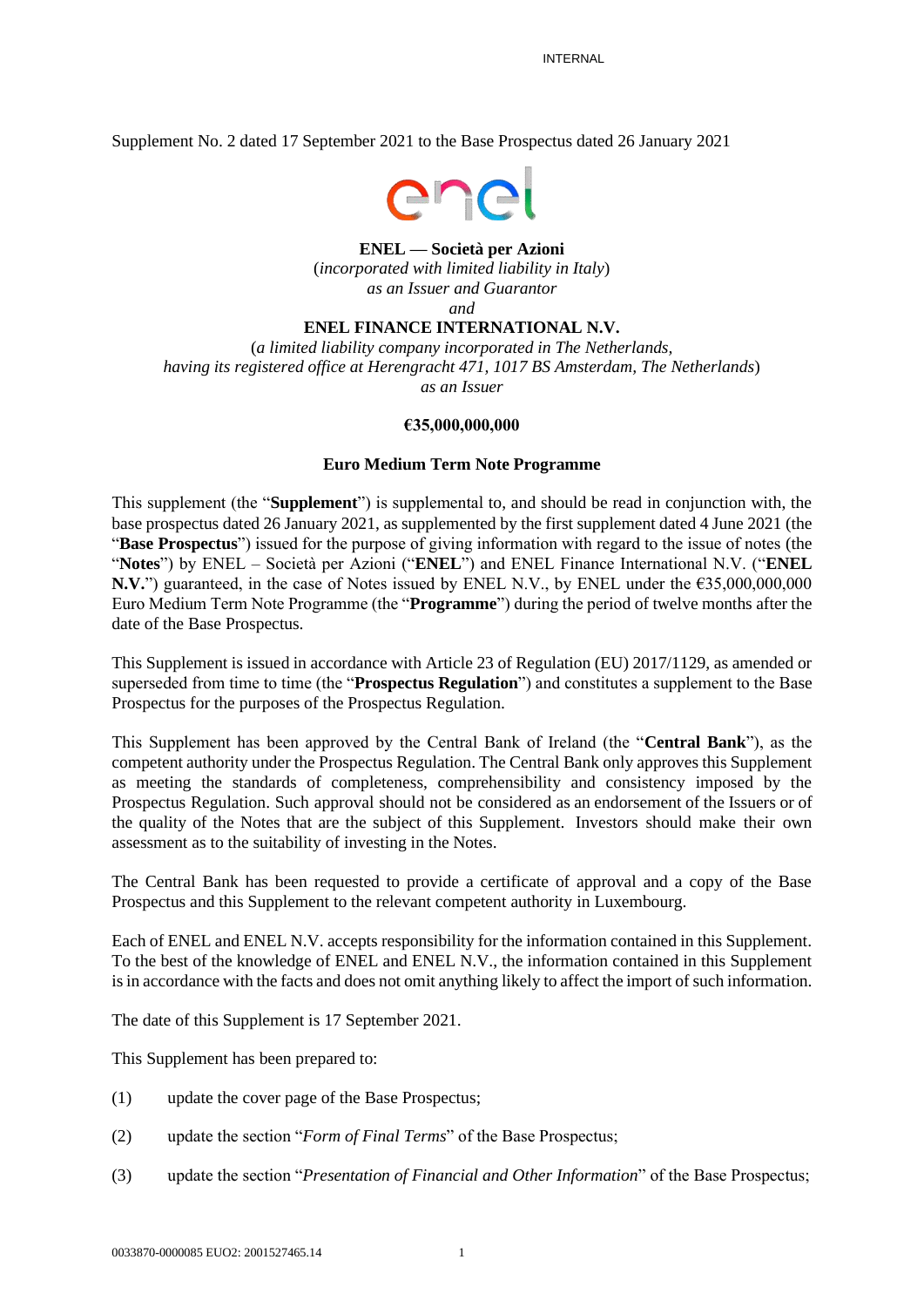- (4) update the section *"Risk Factors"* of the Base Prospectus;
- (5) update the section "*Description of ENEL*" of the Base Prospectus;
- (6) incorporate by reference in the section of the Base Prospectus "*Documents Incorporated by Reference*" the latest financial statements of ENEL and ENEL N.V. as well as certain press releases; and
- (7) update the paragraph headed "*No significant or material adverse changes*" in the section "*General Information*" of the Base Prospectus.

Unless the context otherwise requires, terms defined in the Base Prospectus shall have the same meaning when used in this Supplement. To the extent that there is any inconsistency between (a) any statement in, or incorporated by reference into, the Base Prospectus by this Supplement and (b) any other statement in, or incorporated by reference into, the Base Prospectus, the statements in (a) above will prevail.

Save as disclosed in this Supplement, there has been no other significant new factor, material mistake or material inaccuracy relating to information included in the Base Prospectus since the publication of the Base Prospectus.

Copies of this Supplement may be inspected in physical form free of charge (i) at the registered office of each of ENEL and ENEL N.V. and (ii) at the specified offices of the Agents. This Supplement is also available on the website of Euronext Dublin at<https://live.euronext.com/> and on the website of ENEL at [https://www.enel.com/investors/investing/medium-term-note-programme.](https://www.enel.com/investors/investing/medium-term-note-programme)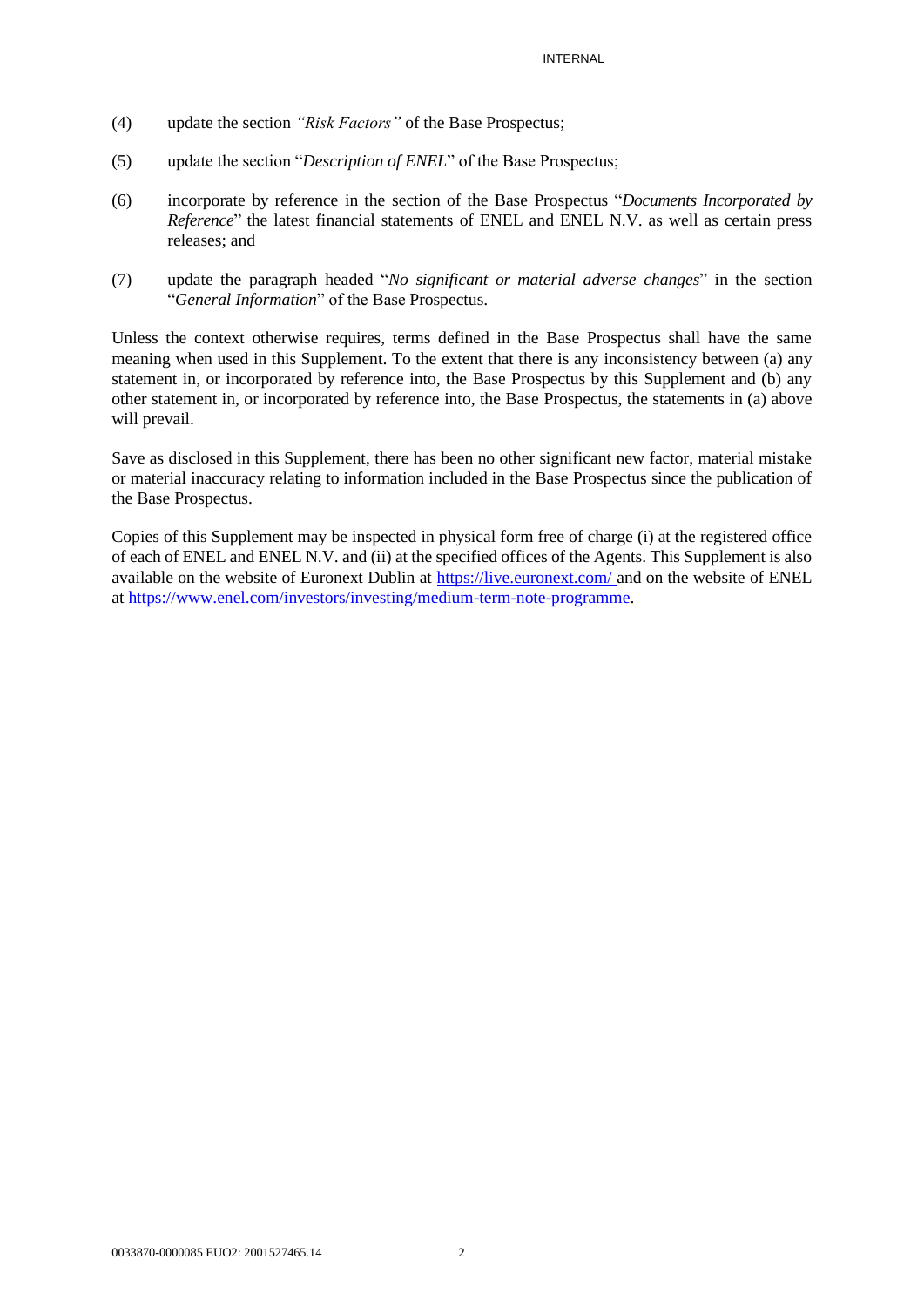#### **COVER PAGE**

The fifteenth paragraph of the cover page on page 2 of the Base Prospectus is hereby deleted and replaced by the following paragraph:

"ENEL's long-term debt is currently rated "BBB+" (stable outlook) by S&P Global Ratings Europe Limited (France Branch) (together with its affiliates and branches established in the EU, "**S&P**")", "A- " (stable outlook) by Fitch Ratings Ireland Limited (together with its affiliates and branches established in the EU, "**Fitch**") and "Baa1" (stable outlook) by Moody's France S.A.S. (together with its affiliates and branches established in the EU, "**Moody's**"). Each of Moody's, S&P and Fitch is established in the European Union (the "**EU**") and registered under Regulation (EC) No.1060/2009 (as amended) (the "**EU CRA Regulation**") and as such is included in the list of credit rating agencies published by the European Securities and Markets Authority ("**ESMA**") on its website (at [https://www.esma.europa.eu/supervision/credit-rating-agencies/risk\)](https://www.esma.europa.eu/supervision/credit-rating-agencies/risk) in accordance with the EU CRA Regulation. Tranches of Notes to be issued under the Programme will be rated or unrated. Where a Tranche of Notes is to be rated, such rating will not necessarily be the same as the rating assigned to Notes already issued. Where a Tranche of Notes is rated, the applicable rating(s) will be specified in the relevant Final Terms. Whether or not a rating in relation to any Tranche of Notes will be treated as having been issued by a credit rating agency established in the EU and registered under the EU CRA Regulation, or by a credit rating agency established in the United Kingdom (the "**UK**") and registered under Regulation (EC) No 1060/2009 as it forms part of domestic law by virtue of the European Union (Withdrawal) Act 2018 ("**EUWA**") (the "**UK CRA Regulation**" and, together with the EU CRA Regulation, the relevant "**CRA Regulation**") will be disclosed in the relevant Final Terms. **A security rating is not a recommendation to buy, sell or hold securities and may be subject to suspension, reduction or withdrawal at any time by the assigning rating agency.**"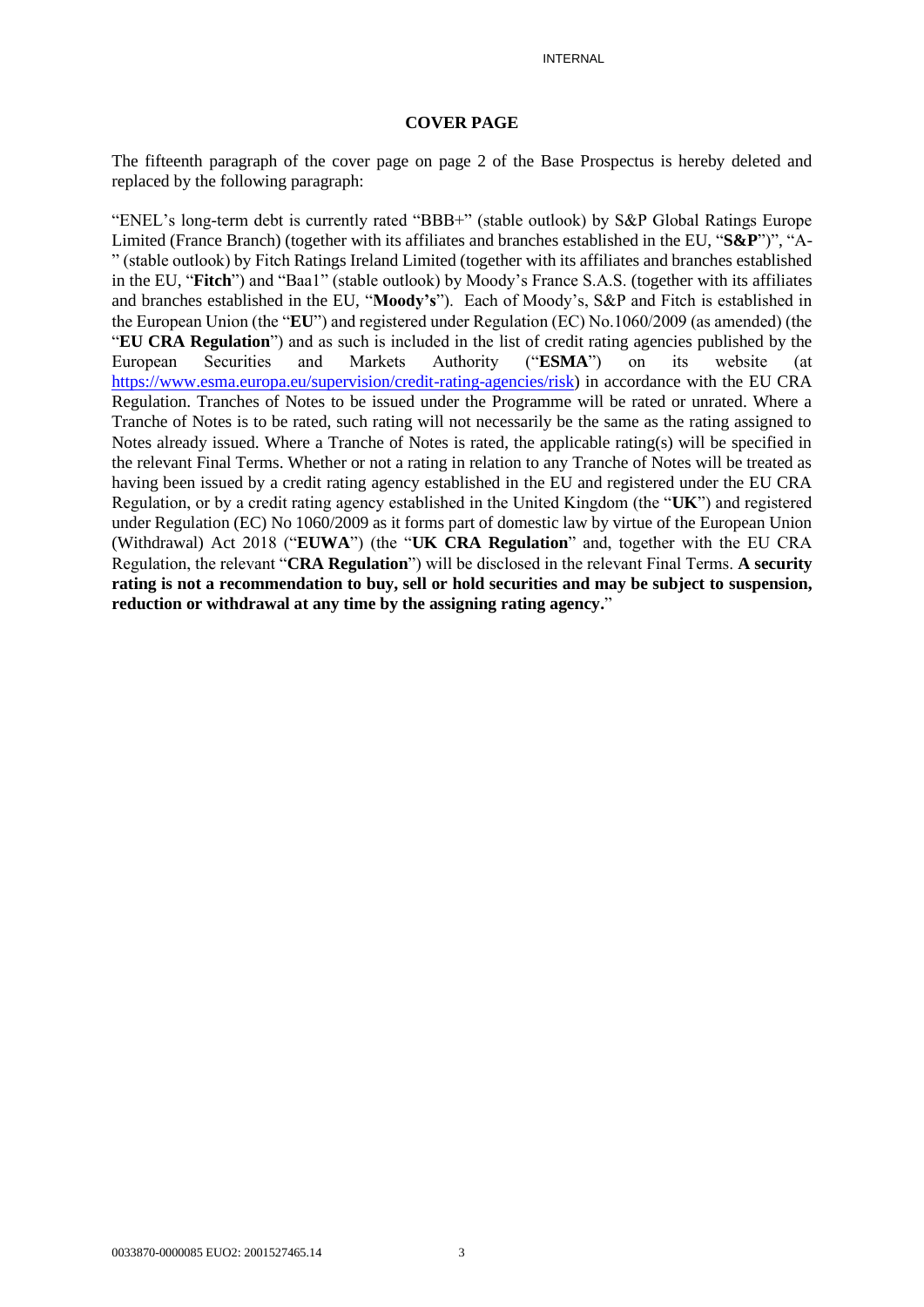#### **FORM OF FINAL TERMS**

Paragraph 2 headed "*Ratings*" of Part B (*Other Information*) of the section "*Form of Final Terms*" on page 75 of the Base Prospectus is deleted and replaced by the following paragraph:

#### "2 **Ratings**

Ratings: The Notes to be issued have not been rated. / The Notes to be issued have been rated:

> [S&P Global Ratings Europe Limited (France Branch): [●]]

[Moody's France S.A.S.: [●]]

[Fitch Ratings Ireland Limited: [⚫]]

 $[[Other]: [•]$ 

[*Need to include a brief explanation of the meaning of the ratings if this has previously been published by the rating provider.*]

(*The above disclosure should reflect the rating allocated to Notes of the type being issued under the Programme generally or, where the issue has been specifically rated, that rating.*)

*Insert one (or more) of the following options, as applicable:*

[[*Insert credit rating agency/ies*] [is]/[are] established in [the EU] / [the UK] and [has]/[have each] applied for registration under [Regulation (EC) No. 1060/2009 (as amended)]/[Regulation (EC) No 1060/2009 as it forms part of domestic law by virtue of the European Union (Withdrawal) Act 2018], although the result of such application has not yet been notified by the relevant competent authority.]

[[*Insert credit rating agency/ies*] [is]/[are] established in [the EU] /[the UK] and registered under [Regulation (EC) No. 1060/2009 (as amended)]/[ Regulation (EC) No 1060/2009 as it forms part of domestic law by virtue of the European Union (Withdrawal) Act 2018].]

[[*Insert credit rating agency]* is established in [the EU]/[ the UK] and is neither registered nor has it applied for registration under [Regulation (EC) No. 1060/2009 (as amended)]/ [Regulation (EC) No 1060/2009 as it forms part of domestic law by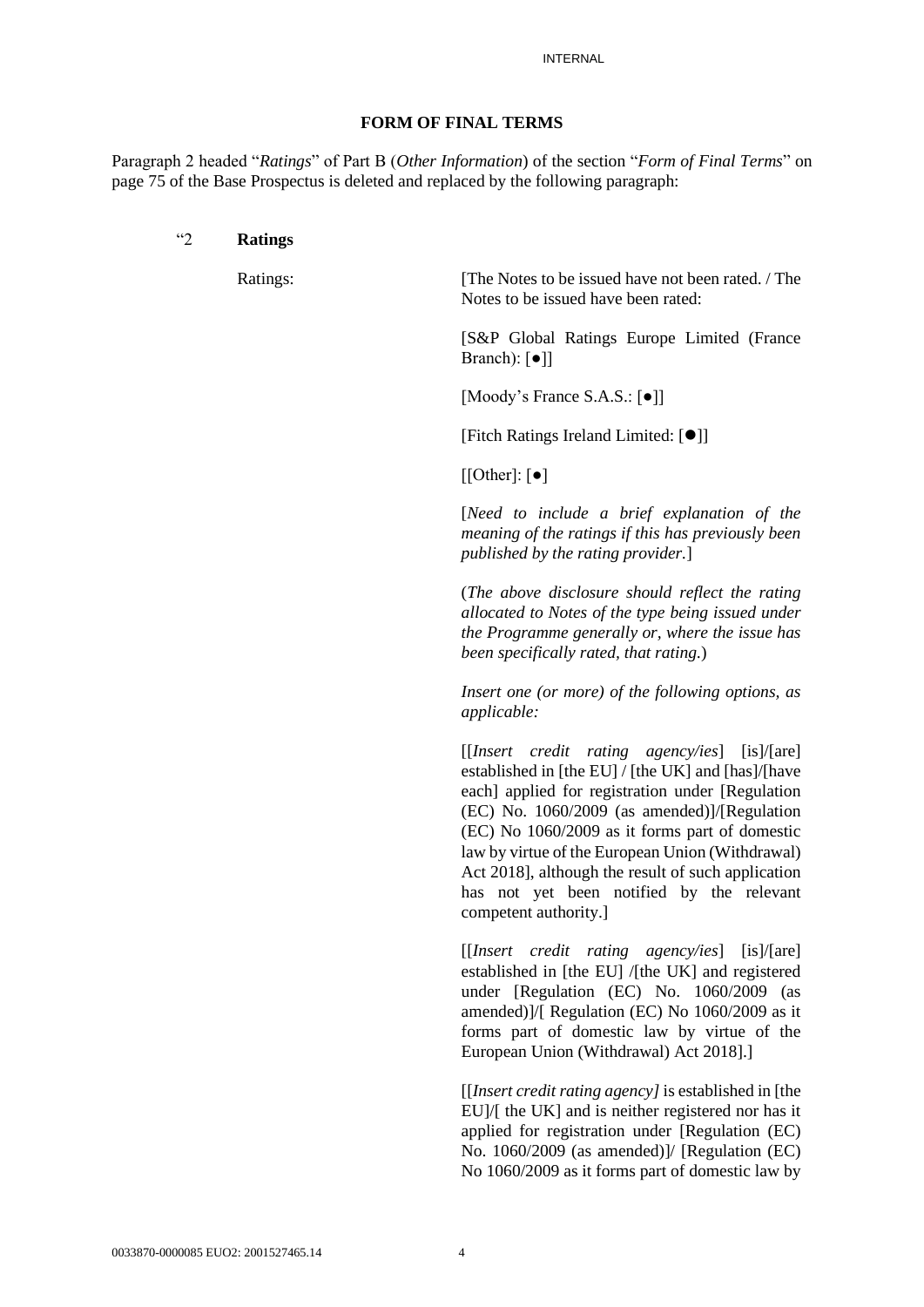virtue of the European Union (Withdrawal) Act 2018].]

[[*Insert credit rating agency]* is not established in [the EU]/[the UK] but the rating it has given to the Notes is endorsed by [credit rating agency], which is established in [the EU]/[the UK] and registered under [Regulation (EC) No. 1060/2009 (as amended)]/[Regulation (EC) No 1060/2009 as it forms part of domestic law by virtue of the European Union (Withdrawal) Act 2018].]

[[*Insert credit rating agency]* is not established in [the EU]/[the UK] but is certified under [Regulation (EC) No. 1060/2009 (as amended)]/ [Regulation (EC) No 1060/2009 as it forms part of domestic law by virtue of the European Union (Withdrawal) Act 2018].]

[[*Insert credit rating agency]* is not established in [the EU]/ [the UK] and is not certified under [Regulation (EC) No. 1060/2009 (as amended) (the "**EU CRA Regulation**")]/[ Regulation (EC) No 1060/2009 as it forms part of domestic law by virtue of the European Union (Withdrawal) Act 2018 (the "**UK CRA Regulation**")] and the rating it has given to the Notes is not endorsed by a credit rating agency established in [the EU]/[the UK] and registered under the [EU CRA Regulation]/[UK CRA Regulation].]]

[*Insert legal name of particular credit rating agency entity providing rating*] is established in the [UK]/[*insert*] and is [registered with the Financial Conduct Authority in accordance with] / [the rating it has given to the Notes is endorsed by [*UK-based credit rating agency*] registered with the FCA in accordance with / [certified] under] [the UK CRA Regulation]."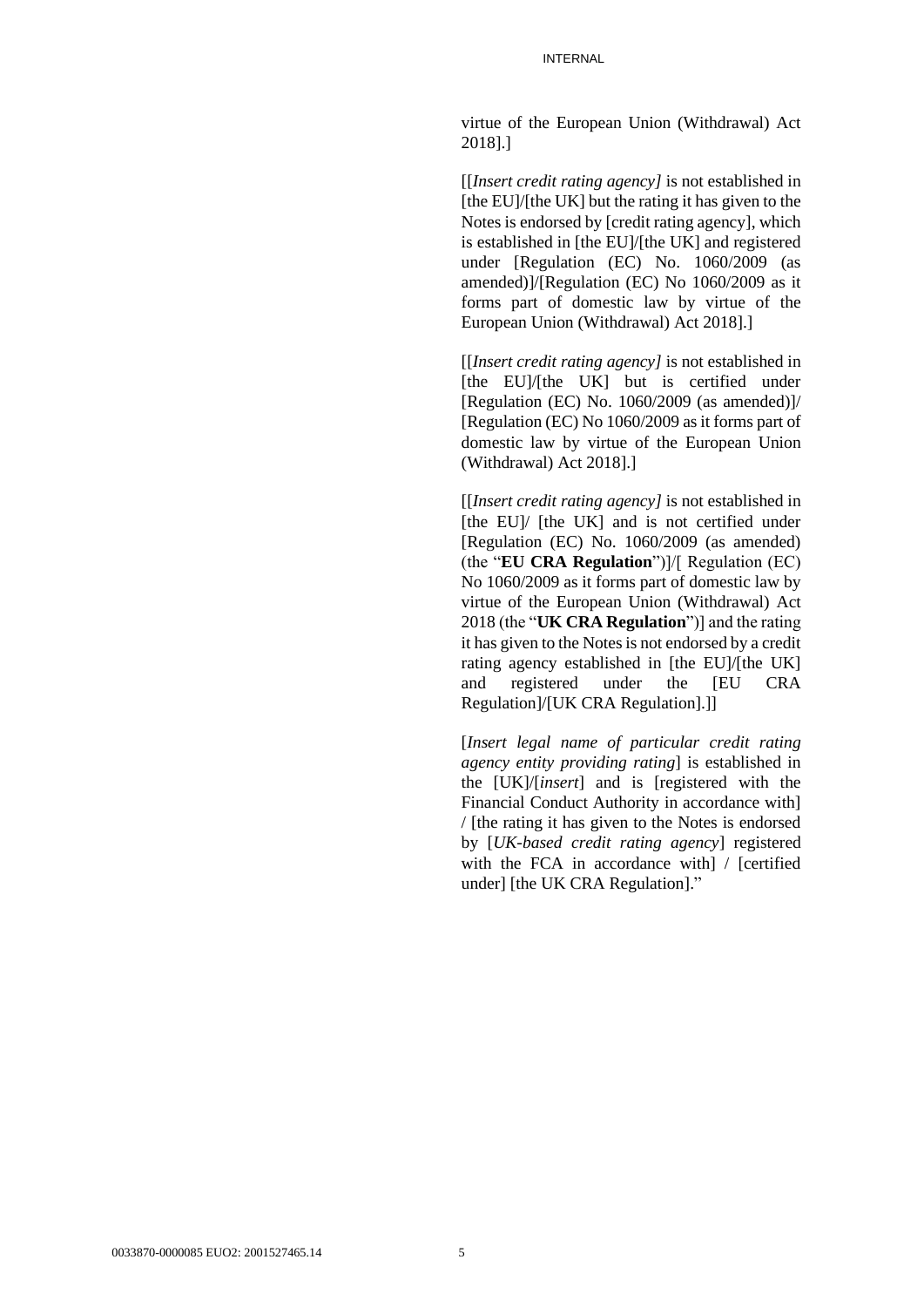### **PRESENTATION OF FINANCIAL AND OTHER INFORMATION**

The third sub-paragraph of the paragraph headed "*Alternative Performance Measures*" on pages 9 to 10 of the Base Prospectus is hereby deleted and replaced by the following sub-paragraph:

"In line with the Guidelines mentioned above, the criteria used to construct the APMs are as follows:

- *Gross operating profit*: an operating performance indicator (otherwise referred to as EBITDA):, calculated as "Operating profit" plus "Depreciation, amortization and impairment losses";
- *Net non-current assets*: calculated as the difference between "Non-current assets" and "Non-current liabilities" with the exception of:
	- − "Deferred tax assets";
	- − "Securities" and "Other financial assets" included in "Other non-current financial assets";
	- − "Long-term borrowings";
	- − "Employee benefits";
	- − "Provisions for risks and charges (non-current portion)"; and
	- − "Deferred tax liabilities";
- *Net working capital*: calculated as the difference between "Current assets" and "Current liabilities" with the exception of:
	- − "Current portion of long-term loan assets", "Factoring receivables", "Securities", "Cash collateral" and "Other financial assets" included in "Other current financial assets";
	- − "Cash and cash equivalents";
	- "Short-term borrowings" and the "Current portion of long-term borrowings";
	- − "Provisions for risks and charges (current portion)"; and
	- − "Other financial payables" included in "Other current liabilities";
- *Net assets held for sale*: calculated as the algebraic sum of "Assets held for sale" and "Liabilities held for sale";
- *Net capital employed*: calculated as the sum of "Net non-current assets" and "Net working capital", "Provisions for risks and charges", "Deferred tax liabilities" and "Deferred tax assets", as well as "Net assets held for sale";
- *Net financial debt*: a financial structure indicator, determined by: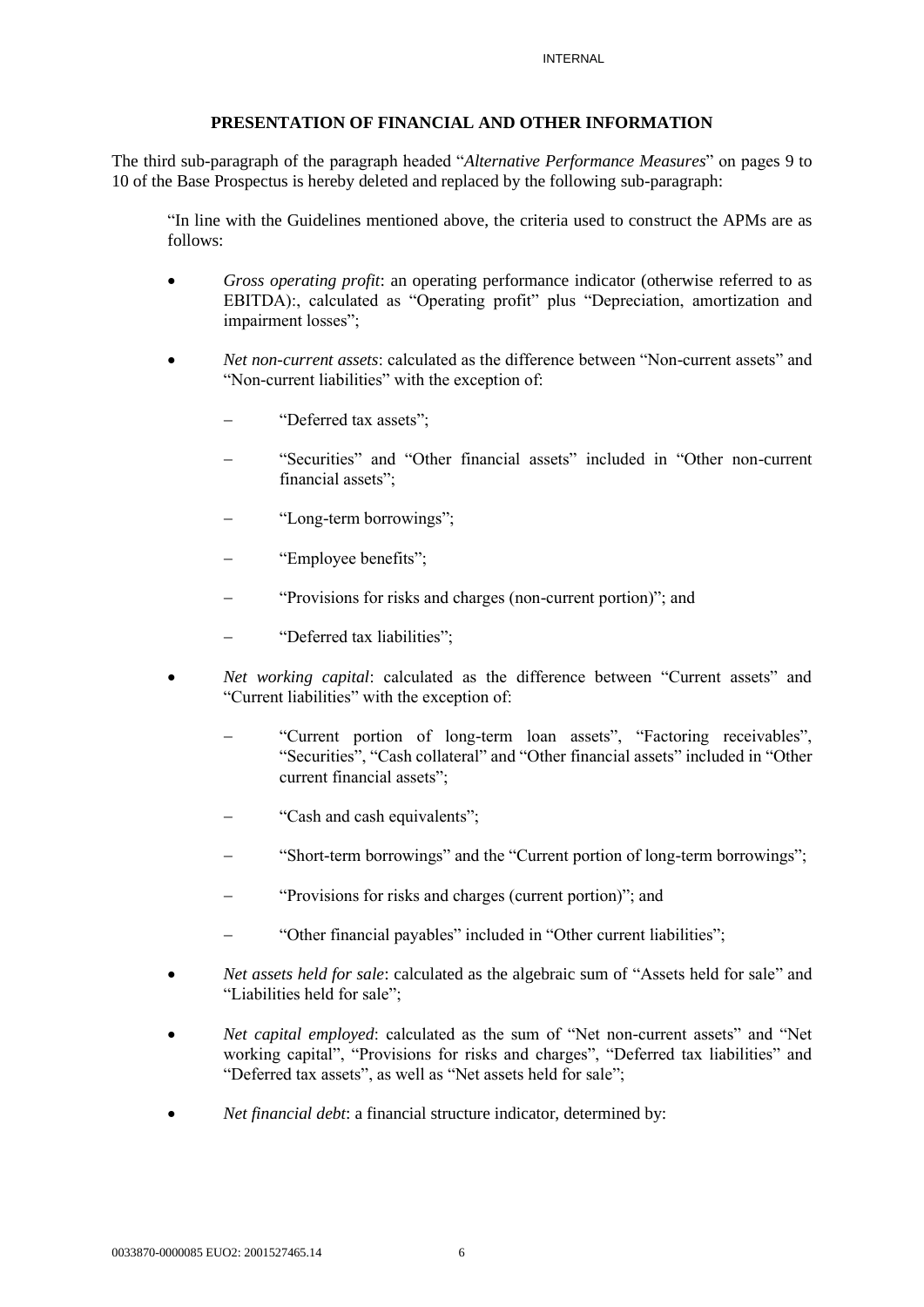- − "Long-term borrowings" and "Short-term borrowings and the current portion of long-term borrowings", taking account of "Short-term financial liabilities" included in "Other current liabilities";
- net of "Cash and cash equivalents"; and
- net of the "Current portion of long-term loan assets", "Factoring receivables", "Cash collateral" and "Other financial assets" included in "Other current financial assets";
- net of "Securities" and "Other financial assets" included in "Other non-current financial assets";
- *Capital expenditure*: calculated as the sum of "investments in property, plant and equipment," "investments in intangible assets" and "investments in non-current contract assets";
- *Gross capital employed*: calculated as the sum of "Net Non-Current Assets" and "Net Working Capital";
- *Net long-term debt*: a financial structure indicator, calculated as the sum of "Long-term bank borrowings," "Bonds" and "Other borrowings," net of "Long-term financial assets and securities"; and
- *Net short-term debt*: a financial structure indicator, calculated as the sum of "Current portion of long-term bank borrowings," "Other short-term bank borrowings," "Bonds (current portion)," "Other borrowings (current portion)," "Commercial paper," "Cash collateral on derivatives and other financing" and "Other short-term financial payables," net of "Long-term financial loans assets (short-term portion)," "Loan assets cash collateral," "Other short-term financial receivables" and "Cash and cash equivalents with banks and short-term securities."."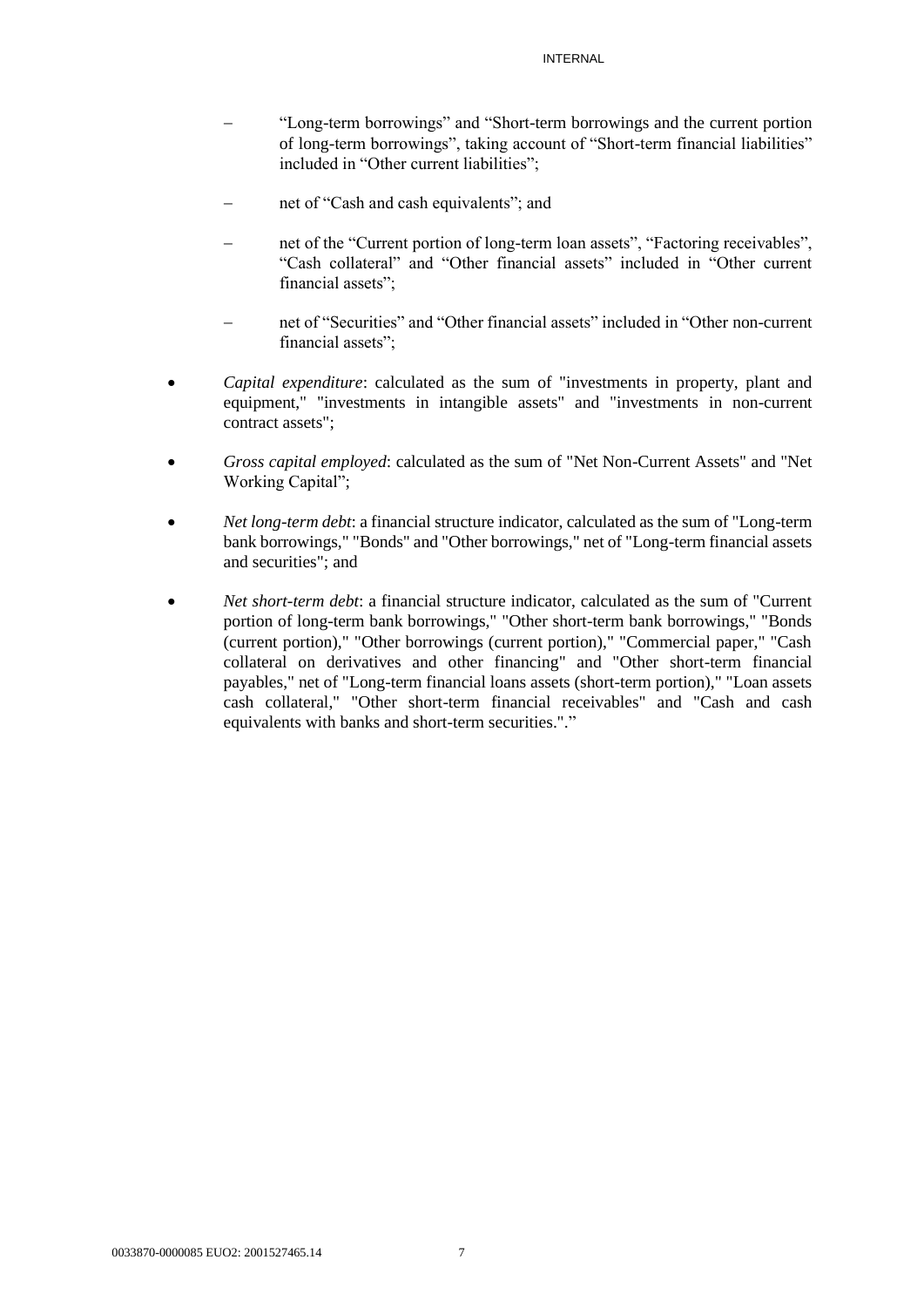#### **RISK FACTORS**

The section entitled "*Risk Factors*" on pages 21 to 49 of the Base Prospectus is hereby deleted in its entirety and replaced with the section entitled "*Risk Factors*" set out in Annex 1 to this Supplement.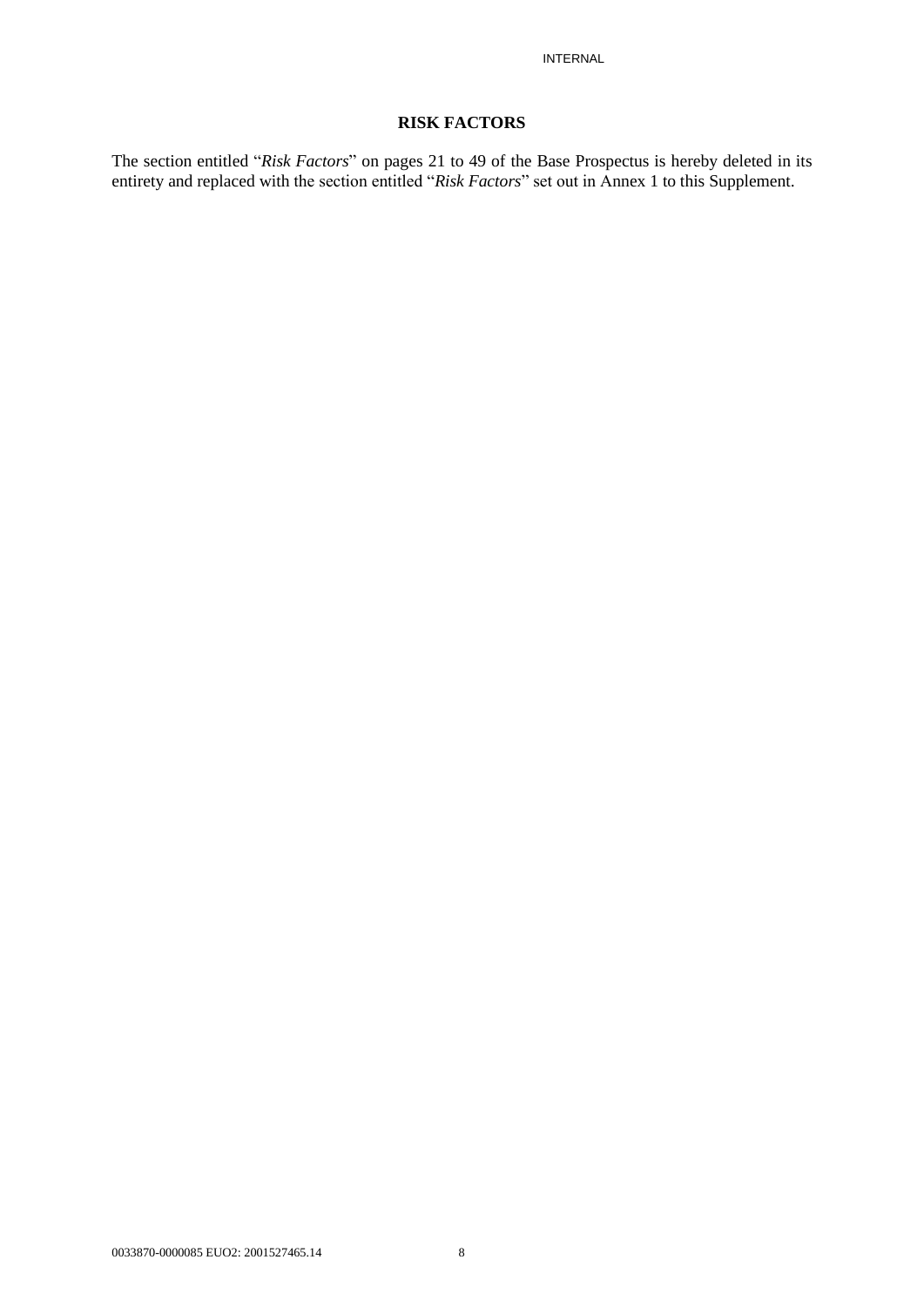#### **DESCRIPTION OF ENEL**

1. The paragraph headed "*Litigation*" in the section "*Description of ENEL*" on page 168 of the Base Prospectus is deleted and replaced with the following paragraph:

> "In the ordinary course of its business the Group is subject to various civil and administrative proceedings, as well as certain arbitral and criminal proceedings.

> ENEL records provisions in its consolidated balance sheet to cover probable liabilities whenever ENEL's internal and external counsel advise it that an adverse outcome is likely in a given litigation and a reasonable estimate of the amount of the loss can be made. Such provisions amounted to  $\epsilon$ 918 million as of 30 June 2021, compared  $\epsilon$ 820 million as of 31 December 2020 and €845 million as of 30 June 2020.

> For a discussion of contingent liabilities and assets, see Note 29 to the 2021 ENEL Half Year Financial Report for the six month period ended 30 June 2021, Note 38 to the 2020 ENEL Audited Consolidated Financial Statements and Note 29 to the 2020 ENEL Half Year Financial Report for the six month period ended 30 June 2020.

> ENEL does not believe that any active or pending litigation is likely to have a material adverse effect on the financial condition or results of operations of the Group. Please also see "*Risk Factors - ENEL is subject to a large variety of litigation and regulatory proceedings and cannot offer assurances regarding the outcomes of any particular proceedings.*""

2. The third, fourth and fifth paragraphs under the heading "*Strategy*" in the section "*Description of ENEL*" on page 128 of the Base Prospectus are deleted and replaced with the following paragraphs:

> "Over the 2021-2030 decade, that is expected to be characterised by the ever-increasing growth of renewables, electrification and digitalisation of infrastructure, ENEL is placing at the core of its strategy:

- the acceleration of the energy transition:
- new business and operating models enabled by platforms; and
- sustainable and profitable growth.

All of the above is aimed at continuing to bring significant value shared with all stakeholders as well as returns for shareholders over time.

During the 2021-2030 decade, utilities, through platform-based multi-layered digital models, are expected to enhance their role as conductors of complex systems, encompassing a multitude of distributed generation assets, which involve the increasingly active role of customers."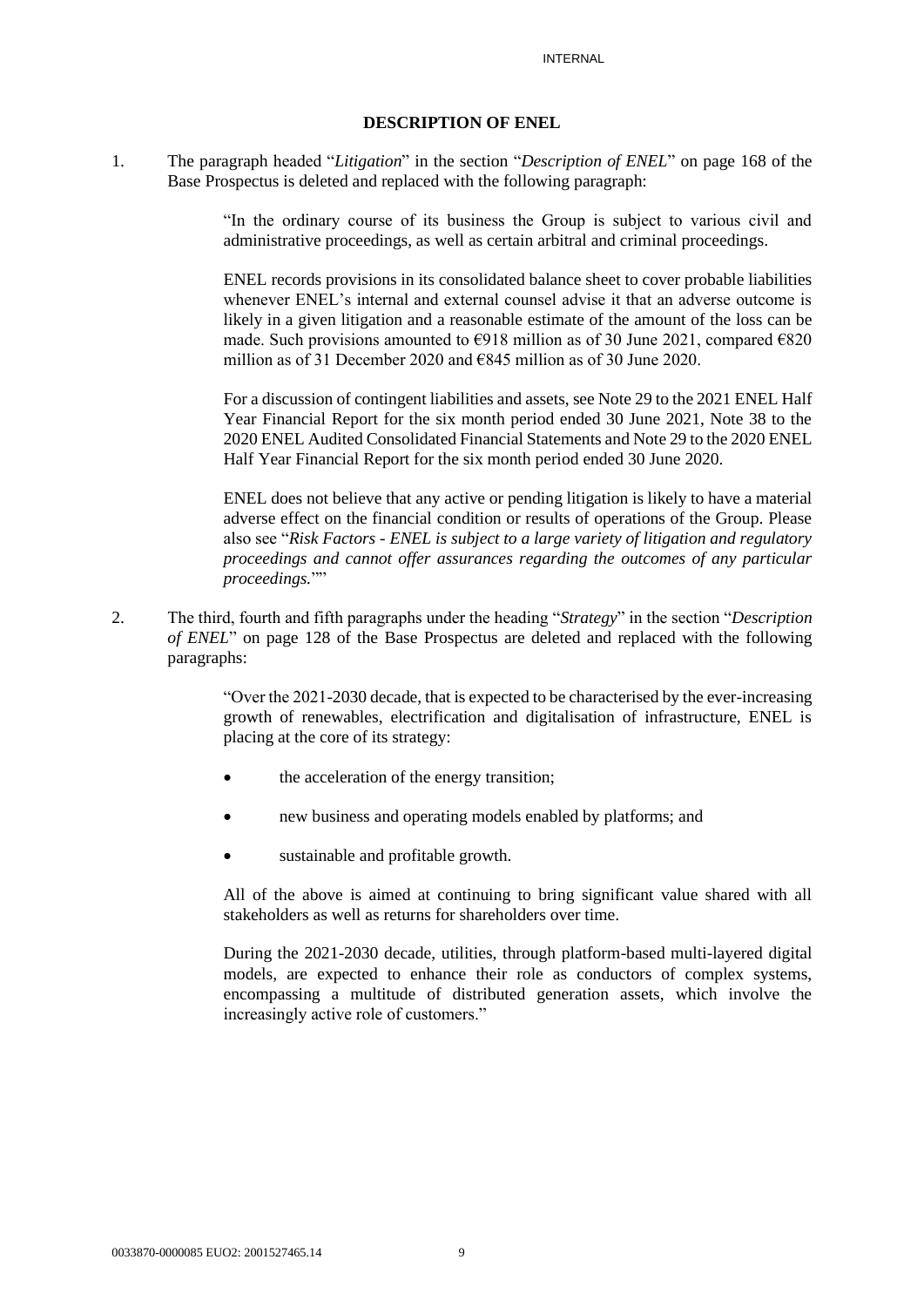#### **DOCUMENTS INCORPORATED BY REFERENCE**

The information set out below supplements the section of the Base Prospectus headed "*Documents Incorporated By Reference*" on pages 50 to 55 of the Base Prospectus, adding the following additional documents to be incorporated by reference:

- "(cc) the English translation of the half-year financial report at 30 June 2021 of ENEL and related notes thereto ("**2021 ENEL Half Year Financial Report**") which includes the independent auditors' review report on the condensed interim consolidated interim financial statements of ENEL as at and for the six-month period ended 30 June 2021 ("**ENEL'S 2021 Review Report**"), which can be found on ENEL's website at: [https://www.enel.com/content/dam/enel](https://www.enel.com/content/dam/enel-com/documenti/investitori/informazioni-finanziarie/2021/interim/en/half-year-financial-report_30june2021.pdf)[com/documenti/investitori/informazioni-finanziarie/2021/interim/en/half-year-financial](https://www.enel.com/content/dam/enel-com/documenti/investitori/informazioni-finanziarie/2021/interim/en/half-year-financial-report_30june2021.pdf)[report\\_30june2021.pdf;](https://www.enel.com/content/dam/enel-com/documenti/investitori/informazioni-finanziarie/2021/interim/en/half-year-financial-report_30june2021.pdf)
- (dd) the half year report of ENEL N.V. for the six months ended 30 June 2021 (the "**2021 EFI Half Year Financial Report**"), available at: [https://www.enel.com/content/dam/enel](https://www.enel.com/content/dam/enel-com/documenti/investitori/informazioni-finanziarie/2021/interim/en/enel-finance-international-nv-interim-condensed-financial-statements_30June2021.pdf)[com/documenti/investitori/informazioni-finanziarie/2021/interim/en/enel-finance](https://www.enel.com/content/dam/enel-com/documenti/investitori/informazioni-finanziarie/2021/interim/en/enel-finance-international-nv-interim-condensed-financial-statements_30June2021.pdf)[international-nv-interim-condensed-financial-statements\\_30June2021.pdf;](https://www.enel.com/content/dam/enel-com/documenti/investitori/informazioni-finanziarie/2021/interim/en/enel-finance-international-nv-interim-condensed-financial-statements_30June2021.pdf)
- (ee) the English translation of the press release dated 8 June 2021 and headed "Enel successfully places a triple-tranche 3.25 billion euro sustainability-linked bond in the eurobond market, the largest sustainability-linked transaction ever priced, also launching a tender offer on conventional bonds at the same time", available on ENEL's website at [https://www.enel.com/media/explore/search-press-releases/press/2021/06/enel-successfully](https://www.enel.com/media/explore/search-press-releases/press/2021/06/enel-successfully-places-a-triple-tranche-325-billion-euro-sustainability-linked-bond-in-the-eurobond-market-the-largest-sustainability-linked-transaction-ever-priced-also-launching-a-tender-offer-on-conventional-bonds-at-the-same-time)[places-a-triple-tranche-325-billion-euro-sustainability-linked-bond-in-the-eurobond-market](https://www.enel.com/media/explore/search-press-releases/press/2021/06/enel-successfully-places-a-triple-tranche-325-billion-euro-sustainability-linked-bond-in-the-eurobond-market-the-largest-sustainability-linked-transaction-ever-priced-also-launching-a-tender-offer-on-conventional-bonds-at-the-same-time)[the-largest-sustainability-linked-transaction-ever-priced-also-launching-a-tender-offer-on](https://www.enel.com/media/explore/search-press-releases/press/2021/06/enel-successfully-places-a-triple-tranche-325-billion-euro-sustainability-linked-bond-in-the-eurobond-market-the-largest-sustainability-linked-transaction-ever-priced-also-launching-a-tender-offer-on-conventional-bonds-at-the-same-time)[conventional-bonds-at-the-same-time;](https://www.enel.com/media/explore/search-press-releases/press/2021/06/enel-successfully-places-a-triple-tranche-325-billion-euro-sustainability-linked-bond-in-the-eurobond-market-the-largest-sustainability-linked-transaction-ever-priced-also-launching-a-tender-offer-on-conventional-bonds-at-the-same-time)
- (ff) the English translation of the press release dated 15 June 2021 and headed "Enel successfully completes the partial refinancing of four series of conventional bonds", available on ENEL's website at [https://www.enel.com/media/explore/search-press-releases/press/2021/06/enel](https://www.enel.com/media/explore/search-press-releases/press/2021/06/enel-successfully-completes-the-partial-refinancing-of-four-series-of-conventional-bonds)[successfully-completes-the-partial-refinancing-of-four-series-of-conventional-bonds;](https://www.enel.com/media/explore/search-press-releases/press/2021/06/enel-successfully-completes-the-partial-refinancing-of-four-series-of-conventional-bonds)
- (gg) the English translation of the press release dated 17 June 2021 and headed "Enel launches sustainability-linked share buyback program serving its Long-Term Incentive Plan 2021", available on ENEL's website at [https://www.enel.com/media/explore/search-press](https://www.enel.com/media/explore/search-press-releases/press/2021/06/enel-launches-sustainability-linked-share-buyback-program-serving-its-long-term-incentive-plan-2021)[releases/press/2021/06/enel-launches-sustainability-linked-share-buyback-program-serving](https://www.enel.com/media/explore/search-press-releases/press/2021/06/enel-launches-sustainability-linked-share-buyback-program-serving-its-long-term-incentive-plan-2021)[its-long-term-incentive-plan-2021;](https://www.enel.com/media/explore/search-press-releases/press/2021/06/enel-launches-sustainability-linked-share-buyback-program-serving-its-long-term-incentive-plan-2021)
- (hh) the English translation of the press release dated 8 July 2021 and headed "Enel places recordbreaking multi-tranche 4 billion U.S. dollar Sustainability-Linked bond in the U.S. and international markets, further accelerating the achievement of its sustainable finance targets", available on ENEL's website at [https://www.enel.com/media/explore/search-press](https://www.enel.com/media/explore/search-press-releases/press/2021/07/enel-places-record-breaking-multi-tranche-4-billion-us-dollar-sustainability-linked-bond-in-the-us-and-international-markets-further-accelerating-the-achievement-of-its-sustainable-finance-targets)[releases/press/2021/07/enel-places-record-breaking-multi-tranche-4-billion-us-dollar](https://www.enel.com/media/explore/search-press-releases/press/2021/07/enel-places-record-breaking-multi-tranche-4-billion-us-dollar-sustainability-linked-bond-in-the-us-and-international-markets-further-accelerating-the-achievement-of-its-sustainable-finance-targets)[sustainability-linked-bond-in-the-us-and-international-markets-further-accelerating-the](https://www.enel.com/media/explore/search-press-releases/press/2021/07/enel-places-record-breaking-multi-tranche-4-billion-us-dollar-sustainability-linked-bond-in-the-us-and-international-markets-further-accelerating-the-achievement-of-its-sustainable-finance-targets)[achievement-of-its-sustainable-finance-targets;](https://www.enel.com/media/explore/search-press-releases/press/2021/07/enel-places-record-breaking-multi-tranche-4-billion-us-dollar-sustainability-linked-bond-in-the-us-and-international-markets-further-accelerating-the-achievement-of-its-sustainable-finance-targets)
- (ii) the English translation of the press release dated 20 July 2021 and headed "Enel Finance International repurchases bonds for an aggregate nominal value of 6,000,000,000 US dollars", available on ENEL's website at [https://www.enel.com/media/explore/search-press](https://www.enel.com/media/explore/search-press-releases/press/2021/07/enel-finance-international-repurchases-bonds-for-an-aggregate-nominal-value-of-6000000000-us-dollars-)[releases/press/2021/07/enel-finance-international-repurchases-bonds-for-an-aggregate](https://www.enel.com/media/explore/search-press-releases/press/2021/07/enel-finance-international-repurchases-bonds-for-an-aggregate-nominal-value-of-6000000000-us-dollars-)[nominal-value-of-6000000000-us-dollars-;](https://www.enel.com/media/explore/search-press-releases/press/2021/07/enel-finance-international-repurchases-bonds-for-an-aggregate-nominal-value-of-6000000000-us-dollars-)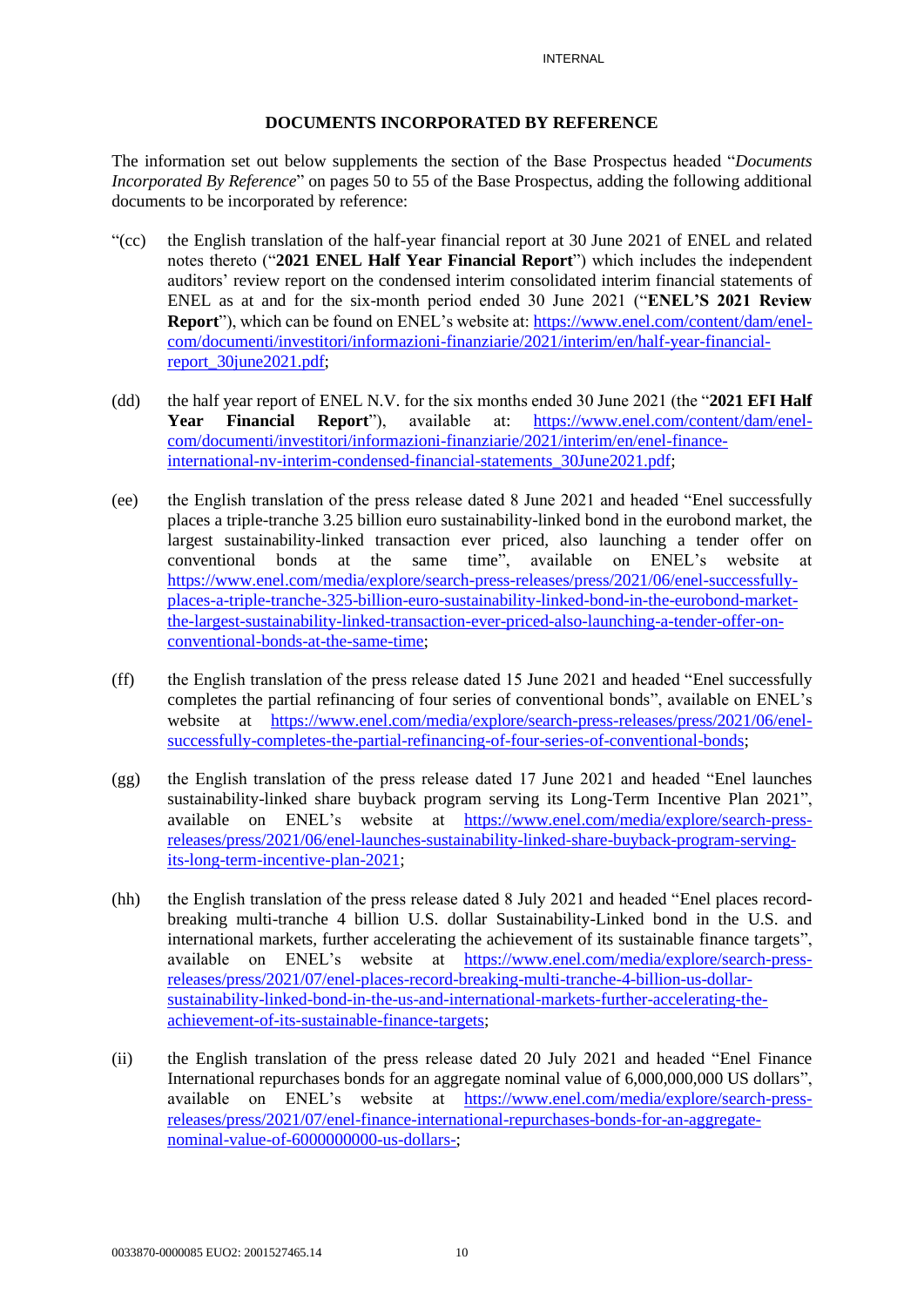- (jj) the English translation of the press release dated 22 July 2021 and headed "Enel publishes 2021 second quarter and first half group operating data Report", available on ENEL's website at [https://www.enel.com/media/explore/search-press-releases/press/2021/07/enel-publishes-](https://www.enel.com/media/explore/search-press-releases/press/2021/07/enel-publishes-2021-second-quarter-and-first-half-group-operating-data-report)[2021-second-quarter-and-first-half-group-operating-data-report;](https://www.enel.com/media/explore/search-press-releases/press/2021/07/enel-publishes-2021-second-quarter-and-first-half-group-operating-data-report)
- (kk) the English translation of the press release dated 26 July 2021 and headed "Enel informs about the purchase of treasury shares between July 19th and 21st, 2021 serving the Long-Term Incentive Plan 2021 and about the conclusion of the share buyback program", available on ENEL's website at [https://www.enel.com/media/explore/search-press](https://www.enel.com/media/explore/search-press-releases/press/2021/07/enel-informs-about-the-purchase-of-treasury-shares-between-july-19th-and-21st-2021-serving-the-long-term-incentive-plan-2021-and-about-the-conclusion-of-the-share-buyback-program)[releases/press/2021/07/enel-informs-about-the-purchase-of-treasury-shares-between-july-](https://www.enel.com/media/explore/search-press-releases/press/2021/07/enel-informs-about-the-purchase-of-treasury-shares-between-july-19th-and-21st-2021-serving-the-long-term-incentive-plan-2021-and-about-the-conclusion-of-the-share-buyback-program)[19th-and-21st-2021-serving-the-long-term-incentive-plan-2021-and-about-the-conclusion-of](https://www.enel.com/media/explore/search-press-releases/press/2021/07/enel-informs-about-the-purchase-of-treasury-shares-between-july-19th-and-21st-2021-serving-the-long-term-incentive-plan-2021-and-about-the-conclusion-of-the-share-buyback-program)[the-share-buyback-program;](https://www.enel.com/media/explore/search-press-releases/press/2021/07/enel-informs-about-the-purchase-of-treasury-shares-between-july-19th-and-21st-2021-serving-the-long-term-incentive-plan-2021-and-about-the-conclusion-of-the-share-buyback-program)
- (ll) the English translation of the press release dated 29 July 2021 and headed "Enel accelerates growth in first half 2021, capex up 16.3% and annual targets confirmed", available on ENEL's website at [https://www.enel.com/media/explore/search-press-releases/press/2021/07/enel](https://www.enel.com/media/explore/search-press-releases/press/2021/07/enel-accelerates-growth-in-first-half-2021-capex-up-163-and-annual-targets-confirmed)[accelerates-growth-in-first-half-2021-capex-up-163-and-annual-targets-confirmed;](https://www.enel.com/media/explore/search-press-releases/press/2021/07/enel-accelerates-growth-in-first-half-2021-capex-up-163-and-annual-targets-confirmed)
- (mm) the English translation of the press release dated 2 August 2021 and headed "Enel signs an agreement with ERG to acquire 527 MW of hydro plants", available on ENEL's website at [https://www.enel.com/media/explore/search-press-releases/press/2021/08/enel-signs-an](https://www.enel.com/media/explore/search-press-releases/press/2021/08/enel-signs-an-agreement-with-erg-to-acquire-527-mw-of-hydro-plants)[agreement-with-erg-to-acquire-527-mw-of-hydro-plants;](https://www.enel.com/media/explore/search-press-releases/press/2021/08/enel-signs-an-agreement-with-erg-to-acquire-527-mw-of-hydro-plants) and
- (nn) the English translation of the press release dated 5 August 2021 and headed "Enel sells 50% of Open Fiber for 2,650 million euros", available on ENEL's website at [https://www.enel.com/media/explore/search-press-releases/press/2021/08/enel-sells-50-of](https://www.enel.com/media/explore/search-press-releases/press/2021/08/enel-sells-50-of-open-fiber-for-2650-million-euros)[open-fiber-for-2650-million-euros.](https://www.enel.com/media/explore/search-press-releases/press/2021/08/enel-sells-50-of-open-fiber-for-2650-million-euros)"

Copies of the above documentsincorporated by reference into the Base Prospectus can be obtained from the registered office of each of ENEL and ENEL N.V. and from the specified offices of the Paying Agents for the time being in London (being The Bank of New York Mellon, London Branch, One Canada Square, London E14 5AL, United Kingdom) and are available on ENEL's website at [https://www.enel.com/investors/financials.](https://www.enel.com/investors/financials)

The following information from the 2021 ENEL Half Year Financial Report, the 2021 EFI Half Year Financial Report and the press releases listed above is incorporated by reference in the Base Prospectus, and the following cross-reference lists are provided to enable investors to identify specific items of information so incorporated. Any information contained in any of the documents specified herein which is not incorporated by reference in the Base Prospectus is either not relevant to investors or is covered elsewhere in the Base Prospectus:

| <b>Document</b>                         | <b>Information incorporated</b>                                                                                                                                                                                     | Location      |
|-----------------------------------------|---------------------------------------------------------------------------------------------------------------------------------------------------------------------------------------------------------------------|---------------|
| 2021 ENEL Half Year Financial<br>Report | ENEL Group's assets and liabilities,<br>financial position and profits and<br>organizational<br>model,<br>losses,<br>significant events and summary of the<br>regulatory framework in which ENEL<br>Group operates: |               |
|                                         | <b>ENEL Organizational Model</b>                                                                                                                                                                                    | pp. $20 - 21$ |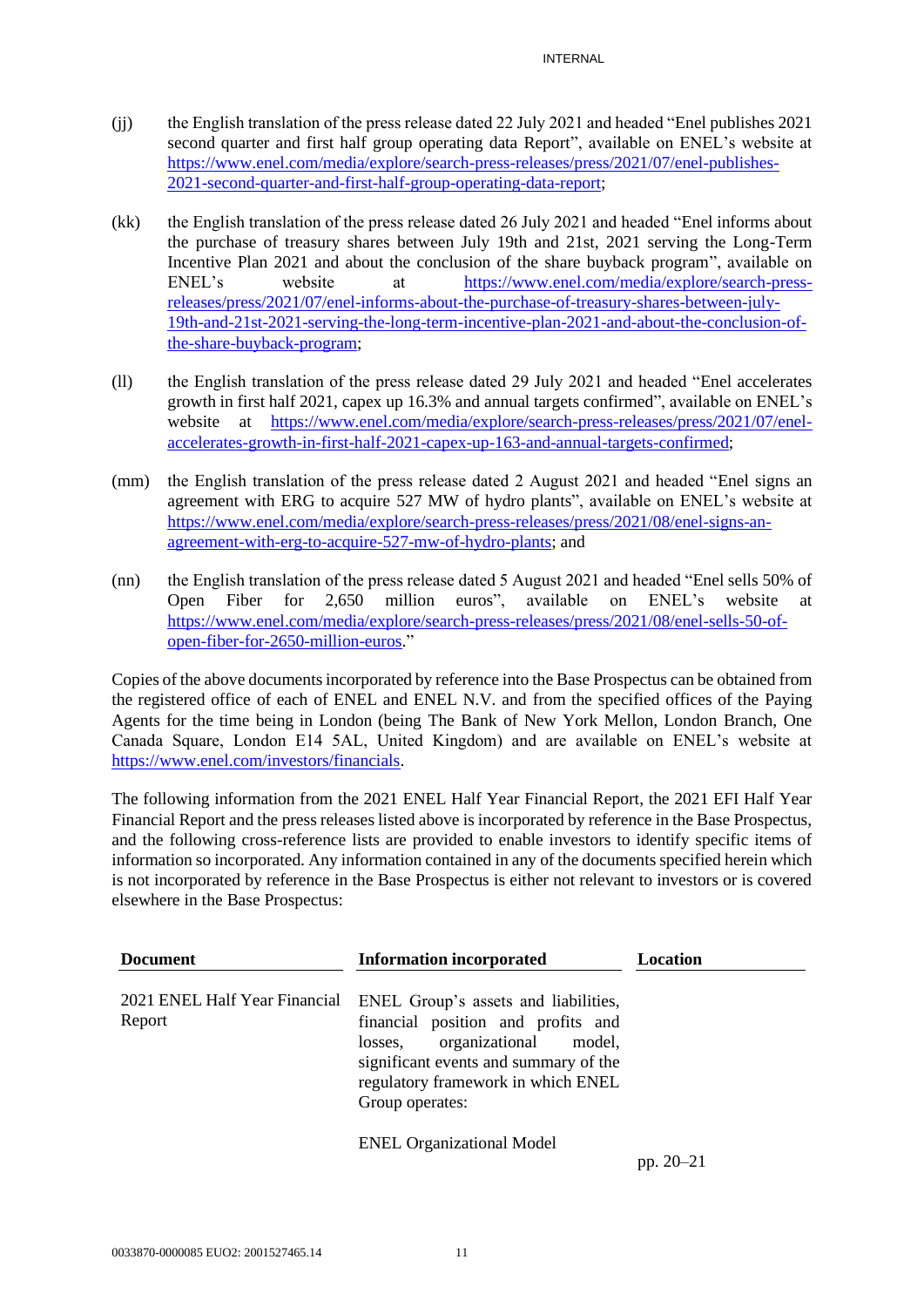| <b>Document</b>                                                                                  | <b>Information incorporated</b>                                                                                               | Location    |
|--------------------------------------------------------------------------------------------------|-------------------------------------------------------------------------------------------------------------------------------|-------------|
|                                                                                                  | Significant events in the first half of<br>2021                                                                               | pp. 123-127 |
|                                                                                                  | <b>Consolidated Income</b><br>Statement<br><b>Statement of Consolidated</b>                                                   | p. 146      |
|                                                                                                  | Comprehensive Income<br>Statement of Consolidated Financial                                                                   | p. 147      |
|                                                                                                  | Position                                                                                                                      | pp. 148-149 |
|                                                                                                  | <b>Statement of Changes in Consolidated</b><br>Equity<br>Consolidated                                                         | p. 150      |
|                                                                                                  | <b>Statement of Cash Flows</b>                                                                                                | p. 152      |
|                                                                                                  | <b>Notes</b><br>the<br>condensed interim<br>to<br>consolidated financial statements                                           | pp. 153-197 |
| ENEL'S 2021 Review Report                                                                        | Report on review of condensed<br>interim<br>consolidated<br>financial<br>statements                                           | pp. 200-201 |
| 2021 EFI Half Year Financial<br>Report                                                           | information<br>Financial<br>concerning<br>ENEL N.V.'s assets and liabilities,<br>financial position and profit and<br>losses: |             |
|                                                                                                  | Statement of comprehensive income                                                                                             | p. 14       |
|                                                                                                  | Statement of financial position                                                                                               | p. 15       |
|                                                                                                  | Statement of changes in equity                                                                                                | p. 16       |
|                                                                                                  | Statement of cash flows                                                                                                       | p. 17       |
|                                                                                                  | Notes to the financial statements                                                                                             | pp. 18-44   |
| Press Release dated 8 June 2021<br>and headed "Enel successfully<br>places a triple-tranche 3.25 | All                                                                                                                           |             |

*billion euro sustainabilitylinked bond in the eurobond market, the largest sustainability-linked transaction ever priced, also launching a tender offer on conventional bonds at the same time*"

Press Release dated 15 June All2021 and headed "*Enel successfully completes the partial refinancing of four series of conventional bonds*"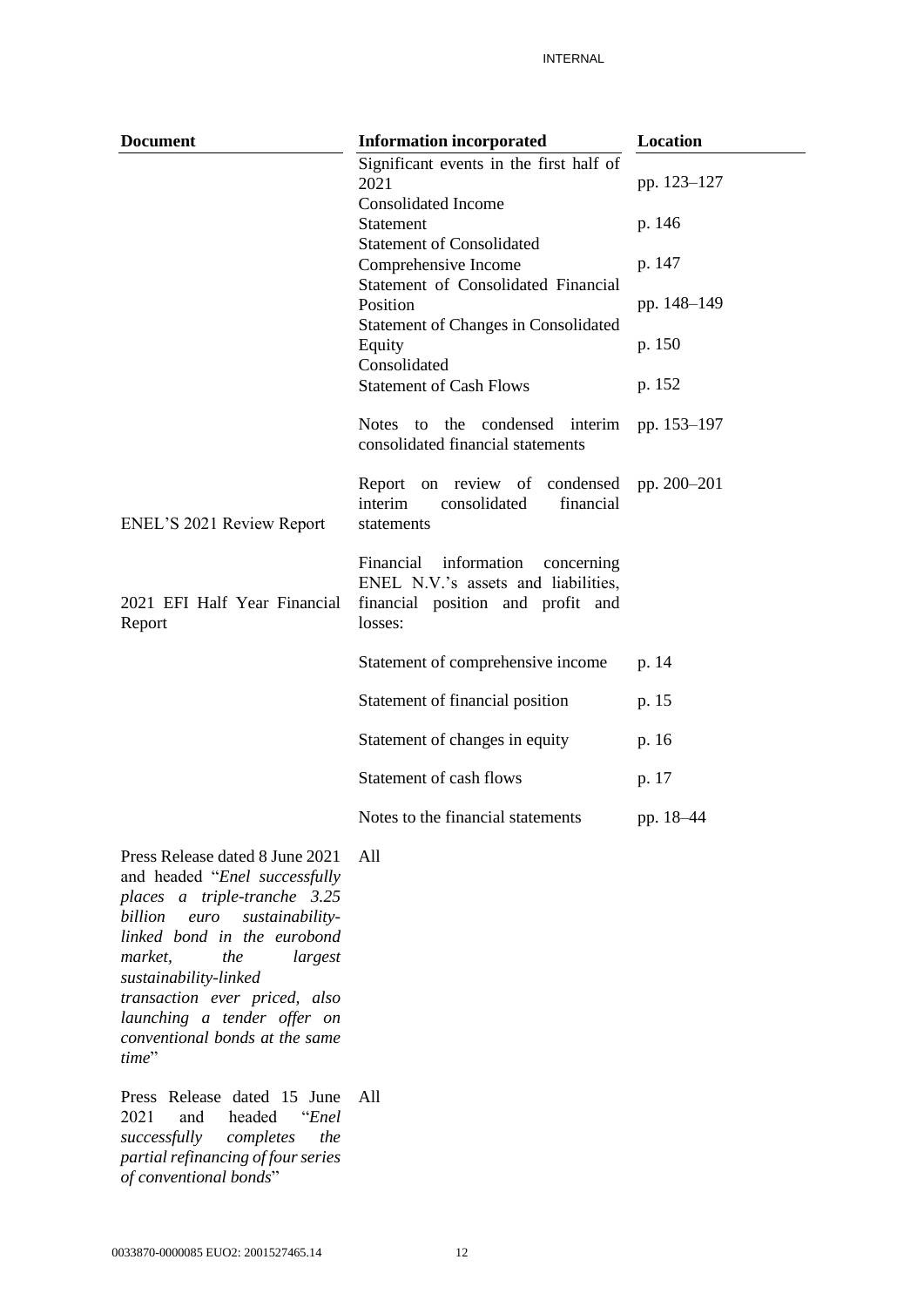#### **Information incorporated Location**

Press Release dated 17 June 2021 and headed "*Enel launches sustainability-linked share buyback program serving its Long-Term Incentive Plan 2021*" All

Press Release dated 8 July 2021 and headed "*Enel places recordbreaking multi-tranche 4 billion U.S. dollar Sustainability-Linked bond in the U.S. and international markets, further accelerating the achievement of its sustainable finance targets*" All

Press Release dated 20 July 2021 and headed "*Enel Finance International repurchases bonds for an aggregate nominal value of 6,000,000,000 US dollars*" All

Press Release dated 22 July All 2021 and headed "*Enel publishes 2021 second quarter and first half group operating data Report*"

Press Release dated 26 July 2021 and headed "*Enel informs about the purchase of treasury shares between July 19th and 21st, 2021 serving the Long-Term Incentive Plan 2021 and about the conclusion of the share buyback program*" All

Press Release dated 29 July 2021 and headed "*Enel accelerates growth in first half 2021, capex up 16.3% and annual targets confirmed*" Consolidated economic and financial data for the first half of 2021 *Revenues* pp. 2-3 *Ordinary EBITDA EBITDA* and  $pp. 4-6$ 

*EBIT* pp. 6-7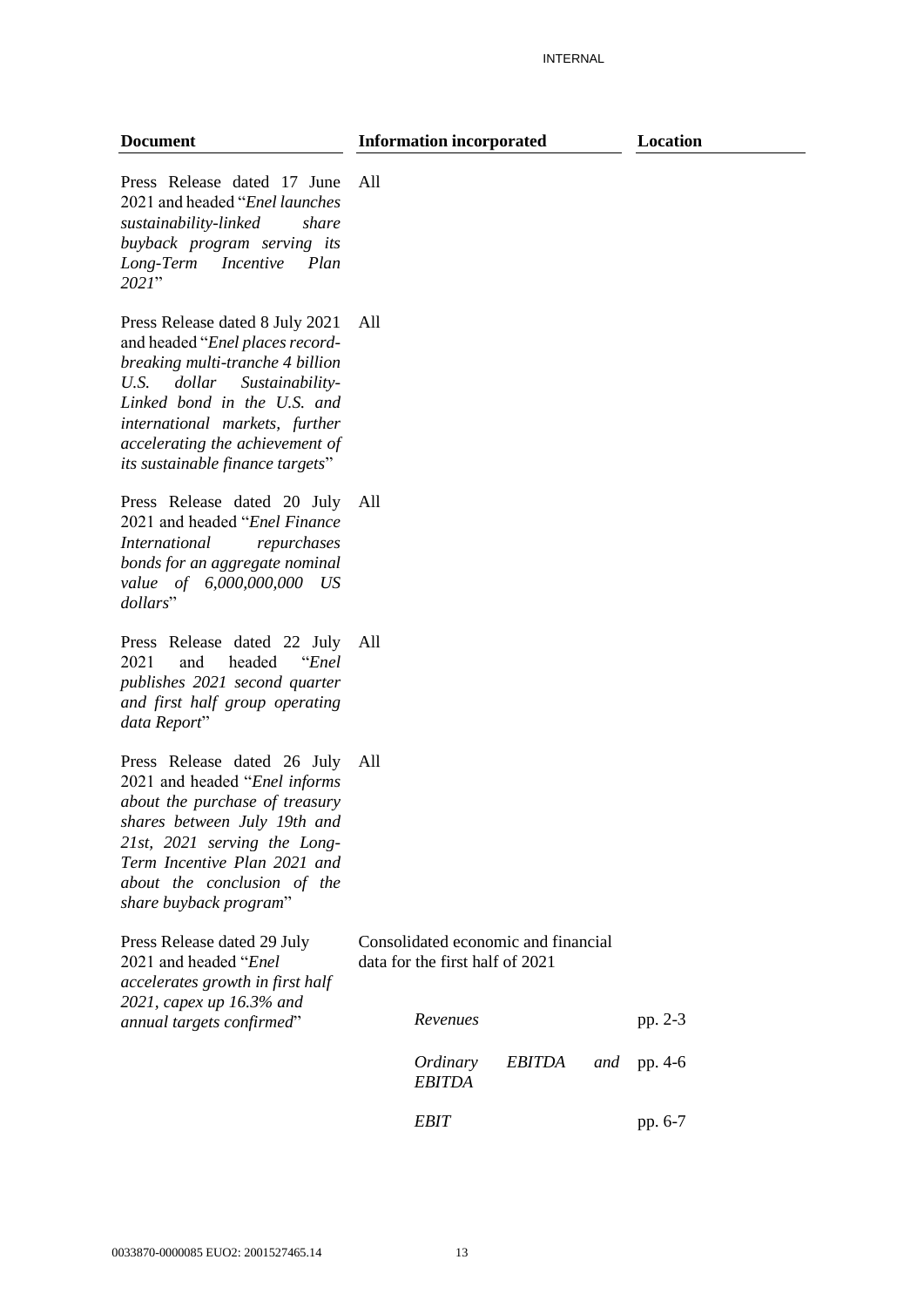| <b>Document</b> | <b>Information incorporated</b>                                                             |           |
|-----------------|---------------------------------------------------------------------------------------------|-----------|
|                 | Group net ordinary income<br>and net income                                                 | p. 7      |
|                 | Financial position                                                                          | pp. 7-8   |
|                 | Capital expenditure                                                                         | p. 8      |
|                 | Operational highlights for the first<br>half of 2021                                        | pp. 8-11  |
|                 | Employees                                                                                   | p. 11     |
|                 | Bond issues and maturing bonds                                                              | pp. 12-13 |
|                 | Recent events                                                                               | pp. 13-16 |
|                 | <b>Notes</b>                                                                                | p. 16     |
|                 | Accounting standards, data<br>comparability and amendments to the<br>scope of consolidation | p. 16     |
|                 | Key performance indicators                                                                  | p. 16-17  |
|                 | <b>Consolidated Income Statement</b>                                                        | p. 18     |
|                 | <b>Statement of Consolidated</b><br>Comprehensive Income                                    | p. 19     |
|                 | <b>Consolidated Statement of Financial</b><br>Position                                      | pp. 20-21 |
|                 | <b>Consolidated Statement of Cash</b><br>Flows                                              | pp. 22-23 |
|                 |                                                                                             |           |

- Press Release dated 2 August All 2021 and headed "*Enel signs an agreement with ERG to acquire 527 MW of hydro plants*"
- Press Release dated 5 August All2021 and headed "*Enel sells 50% of Open Fiber for 2,650 million euros*"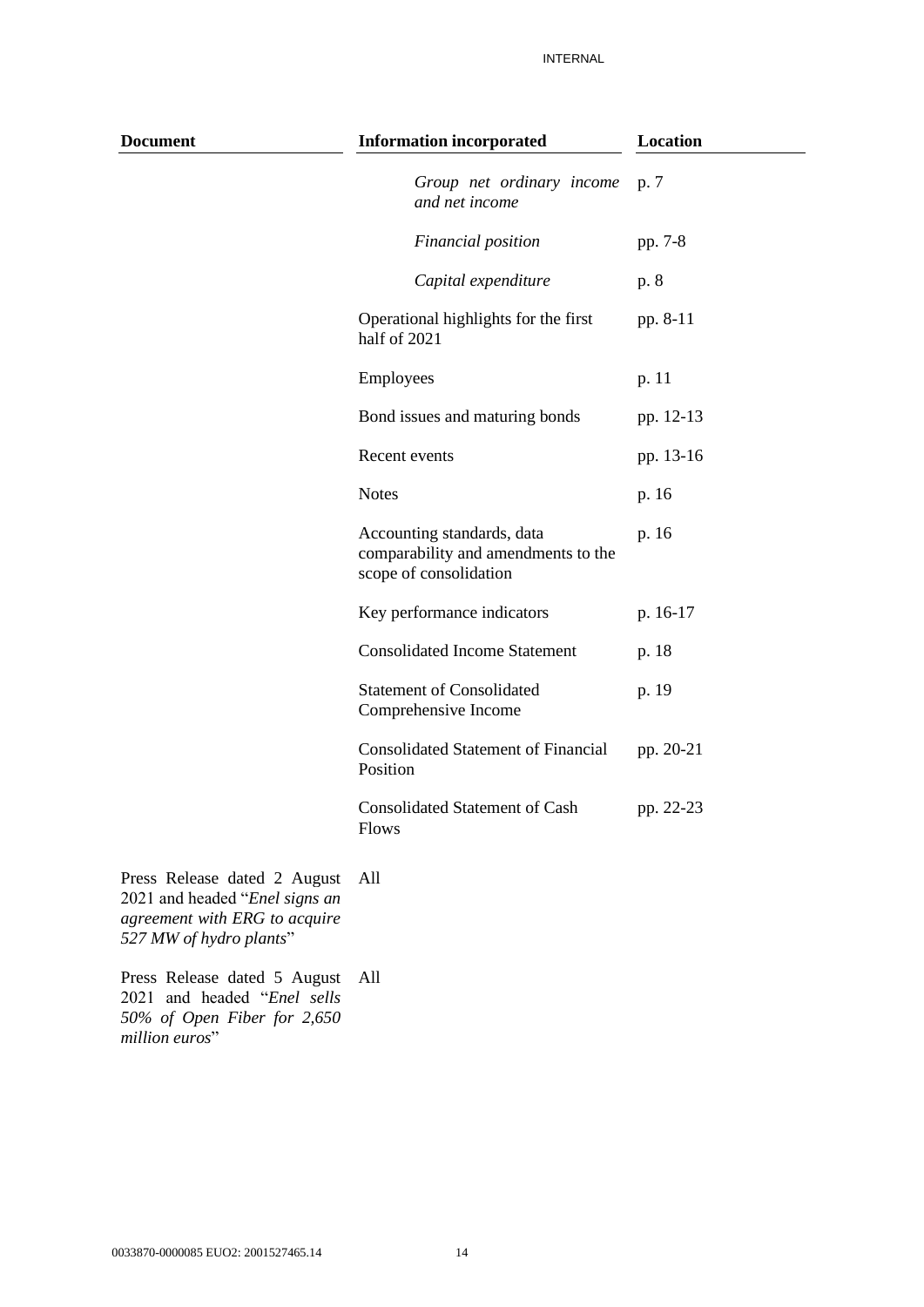#### **GENERAL**

#### **GENERAL INFORMATION**

The paragraph headed "*No significant or material adverse changes*" on page 232 of the Base Prospectus is deleted and replaced in its entirety by the following paragraph:

#### "**No significant or material adverse changes**

Except as disclosed in the section entitled "*Risk factors - Risks relating to macro-economic conditions and country risks*" in the paragraph "*The Group faces risks related to the impact of COVID-19"* and in the section "*Description of ENEL - Recent Significant Events – COVID 19*", there has been no material adverse change in the prospects of ENEL N.V., ENEL or ENEL and its subsidiaries taken as a whole since 31 December 2020 and there has been no significant change in the financial performance or financial position of ENEL Group taken as a whole since 30 June 2021."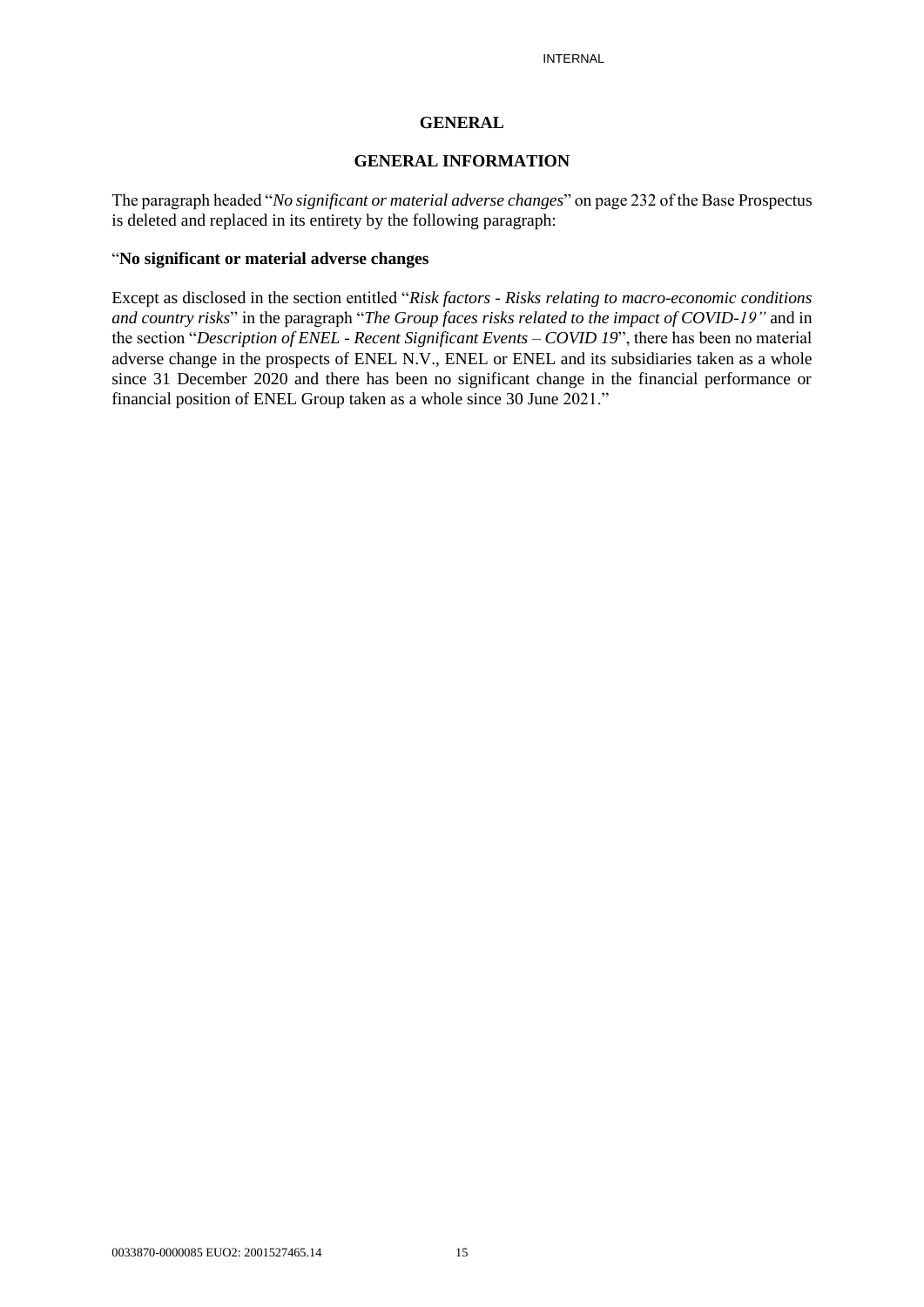#### **ANNEX 1**

#### **RISK FACTORS**

*Each Issuer and the Guarantor believes that the following factors may affect its ability to fulfil its obligations under Notes issued under the Programme. Most of these factors are contingencies which may or may not occur.*

*In addition, factors which are material for the purpose of assessing the market risks associated with Notes issued under the Programme are also described below.*

*Each Issuer and the Guarantor believes that the factors described below represent the principal risks inherent in investing in Notes issued under the Programme, but the inability of the Issuers or the Guarantor to pay interest, principal or other amounts on or in connection with any Notes may occur for other reasons which may not be considered significant risks by the Issuers and the Guarantor based on information currently available to them and which they may not currently be able to anticipate. In addition, if any of the following risks, or any other risk not currently known, actually occur, the trading price of the Notes could decline and Noteholders may lose all or part of their investment. Prospective investors should also read the detailed information set out elsewhere in this Base Prospectus including any document incorporated by reference hereto and reach their own views, based upon their own judgement and upon advice from such financial, legal and tax advisers as they have deemed necessary, prior to making any investment decision. Words and expressions defined in the "Terms and Conditions of the Notes" below or elsewhere in this Base Prospectus have the same meanings in this section.*

### **FACTORS THAT MAY AFFECT THE ISSUERS' AND THE GUARANTOR'S ABILITY TO FULFIL THEIR OBLIGATIONS UNDER NOTES ISSUED UNDER THE PROGRAMME**

#### **1. Risks related to the business activities and industries of ENEL**

#### *ENEL's ability to successfully execute the Strategic Plan is not assured*

On 24 November 2020, ENEL's Board of Directors approved the Group's 2021-2023 Strategic Plan (the "**Strategic Plan**"), which contains the strategic guidelines and growth objectives of the Group for the relevant period, as well as some forecasts with regard to the Group's expected results of operations. The Strategic Plan contemplates, among other things, an investment program of about €40 billion between 2021 and 2023 out of which about €26.4 billion consolidated capex is associated with asset development:

- 60% of which is intended to be devoted to renewables. This is expected to accelerate the decarbonisation process with a progressive substitution of thermal capacity. As a result, the Group's Scope 1  $CO<sub>2</sub>$  emissions are expected to decrease by more than 30%, from 2020 to 2023.
- 33% of which is intended to be invested into Networks supporting the digitalisation of the infrastructure, the improvement of resiliency and quality ratios, and the restructuring of recently acquired assets.
- The remaining portion of which will support the development of other power generation customers (retail commodity and Enel X) sector.

Moreover, the Strategic Plan introduced a new dividend policy that sets a fixed dividend per share ("**DPS**") every year with a CAGR 2020-23 of about +6%.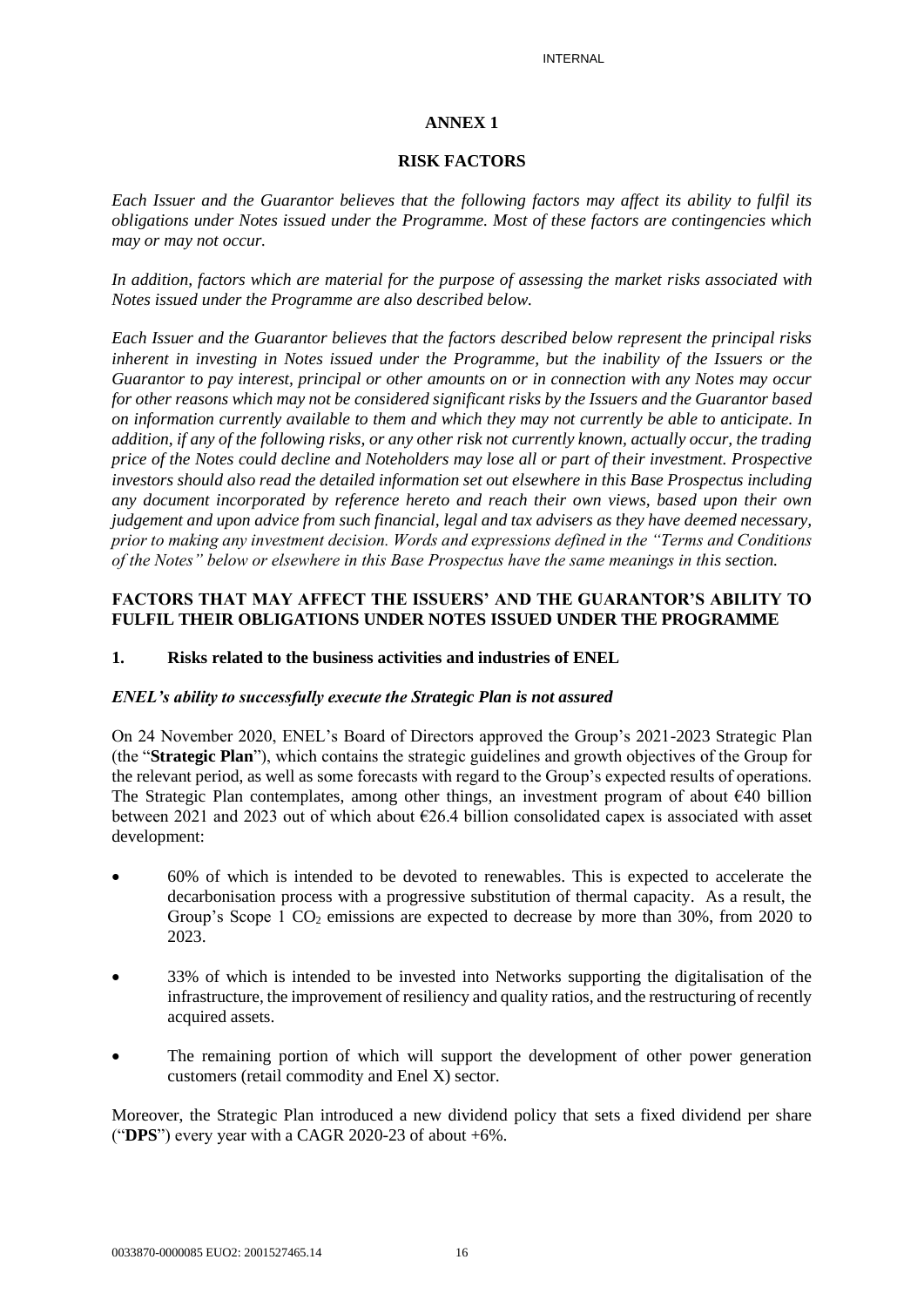The Strategic Plan and the projections contained therein are based on a series of assumptions, including among others the evolution of demand and prices for electricity, gas, fuels and average investment costs for the plants in the markets in which the ENEL Group operates, trends in relevant macroeconomic variables, and the evolution of the regulatory frameworks applicable to the ENEL Group. The strategic priorities set forth in the Strategic Plan also include an improvement of the operational efficiency (through digitalisation) and an acceleration of industrial growth as well as group simplification and decarbonisation.

In the event that one or more of the Strategic Plan's underlying assumptions proves incorrect or events evolve differently than as contemplated in the Strategic Plan (including because of events affecting the ENEL Group that may not be foreseeable or quantifiable, in whole or in part, as of the date hereof) the anticipated events and results of operations indicated in the Strategic Plan (and in this Base Prospectus) and in the assumptions underlying the targets and projections could differ from actual events and results of operations.

The Group's funding strategy, which is strongly linked to sustainable instruments, envisages a progressive reduction of the cost of debt during the Strategic Plan period. However, ENEL will need to finance a significant portion of its expected capex and, in the event of a significant variation of certain assumptions relating to industrial and macroeconomic variables, such financing might be more expensive than expected.

In addition, the ENEL Group has implemented two complementary business models (the Ownership model and the Stewardship model), which underpin its medium to long-term growth strategy. Such strategy hinges on a number of business objectives, including the periodic attainment of operating and financial targets and large volumes of investment by the ENEL Group in certain projects. Whether such targets or levels of investment as envisaged by the business models will be realised depends on, and may be affected by, a wide variety of factors, many of which are not within ENEL's control. These factors include demographic changes, economic growth, fuel and energy prices, changes in consumer habits or regulation and the speed of technological innovation that cannot be envisaged as at the date hereof. If any such business objectives are not realised for reasons beyond the ENEL Group's control or for any other reason, the ENEL Group's business prospects, financial condition and results of operations could be adversely affected.

The Strategic Plan should not be unduly relied upon in any way by an investor in making an investment decision with respect to any securities offered hereunder. Furthermore, this Base Prospectus contains certain statements and estimates regarding the ENEL Group's competitive position in certain markets, including with respect to its pre-eminence in particular markets. Such statements are based on the best information available to the ENEL Group's management as of the date hereof. However, the ENEL Group faces competitive risks and its market positions may diverge from those expressed herein as a result of a variety of factors. Any failure by the ENEL Group to execute its Strategic Plan or maintain its market positions could have a material adverse effect upon the ENEL Group, its business prospects, its financial condition and its results of operations.

Furthermore, failure by ENEL to meet certain targets contained in the Step Up Option – as provided for under Condition 5(c) (*Step Up Option*) – may affect the interest payable on the Notes.

## *The Group relies on time-limited government concessions in order to conduct many of its business activities*

ENEL Group companies are concession-holders in Italy for the management of ENEL Group's electricity distribution networks and hydroelectric and geothermal power stations. The ENEL Group's large hydroelectric power stations in Italy are managed under administrative concessions that are set to expire in 2029. The ENEL Group's geothermal power stations in Italy are managed under administrative concessions that are set to expire in 2024. The ENEL Group's large hydroelectric power stations in Italy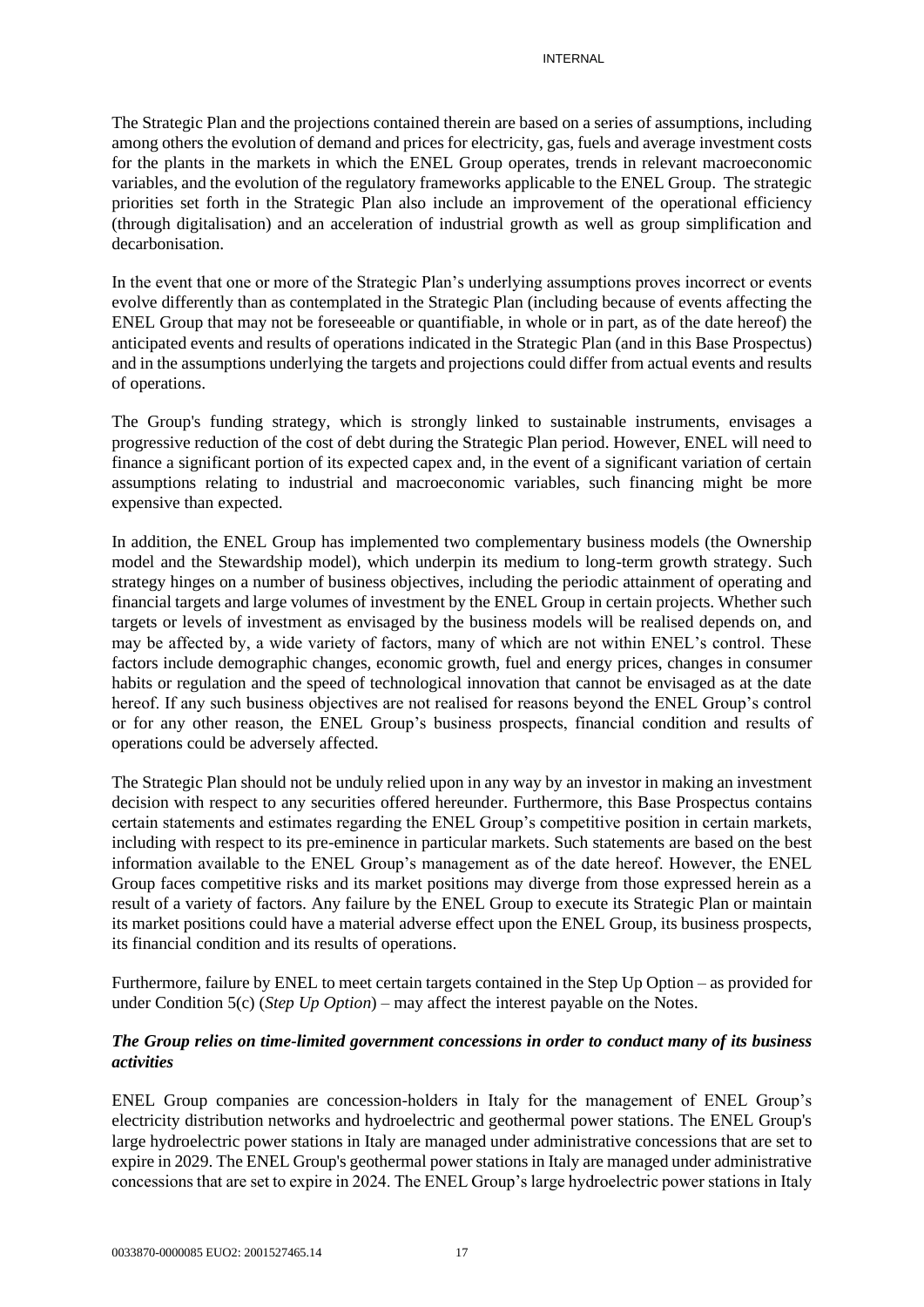are managed under administrative concessions that are set to expire in 2029. The ENEL Group's geothermal power stations in Italy are managed under administrative concessions that are set to expire in 2024. The distribution network in Italy is managed under administrative concessions that will expire in 2030.

Endesa's hydroelectric power stations in Spain also operate under administrative concessions, which are set to expire at different dates up to 2067.

Any of the ENEL Group's concessions, including concessions not specifically described above, may not be renewed after they expire or may be renewed on economic terms that are more burdensome for the ENEL Group. In either case, the ENEL Group could experience material and adverse effects upon its business prospects, results of operations and financial condition.

### *The Group is exposed to risks related to the issuance and revocation of permits, concessions and administrative authorisations for the development, construction and operation of plants*

The development, construction and operation of electric power production plants is subject to complex administrative procedures, which requires the procurement of numerous permits from both national and local relevant authorities.

Procedures for obtaining authorisations vary by country and requests may be rejected by the relevant authorities for various reasons or approved with delays which may be significant. The process of obtaining permits can be further delayed or hindered by changes in national or other legislation or regulation or by opposition from communities in the areas affected by a project.

Any failure or delay to obtain permits, concessions and/or necessary authorisations with regard to plants being built, and any revocation, cancellation or non-renewal of permits and/or authorisations in relation to existing plants, and objections by third parties to the issuance of these permits, concessions and authorisation may lead the Group to modify or reduce its development objectives in certain areas or technologies, and may have material adverse effects on the Group's business, financial condition and results of operations.

## *The ENEL Group faces risks relating to the variability of weather and seasonality and extreme weather events*

Electricity and natural gas consumption levels change significantly as a result of climatic changes. Changes in weather conditions can result in significant changes in energy demand and the ENEL Group's sales mix, ultimately impacting turnover and performance of the ENEL Group. More specifically, in warmer periods of the year, gas sales decline, while during periods in which factories are closed for holidays, electricity sales decline. In addition, weather changes (for example, low wind or rain levels) affect the ENEL Group's production from certain renewable resources. In particular, ENEL's electric power generation involves hydroelectric generation and, accordingly, ENEL is dependent upon hydrological conditions prevailing from time to time in the geographic regions where the relevant hydroelectric generation facilities are located. Hydroelectric generation performance is particularly high during the winter and early spring given the more favourable seasonable weather conditions. If hydrological conditions result in droughts or other conditions that negatively affect ENEL's hydroelectric generation business, ENEL's results of operations could be materially adversely affected. Also, adverse weather conditions can affect the regular delivery of energy due to power plants and result in networks damage and the consequent service disruption. The Group is exposed to the risk of damage to assets and infrastructures caused by extreme weather events or natural disasters and, consequentially, to the risk of prolonged unavailability of these assets.

The Group adopts sophisticated monitoring and mitigation measures consistent with internationally recognized Environmental Management Systems (EMS). Although the Group adopts initiatives to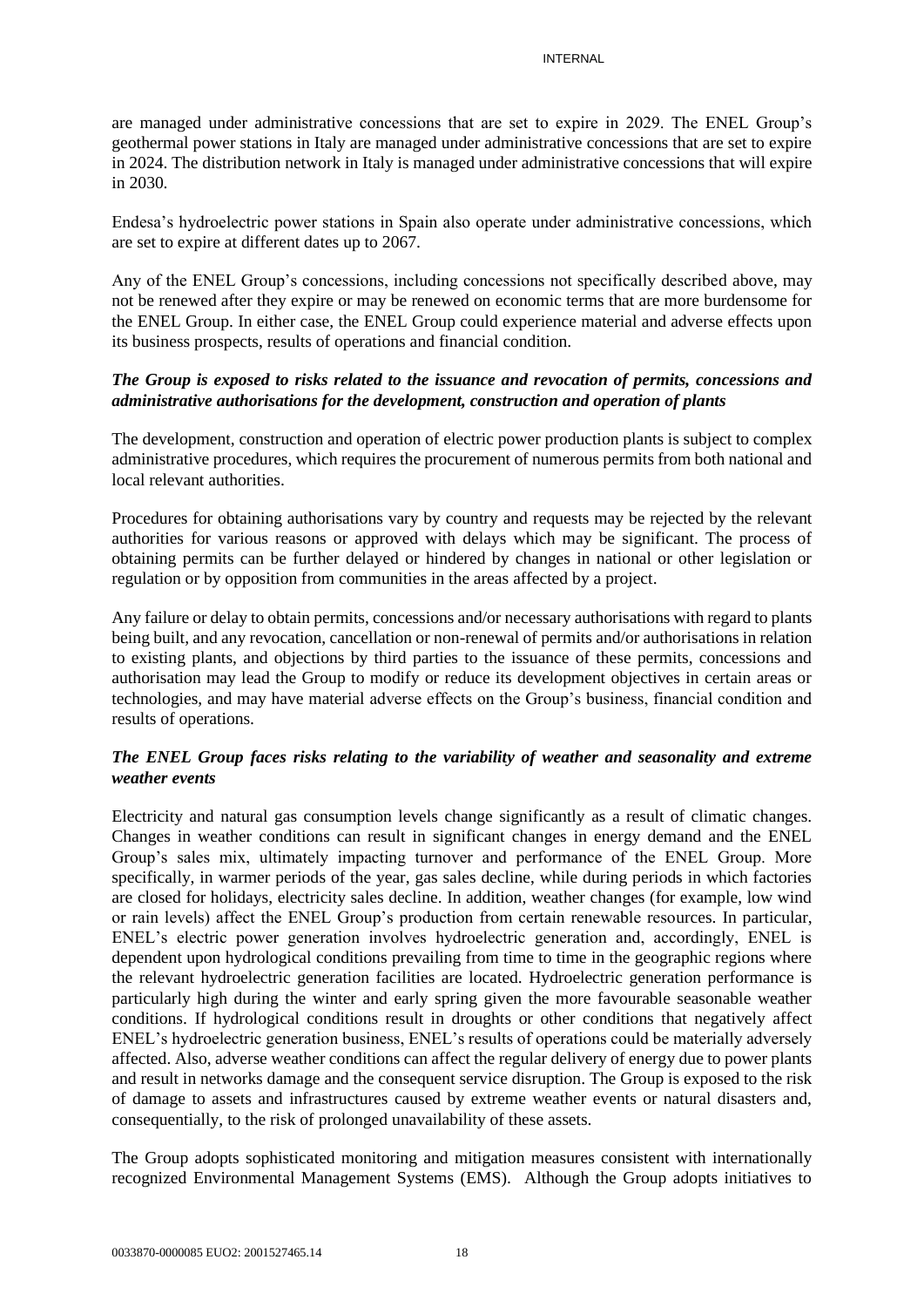monitor, assess and quantify the impacts of the variability of weather and seasonality and extreme events on the Group, significant changes of such nature, and the occurrence of one or more of the events described or other similar events could adversely affect the business prospects, results of operations and financial condition of ENEL.

## *The ENEL Group is exposed to risks connected with climate change*

Climate change may affect the ENEL Group through two channels: physical variable and transition scenario changes. With regard to the risks related to climate change associated with physical variables, and taking the IPCC (The Intergovernmental Panel on Climate Change) pathways as points of reference, ENEL analysed the trends in the following variables and associated operational and industrial phenomena with potential risks: (i) change in mean temperatures and potential increase and/or decrease in energy demand; (ii) change in mean rainfall and snow levels with a potential increase and/or decrease in hydroelectric generation; (iii) change in mean solar radiation and wind with a potential increase and/or decrease in solar and wind generation. However, work to perfect these analyses is ongoing. According to the scenarios used, significant, chronic changes in the variables analysed, even in the event of increases, would have a material impact mainly over the long term. In addition to chronic trends, the frequency and impact of these events have been looked at in terms of extreme events potentially resulting in unexpected physical damage to assets that could have material impact. Furthermore, with regard to the transition toward a more sustainable development, ENEL considers that the following sources of risks may have an impact on ENEL Group's operations and the realisation of its medium and long-term strategic objectives:

- introduction of laws and regulations for getting through the transition and the Paris Agreement introducing stricter emission limits and/or altering the generation mix not driven by price signals;
- increase in the level of competition and convergence of opportunities from diverse fields with opportunities to access new markets, services and/or partnerships or for the entry of new players in the energy industry; and
- regulatory changes with a view to integrating new digital and renewable technologies and to driving infrastructure resilience with potential introduction of new mechanisms of remuneration tied to environmental performance and innovation.

#### *The Group faces risks relating to interruptions in service at its facilities*

The ENEL Group is continuously exposed to the risk of malfunctions and/or interruptions in service resulting from events outside of the ENEL Group's control, including accidents, natural disasters (including earthquakes, severe storms and major unfavourable weather conditions) defects or failures in machinery or control systems or components of them. It is also subject to the risk of casualties or other similar extraordinary events. Any such events could result in economic losses, cost increases, or the necessity to revise the ENEL Group's investment plans. Additionally, service interruptions, malfunctions or casualties or other significant events could result in the ENEL Group being exposed to litigation, which could generate obligations to pay damages. Although the ENEL Group has insurance coverage, such coverage may prove insufficient to fully offset the cost of paying such damages. Therefore, the occurrence of one of more of the events described above, or other similar events, could have a material adverse effect on the business prospects, results of operations and financial condition of ENEL.

#### *The Group is exposed to disruptions in its information technology and cyber attacks*

The Group depends on its information technology and data processing systems for the efficient operation of its business, including the management of relationships with customers and other parties,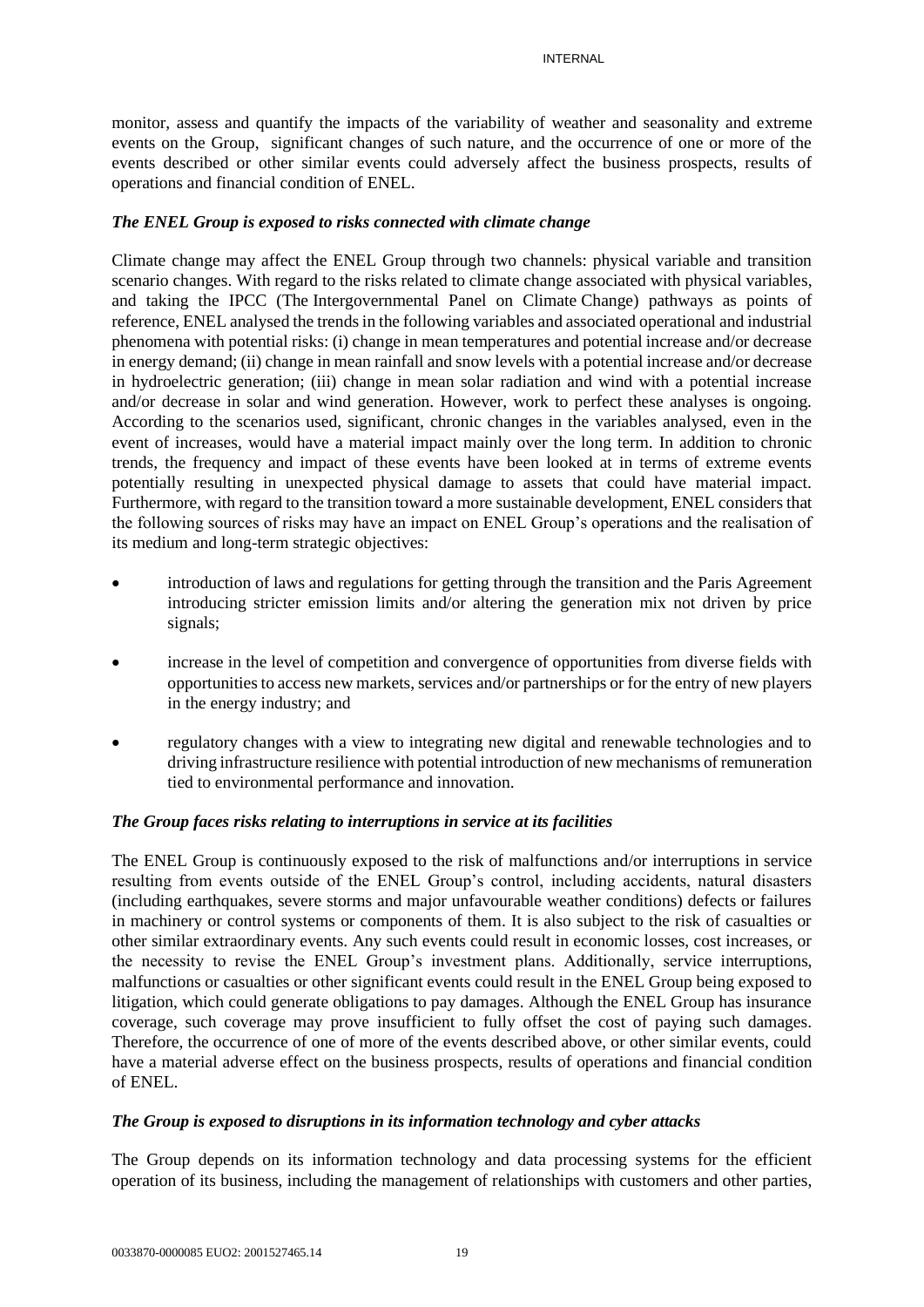and a significant malfunction or disruption in the operation of its systems could disrupt the Group's business and adversely impact its ability to compete. The Group also uses a significant number of systems and other technologies supplied by third parties. Such systems are susceptible to malfunctions and interruptions due to equipment damage, power outages, and a range of other hardware, software and network problems. Breakdowns and interruptions in the IT systems could jeopardise the Group's operations, causing errors in the execution of transactions, inefficient processes, loss of customers, production breakdowns and other business interruptions.

In addition to supporting its operations, the Group uses its information systems to collect and store confidential and sensitive data, including information about its business, clients and employees. As the Group's technology continues to evolve, it is anticipated that the Group will collect and store even more data in the future, and that its systems will increasingly use remote communication features that are sensitive to both wilful and unintentional security breaches. In the event of a breach in security that allows third parties access to this personal information, the Group is subject to a variety of everchanging laws on a global basis that require the Group to provide notification to the data owners, and that subject the Group to lawsuits, fines and other means of regulatory enforcement.

The organisational complexity of the Group exposes the Group's assets to the risk of cyber-attacks, or threats of intentional disruption, which are increasing in terms of sophistication and frequency, with the consequence that such cyber incidents may remain undetected for long periods of time. Although the Group has adopted a model for managing these risks and, in particular, has adopted a "Cyber Security Framework" to guide and manage cyber security activities, which provides for the involvement of the relevant business areas, compliance with legal requirements and recommendations, the use of the best available technologies, ENEL may be subject to cyber-attacks and other security threats to its IT systems. In such circumstances, the Group could be unable to continue to conduct its business in an effective manner, or to prevent or respond promptly and adequately or to mitigate the adverse effects of breakdowns or interruptions in its IT infrastructure, with possible adverse effects on its reputation, financial condition, assets, business and results of operations.

## *ENEL is exposed to risks relating to recent and potential future acquisitions and sales of participations*

In 2018, the Group acquired control over the Brazilian power distribution company Eletropaulo Metropolitana Eletricidade de São Paulo SA through a voluntary tender offer launched by ENEL's indirect subsidiary Enel Brasil Investimentos Sudeste SA, with an overall investment of €1,541 million. During the course of 2019 and 2020, the Group carried out more acquisitions, particularly in the renewables sector in North America, and increased its stakes in the listed companies Enel Américas and Enel Chile. For further information on relevant acquisitions of the Group, please see the section "*Significant events in 2020*" of the 2020 ENEL Audited Consolidated Financial Statements and the section "*Significant events in the 1st Half of 2021*" of the 2021 ENEL Half Year Financial Report. With respect to both past and future acquisitions and sales of participations, the Group may be exposed to liabilities not detected during the due diligence process or not covered by contractual provisions. Furthermore, other assessments of the acquired business made at the time of the initial investment could prove to be incorrect.

Acquisitions entail an execution risk – the risk that ENEL will not be able to effectively integrate the purchased assets so as to achieve the benefits and synergies expected from such transactions. In addition, acquisitions entail a financial risk – the risk of not being able to recover the purchase costs of acquired assets. ENEL may also incur unanticipated costs or assume unexpected liabilities and losses in connection with companies or assets it acquires.

Any of the above circumstances could have adverse effects on the Group's financial condition, business and results of operations.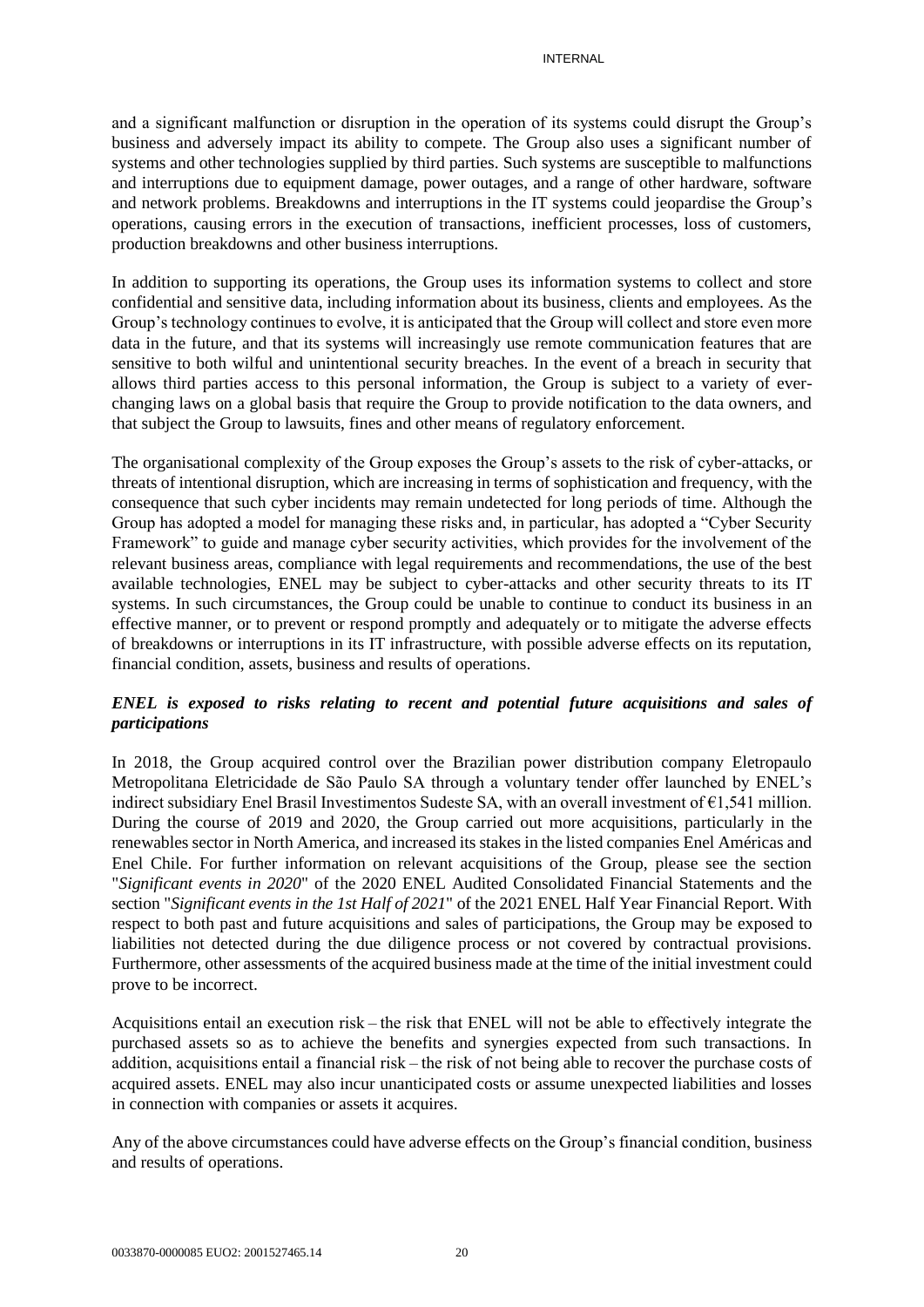## *The credit agreements and bond agreements that the ENEL Group has entered into contain restrictive covenants that limit its operations*

The agreements relating to the long-term financial indebtedness of the Group contain covenants that must be complied with by the borrowers (ENEL and the other companies of the Group) and, in certain instances, by ENEL, as guarantor. The failure to comply with any of them could constitute a default, which could have a material adverse effect upon the Group, its business prospects, its financial condition or its results of operations. In addition, covenants such as "negative pledge" clauses, "material change" clauses and covenants requiring the maintenance of particular financial ratios or credit ratings, constrain the Group's ability to acquire or dispose of assets or incur new debt.

## *The Group faces risks related to the potential liabilities resulting from energy production through nuclear power plants*

The ENEL Group is in the business of nuclear power generation as a result of the ENEL Group's direct interests in Endesa and indirect interests in Slovenské Elektrárne ("**SE**").

Although ENEL believes that Endesa's and SE's nuclear power plants use technologies that are internationally recognised and that they are managed according to international standards, ownership and operation of nuclear power plants nonetheless exposes the ENEL Group to a series of inherent risks, including those relating to the manipulation, treatment, disposal and storage of radioactive substances and the potential adverse effects thereof on the environment and human health.

Under current Spanish law, the Group may incur liabilities of up to  $\epsilon$ 700 million for any nuclear damages caused during the storage, transformation, management, use or transportation of nuclear substances, regardless of the existence of wilful misconduct or negligence. In addition, in 2011 Spain adopted amendments to the relevant law increasing such liability to  $\epsilon$ 1,200 million; such amendments have not yet entered into force pending a ratification process under related EU legislation.

Any nuclear accident or other harmful incident (including resulting from terrorist attacks) could have a material adverse effect on the business prospects, results of operations and financial condition of ENEL and the ENEL Group.

Potential risks also arise in relation to the decommissioning of nuclear power plants. The proposed National Integrated Energy and Climate Plan ("**PNIEC**") includes an orderly decommissioning closure of the nuclear power plant in Spain between 2027 and 2035. The approval of the PNIEC in its current state or any variation thereof could affect the remaining useful life of the facilities and potentially lead to future costs relating to decommissioning works. The Slovakian government has established a fund to finance the present and future costs associated with the decommissioning of nuclear reactors. The deficit of this fund has not been definitively quantified, and the ENEL Group could potentially face future costs relating to decommissioning works at Bohunice and/or Mochovce, in addition to the amounts that are already required to contribute to the aforementioned fund (according to the regulation No. 22/2019 Coll. dated 9 January 2019, the contribution was determined stating the value of yearly contribution for the years 2019 through 2022 in the amount of EUR 41,036,084 per year for Atómové elektrárne Bohunice 2 power plant (EBOV2) and EUR 24,891,727 per year for Atómové elektrárne Mochovce unit 1 and 2 ( $EMO1&2$ ). These fees will be increased accordingly to cover also the future decommissioning needs of Unit 3 and Unit 4 of Mochovce currently under construction*.* The fee for the year 2023 and beyond will be determined by the regulation. Following the disposal of part of its interest in SE in July 2016, ENEL owns indirectly a 33% interest in SE and accounts for such investment pursuant to the equity method.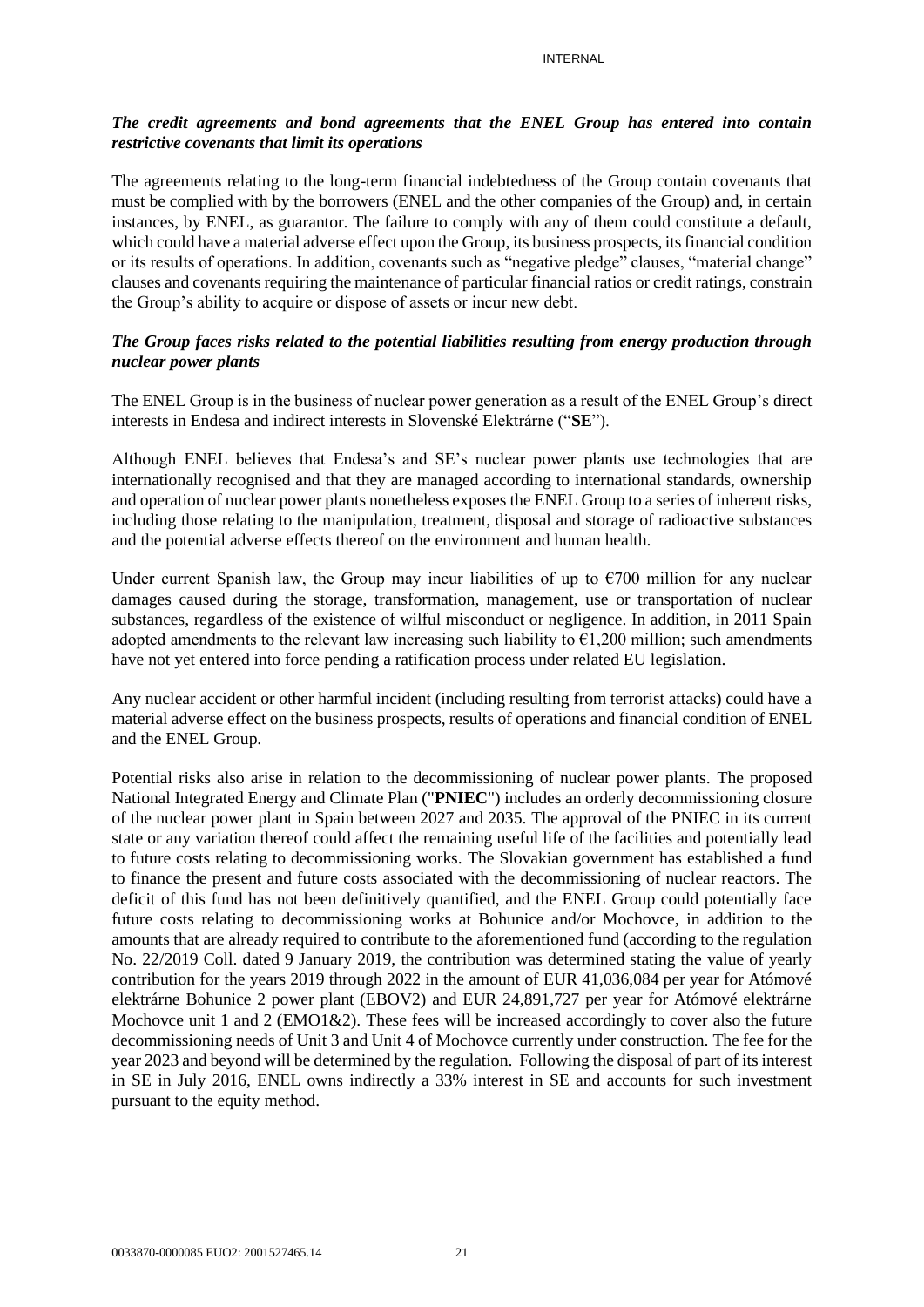### **2. Financial risks**

## *The ENEL Group is burdened by significant indebtedness and it must generate sufficient cash flow to service its indebtedness.*

As of 30 June 2021, the ENEL Group's Net Financial Debt was equal to €50,418 million, compared to  $645.884$  million as of 31 March 2021 and  $645.415$  million as of 31 December 31 2020. The ENEL Group's Net Financial Debt is calculated in accordance with paragraph 127 of Recommendation ESMA/2013/319 and in line with the CONSOB instructions of 28 July 2006, net of financial receivables and long-term securities.

As of 30 June 2021, the repayment schedules of the ENEL Group's Long-Term Debt provided for the repayment of €2,003 million in 2021 and €5,683 million in 2022. The ENEL Group's Net Short-Term Financial Debt (including current maturities of long-term debt) showed a net debtor position and amounted to  $\epsilon$ 1,536 million as of 30 June 2021, compared to a net creditor position which amounted to €1,758 million as of 31 March 2021 and €1,359 million as of 31 December 2020. Any failure by the Group to make any of its scheduled debt repayments, or to reschedule such debt on favourable terms, would have a material adverse effect on the Group, its business prospects, its financial condition and its results of operations.

# *Changes in the level of liquidity available to ENEL may adversely affect the ENEL Group's results of operations and financial condition*

The ENEL Group may not be able to meet its payment commitments or otherwise it may be able to do so only on unfavourable conditions. This may materially and adversely affect the ENEL Group's results of operations and financial condition should the ENEL Group be obliged to incur extra costs to meet its financial commitments or, in the worst-case scenario, threaten the ENEL Group's future as a going concern and lead to insolvency. The ENEL Group's approach to liquidity risk management is to maintain a level of liquidity which is adequate for the ENEL Group to meet its payment commitments over a specific period without resorting to additional sources of financing and to have a prudential liquidity buffer sufficient to meet unexpected cash outlays. In addition, as a measure intended to ensure the ability to meet its medium-long-term payment commitments, the ENEL Group pursues a strategy aimed at diversifying its funding sources and optimising the maturity of its debt. However, these measures may not be sufficient to provide adequate cover of such risk. To the extent they are not, this may adversely affect the ENEL Group's results of operations and financial condition.

# *ENEL conducts its business in several different currencies and is exposed to exchange rate risks, particularly in relation to the rate of exchange between the Euro and the U.S. dollar*

The Group is exposed to exchange rate risks in relation to cash flows connected to the purchase and/or sale of fuels and electricity on the international markets, cash flows related to investments or other financial income or expenses denominated in foreign currencies, such as dividends deriving from nonconsolidated foreign subsidiaries, cash flows related to the purchase or sale of equity participations, and indebtedness in currencies different from those used in the countries where the Group has its principal operations.The ENEL Group has significant exposure to fluctuations of the Euro against the U.S. dollar and the currencies of the South American countries in which the ENEL Group is present, which have recently been subject to market volatility. It is worth highlighting that such exchange rate risk is higher in hyperinflationary economies like Argentina (which is a country in which ENEL operates).

With reference to the transaction risk, which is the risk arising from the revaluation of assets and liabilities, the main source of risk is represented by debt denominated in currencies different from the functional currencies of Group companies that hold the debt. At 30 June 2021, 50% of the Group longterm debt was denominated in currencies other than euro, compared to 51% as of 31 December 2020. Taking into account the hedging transactions, such percentage amounted to 17% at 30 June 2021, the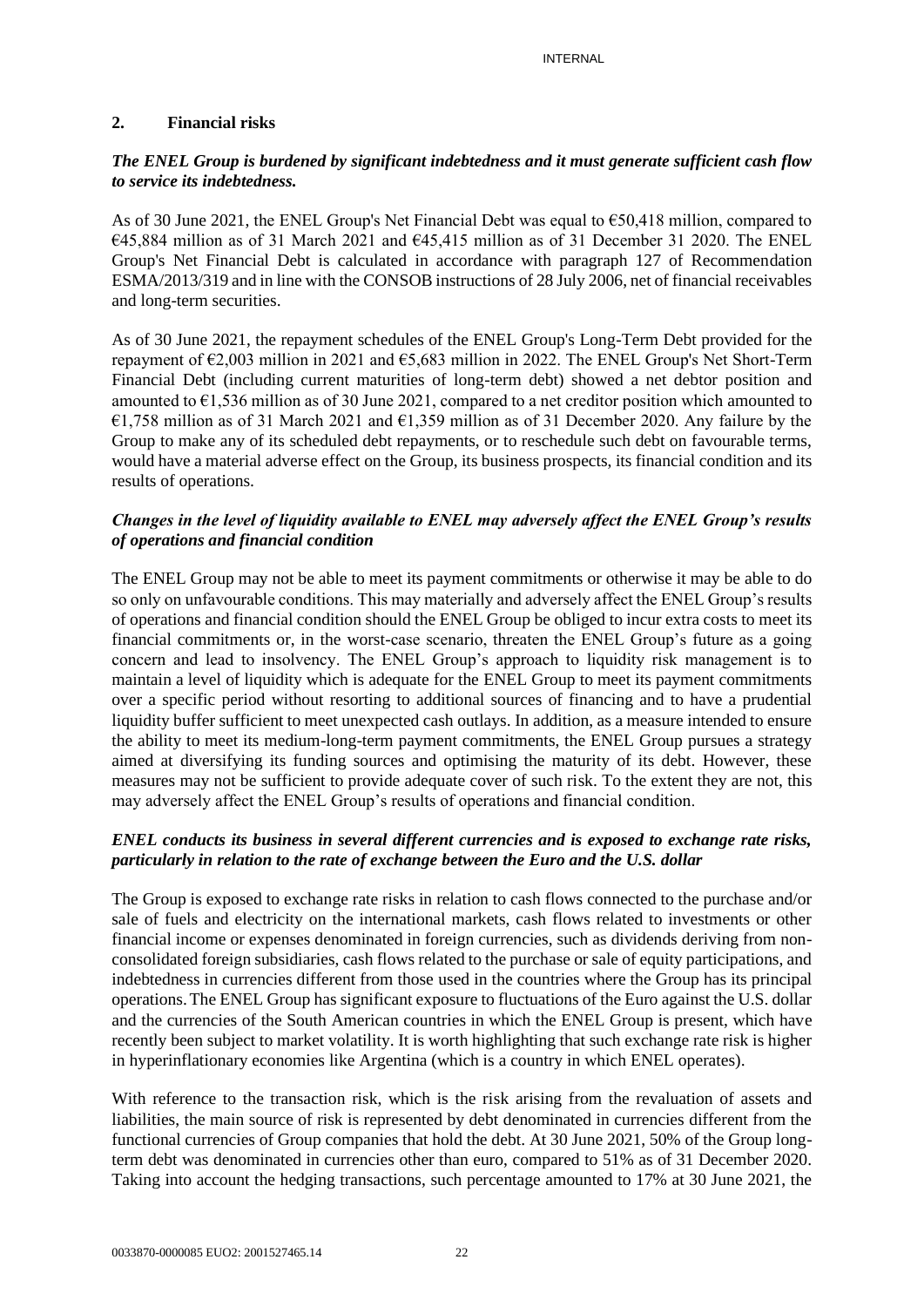same percentage reported at 31 December 2020. Furthermore, the residual exposure to currencies other than the functional currencies is negligible. Any future significant variations in exchange rates affecting the currencies in which the Group operates and/or failure of the Group's related hedging strategy could materially and adversely affect ENEL's and the Group's financial conditions and results of operations.

Revenues and costs denominated in foreign currencies may be significantly affected by exchange rate fluctuations, which may have an impact on commercial margins (*i.e*. economic risk), and commercial and financing payables and receivables denominated in foreign currencies may be significantly affected by conversion rates used for profit and loss computation.

Furthermore, because the ENEL Group's consolidated financial statements are expressed in Euro but the financial statements of several subsidiaries are expressed in other currencies, negative fluctuations, in exchange rates could negatively affect the value of consolidated foreign subsidiaries' assets, income and equity, with a concomitant adverse effect on the Group's consolidated financial statements (*i.e*., translation risk). For instance, due to the translation effect, an appreciation of the Euro against the Group's other significant currencies, including the U.S. dollar, would adversely affect the Group's results.

Exchange rate risk is managed in accordance with the ENEL Group's financial risk management policies, which provide for the stabilisation of the effects of fluctuations in exchange rates to avoid such risk. To this end, the ENEL Group has developed operational processes that ensure the appropriate coverage of exposures through hedging strategies, which typically involve the use of financial derivatives and the posting of cash collateral to the Group's hedging counterparties. However, hedging instruments may not be successful in protecting the Group effectively from adverse exchange rate movements.

# *Changes in the creditworthiness of the ENEL Group's counterparties may adversely affect the ENEL Group's business and financial condition*

The ENEL Group is exposed to credit risk deriving by commercial, commodity and financial operations. Credit risk is intended as the possibility that the ENEL Group's counterparties might not be able to discharge all or part of their obligations due to an unexpected change in the creditworthiness that impacts the creditor position, in terms of insolvency or changes in its market value.

Beginning in the last few years, with the instability and uncertainty of the financial markets and the global economic crisis, average payment times for trade receivables by counterparties have increased.

In this frame, the ENEL Group's general policy calls for the application of criteria in all the main regions/countries/business lines for measuring credit exposures in order to promptly identify any deterioration in credit quality – determining any mitigation actions to implement – and to enable the monitoring and reporting of credit risk exposures at the ENEL Group level. Moreover, in most of the regions/countries/business lines the Group assesses in advance the creditworthiness of each counterparty with which it may establish its largest exposures on the basis of information supplied by independent providers and/or internal models.

In addition, for certain segments of its customer portfolio, the Group also enters into insurance contracts with leading credit bank/insurance companies.

## *A portion of the ENEL Group's indebtedness is subject to floating interest rates, thus subjecting the Group to the risk of adverse interest rate fluctuations*

Market interest rates affect ENEL's Group's results mainly through possible increases in interest expenses on floating rate indexed debt. As at 30 June 2021, the Group's Net Financial Debt was equal to €50,418 million and 30.6% of the Group's Gross financial debt was subject to floating interest rates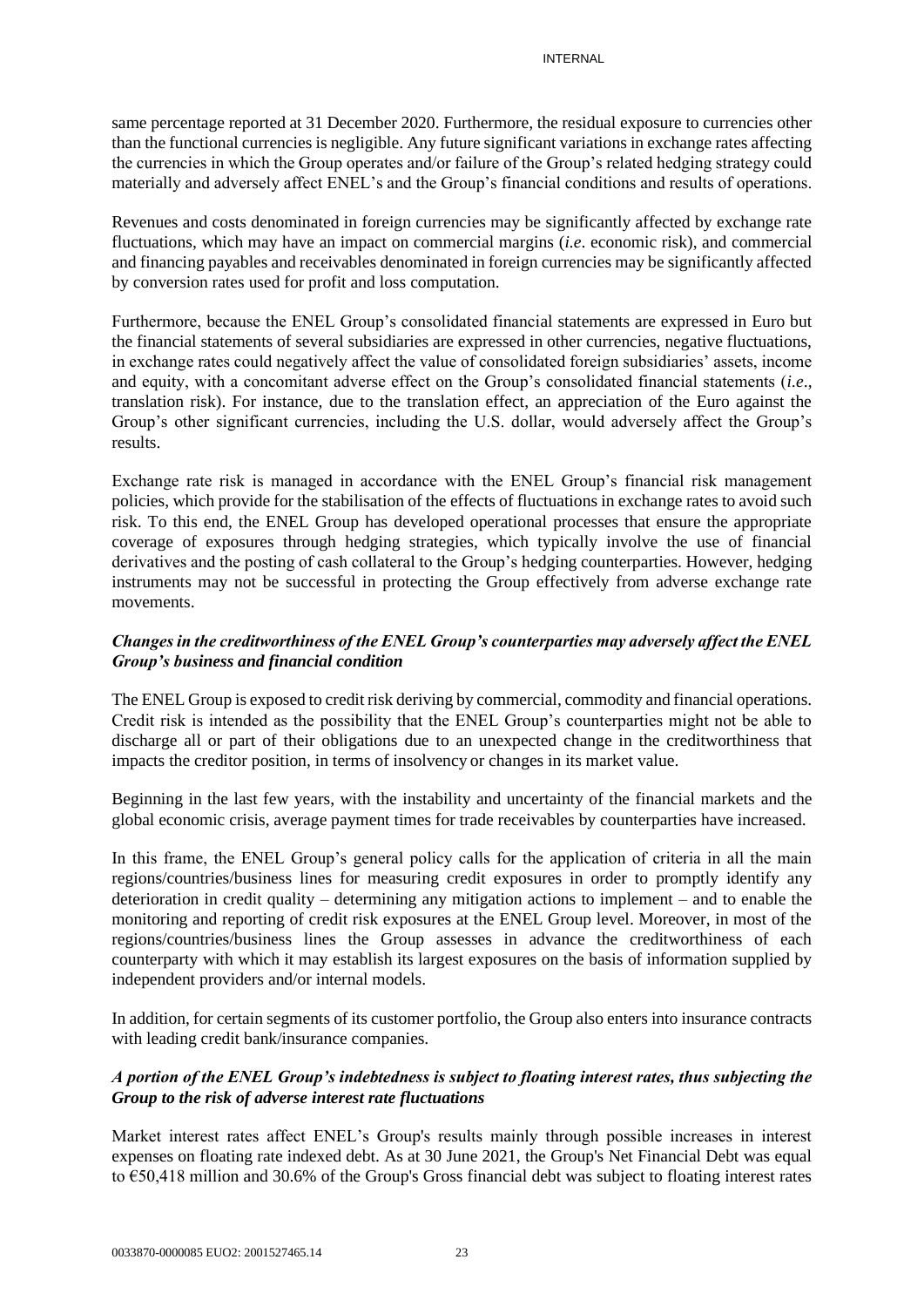(compared to 30.3% as at 31 March 2021 and 32.6% as at 31 December 2020). Taking into account the hedge accounting of interest rates considered effective pursuant to the IFRS-EU, 20.5% of the Group's Gross financial debt was exposed to interest rate risk at 30 June 2021 (20.1% at 31 March 2021 and 22.9% at 31 December 2020). Any significant increase in interest rates could therefore lead to an increase in the Group's debt service expenses, which would have a material adverse effect on the Group, its business prospects, its financial condition and its results of operations.

The Group has adopted risk management policies that provide for the hedging of interest rate risk exposure in line with limits and targets assigned by the top management of the Group. Hedging activities typically entail the use of derivative instruments aiming at transforming floating rate liabilities into fixed rate liabilities and sometimes require the posting of cash collateral to the Group's hedging counterparties. Nevertheless, the Group has not eliminated its exposures to interest rate risk and ENEL cannot offer assurance that hedging activities will function as intended and to the extent the Group fails to adequately manage the risks inherent in interest rate volatility, its results of operations may be adversely impacted. In addition, it is possible that the hedging and derivative instruments used by the Group to establish a fixed rate for certain of its floating rate liabilities may lock the Group into interest rates that are ultimately higher than actual market interest rates. Hedging activities could also entail significant costs.

## *If the Group is required to write down goodwill and other intangible assets, the Group's financial results would be negatively affected*

The Group's statement of financial position as of 30 June 2021 included  $\epsilon$ 31,868 million of goodwill and other intangible assets or 17.7% of the Group's total assets. Such goodwill and other intangible assets have arisen principally in connection with the Group's acquisition of Endesa as well as other businesses, principally in South America.

Goodwill is not amortised, but tested for impairment at the reporting unit level. Intangible assets are generally impaired on a straight line basis over their useful life but are also tested for impairment at least annually. Goodwill is required to be tested for impairment annually and between annual tests if events or circumstances indicate that it is more likely than not that the fair value of a reporting unit is less than its carrying amount. There are numerous risks that may cause the fair value of a reporting unit to fall below its carrying amount, which could lead to the measurement and recognition of goodwill impairment. These risks include, but are not limited to, adverse changes in legal factors or the business climate, an adverse action or assessment by a regulator, the loss of key personnel, a more-likely-thannot expectation that all or a significant portion of a reporting unit may be disposed of, failure to realize anticipated synergies from acquisitions, a sustained decline in market capitalization, significant negative variances between actual and expected financial results, and lowered expectations of future financial results. Should the Group be required to write down its goodwill and other intangible assets following an impairment test, the Group's results of operations in the relevant period may be materially and adversely affected.

# *The Group is exposed to the risk related to the fluctuations of fuel, other commodities and electricity prices, and disruptions in their supply*

In the ordinary course of business, the ENEL Group is exposed to adverse price fluctuations of commodities and disruptions in their supply based on events outside ENEL's control. The more relevant risks are related to increases in the purchase prices of electricity, gas, fuel and other commodities. The Group is also exposed to the risk of decreases in the sale prices of electricity and gas in the countries where it operates.

The ENEL Group adopted risk management policies providing principles for the hedging of price risk in line with limits and targets assigned by the top management. Hedging activities typically entail the use of derivative instruments aiming at reducing the risk. Nevertheless, the Group has not eliminated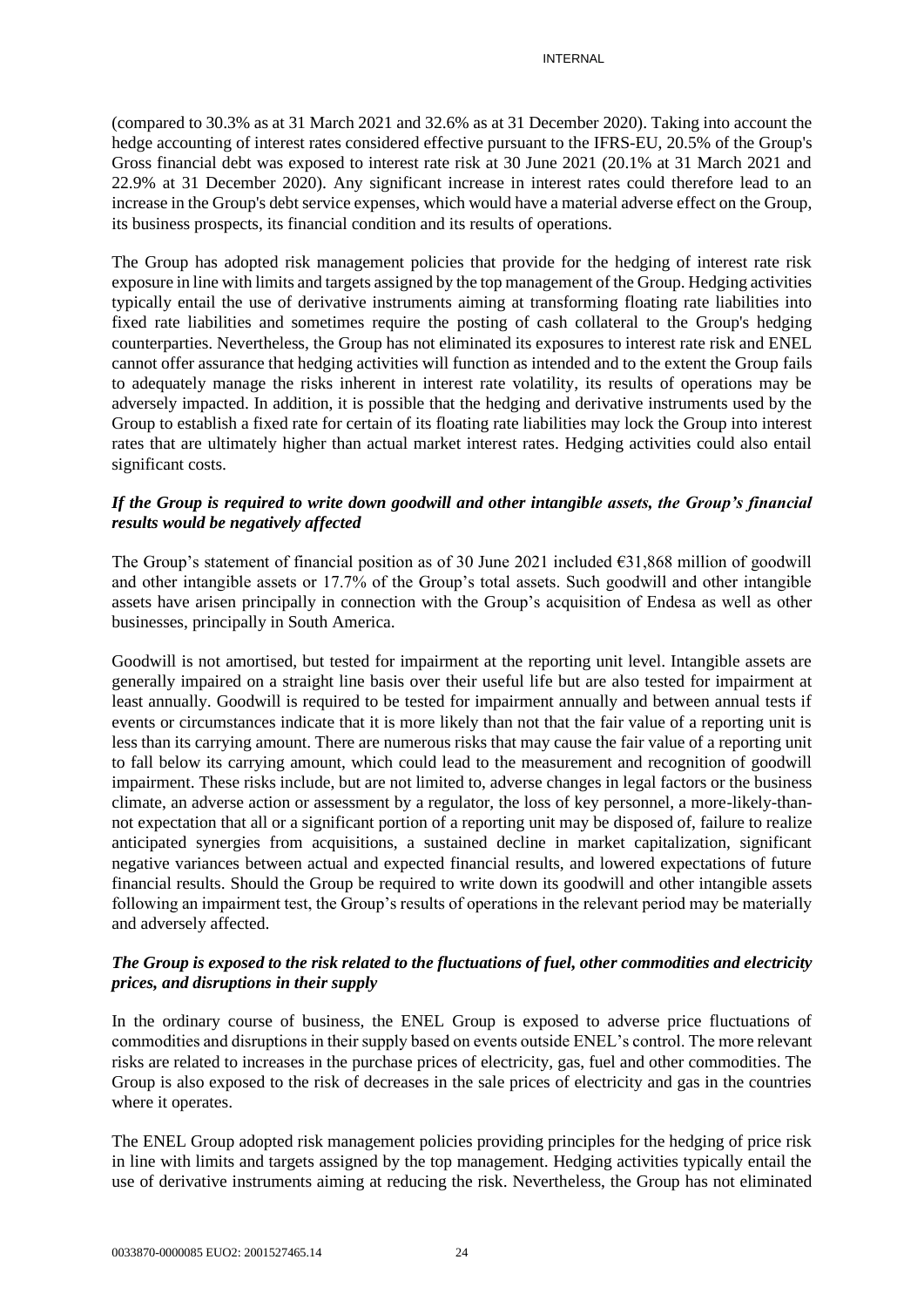its exposures to these risks and, in addition, hedging contracts for the price of electricity, gas and other commodities are available in the market only for limited forward periods, hence not protecting against adverse price movements in the medium-long term. Consequently, significant variations in gas, fuel, other commodities and electricity prices, and any relevant interruption in supplies, could have a material adverse effect on the business prospects, results of operations and financial condition of the ENEL Group.

As regards electricity sold, the Group mainly uses fixed-price agreements in the form of bilateral physical contracts (PPAs) and financial contracts (e.g. contracts for difference, in which differences are paid to the counterparty, if the market price exceeds the strike price, or to the Group, in the opposite case). The residual exposure related to the uncontracted volume of electricity to be sold is aggregated by homogeneous risk factors and managed by means of hedging transactions on the energy market. Nevertheless, sales agreements and hedging strategies may be ineffective, and significant changes in electricity prices could adversely affect the business prospects, results of operations and financial condition of ENEL.

## **3. Risks relating to macro-economic conditions and country risks**

# *The Group is vulnerable to any severe slowdown in power demand as a consequence of COVID-19 and other industrial sector weaknesses or potential energy intensity*

The environment in which the Group currently operates is marked by the weakness of macroeconomic conditions worldwide, including low levels of consumption and industrial production.

Electricity and gas consumption are strongly affected by the level of economic activity in a given country.

The crises in the banking system and financial markets in recent years, together with other factors, have resulted in economic recessions in many of the countries where the Group operates, such as Italy, Spain, Russia, other countries in the EU, the UK and the United States. In particular, because of temperatures above the seasonal average in the first months of 2020 and then major slowdown deriving from the lock-downs imposed in countries due to the worldwide presence of the COVID-19 pandemic, electricity demand in Italy decreased by 5.3% in 2020 in comparison to 2019 according to Terna (the Italian transmission system operator). In mainland Spain, the demand for electricity decreased by 5.1% in 2020 in comparison to 2019. However, during the first eight months of 2021, electricity demand in Italy and Spain increased by +6.7% and +3.7% respectively in comparison to the first eight months of 2020 recovering to pre-pandemic consumption levels driven by the progressive easing of mobility restrictions and the recovery of the industrial sector.

As regards Latin America, due to the COVID-19 pandemic, in 2020 electricity demand fell significantly in most of the countries in which the Group operates, albeit with different dynamics. While Peru and Colombia were the countries hardest hit by the pandemic, with a decrease in electricity consumption of 7% and 2% respectively compared to 2019, Brazil and Argentina were more resilient, with decreases of  $-1.3\%$  and  $-1.2\%$  respectively in 2020 compared to 2019. Chile performed even better, at  $+0.8\%$  in 2020 in comparison to 2019.

As described for the European countries, even in Latin America, consumption in the first eight months of 2021 is rebounding sharply compared to the same period of the previous year, with a full recovery to pre-pandemic levels. In all the countries mentioned above, electricity demand increased by more than 4.5% and, in particular, Peru and Argentina are the two countries with the greatest rebound, respectively +9.9% and 7.7% compared to the first eight months of 2021 and 2020.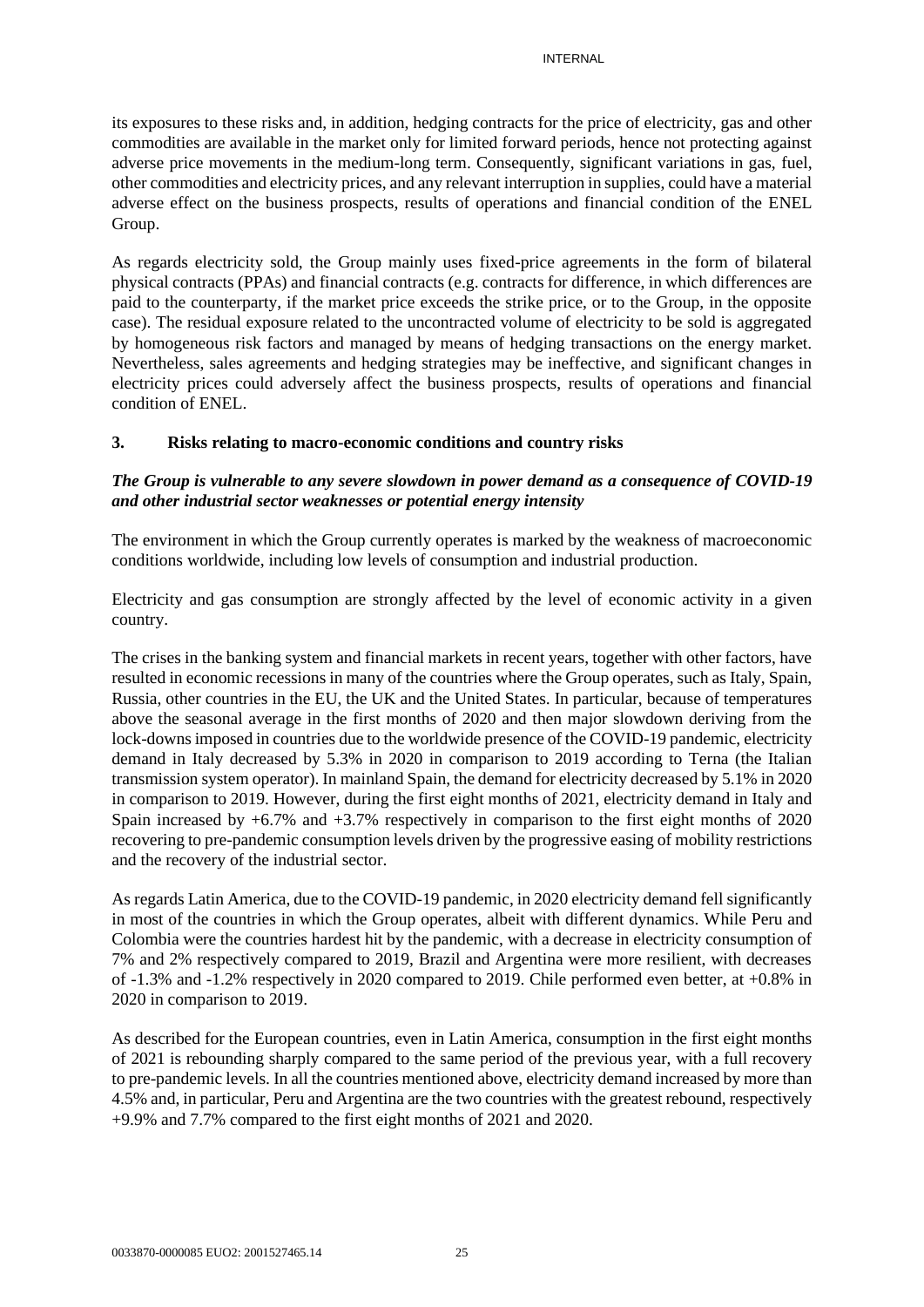If these economies fail to recover for a significant period of time, or worsen, energy consumption may decrease or continue to decrease in such markets, and this could result in a material adverse effect on the business prospects, results of operations and financial condition of ENEL and the Group.

## *Risks related to the adverse financial and macroeconomic conditions within the Eurozone*

Since 2013 the global economy has grown at a modest pace, curbed by the stagnation of economic activity in parts of Europe, as well as the slow-down of several emerging economies. In the Eurozone, the pace of economic recovery has lagged behind that of other advanced economies following the prior global recession, including as a result of the sovereign debt crisis that affected several European countries, including Italy and Spain. In 2017, the Eurozone's economic recovery was stronger and broader than that observed in previous years, but it was underpinned more by positive sentiment than structural factors.

In 2019, with global conditions deteriorating, the Eurozone's economic growth rate reverted to a lower level. Following five months of negative inflation rates the Eurozone Harmonised Index of Consumer Prices ("**HICP**") continue to move high, rising again in April 2021 from 1.3% y-o-y to 1.6% (Source: Refinitiv). The exceptionally sharp pick-up is driven by a range of factors, including the following:

- continued upward pressure on the energy inflation rate due to higher crude oil prices;
- the annual readjustment of Eurozone HICP item weightings, which takes place in January each year (in particular areas of the economy hit very hard by the COVID-19 pandemic, and where inflation rates have been relatively low like package holidays and clothing and footwear);
- in contrast, the weights of items where demand and inflation rates have been more elevated, such as food, have risen;
- lastly, special factors in Germany, including the unwinding of July 2020's VAT reductions and a rise in the minimum wage.

In the near future the stability of the Eurozone might be further adversely impacted by a number of events, including those related to COVID-19, and the European Central Bank's (the "**ECB**") assessment of the inflation data from January 2020 indicates a cautious outlook.

Despite that, business and consumer confidence are improving amid signs of early easing of government's restrictions and faster vaccine rollout. European monetary policy remains remarkably accommodative in order to support the recovery of the Eurozone's economy. Indeed, the ECB began a new program of Targeted-Long-Term-Refinancing-Operations (TLTRO III) to support the banking sector and reopened the Asset Purchase Program (APP). In light of the Covid-19 pandemic (for further details see "*The Group faces risks related to the impact of COVID-19*"), the ECB recently embarked upon an unprecedented monetary stimulus by establishing an initial  $\epsilon$ 750 billion pandemic emergency purchase programme ("**PEPP**"), the limits of which have been recently increased by €600 billion to a total of  $\epsilon$ 1,350 billion. The PEPP expansion is expected to further ease the ECB's general monetary policy stance, supporting funding conditions in the real economy, especially for businesses and households. The horizon for net purchases under the PEPP is expected to run until March 2022. In any case, the Governing Council will conduct net asset purchases under the PEPP until it determines that the crisis phase of the COVID-19 pandemic is over.

In addition, on 21 July 2020, the governments of the Member States of the European Union agreed upon the establishment of a Recovery Fund of  $\epsilon$ 750 billion, including  $\epsilon$ 390 billion of grants and  $\epsilon$ 360 billion of loans, to be disbursed over the 2021-24 period, as part of the 2021-2027 EU budget. Pursuant to the terms of the final agreement, the volume of grants has been reduced to  $\epsilon$ 390 billion (from the initial €500 billion proposal), the northern countries of the European Union have been allowed to keep their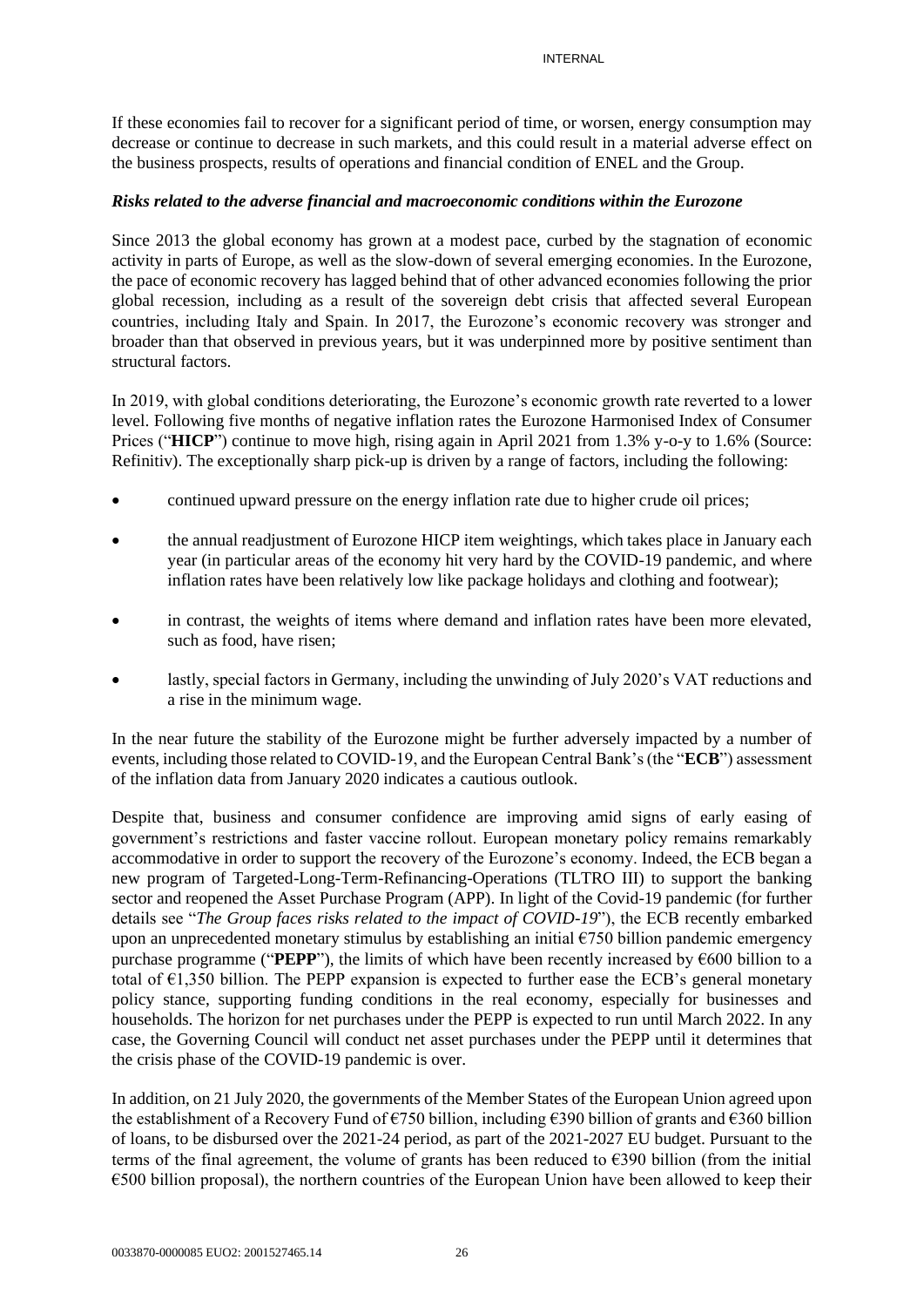budget rebates and certain compromises with regard to the governance of the Recovery Fund have been included. However, despite the stimulus, any potential draining of liquidity may adversely impact growth in Eurozone countries, including the countries in which the Group operates, with potential negatively impact on the Group's business and results of operations.

The economic recovery of the Eurozone may also be jeopardized by the current political instability affecting several countries, ranging from the United Kingdom's (the "**UK**") withdrawal from the EU (as described in more detail below under "*The UK's withdrawal from the EU may have a negative effect on global economic conditions, financial markets and the ENEL Group's business*"), to the possible exit from the EU of more Member States and/or the replacement of the Euro by one or more successor currencies to which the foregoing could lead. These events could have a detrimental impact on the global economic recovery and the repayment of sovereign and non-sovereign debt in certain countries, as well as on the financial condition of European institutions, further increasing the volatility in the European financial markets and may affect demand for ENEL's goods and services.

There can be no assurance that the economy in Europe will not worsen, nor can there be any assurance that current or future assistance packages or measures granted to certain Eurozone countries will be available or, even if provided, will be sufficient to stabilize the affected countries and markets and secure the position of the Euro. These risks are especially significant in Italy and Spain, where a large proportion of the Group's European operations are concentrated. The economic downturn may also impact the Group's customers, may result in their inability to pay the amounts owed to the Group and may affect demand for ENEL's goods and services. Continuation of further worsening of these difficult financial and macroeconomic conditions could have a material adverse effect upon the Group, its business prospects, its financial condition and its results of operations.

## *The Group faces risks related to the impact of COVID-19*

As has been widely reported in the press, there has been an outbreak of a novel and highly contagious form of coronavirus disease (COVID-19) in China, which has spread throughout the world, including Italy. The outbreak of a novel and highly contagious form of coronavirus disease (COVID-19) (and any future outbreaks) of COVID-19 has led (and may continue to lead) to disruptions in the global economy, and may result in adverse impacts on the global economy in general. The outbreak has been declared as a public health emergency of international concern by the World Health Organization, and the Health and Human Services Secretary has declared a public health emergency in the United States in response to the outbreak. These circumstances have led to volatility in the capital markets and may lead to volatility in or disruption of the credit markets at any time and may adversely affect the value of the Notes. As COVID-19 continues to spread, the potential impacts, including a global, regional or other economic recession, are increasingly uncertain and difficult to assess. There is also growing concern about COVID-19 mutations and in particular the sharp resurgence of COVID-19 in India (the Delta variant), which if it is not brought under control and spreads broadly outside the country, could have a materially negative impact on the global economic recovery.

However, there has been a sustained acceleration of the vaccination rollout since April 2021, notably in the service-dependent Euro area periphery. As of 1 July 2021, the share of the adult population that has received the full COVID-19 vaccination reached 33.2% in Italy, 39.5% in Spain, 38.6% in Germany and over 50% in Iceland, Hungary and Malta (source: Our World in Data).

As a result, the European Commission is now more confident that Member States will have vaccinated up to 70% of the entire adult population of the EU by September 2021, while in the meantime being able to ease restrictions substantially.

Among the advanced economies, the share of the adult population that has received the full COVID-19 vaccination is close to 50% in both the UK and the United States (source: Our World in Data).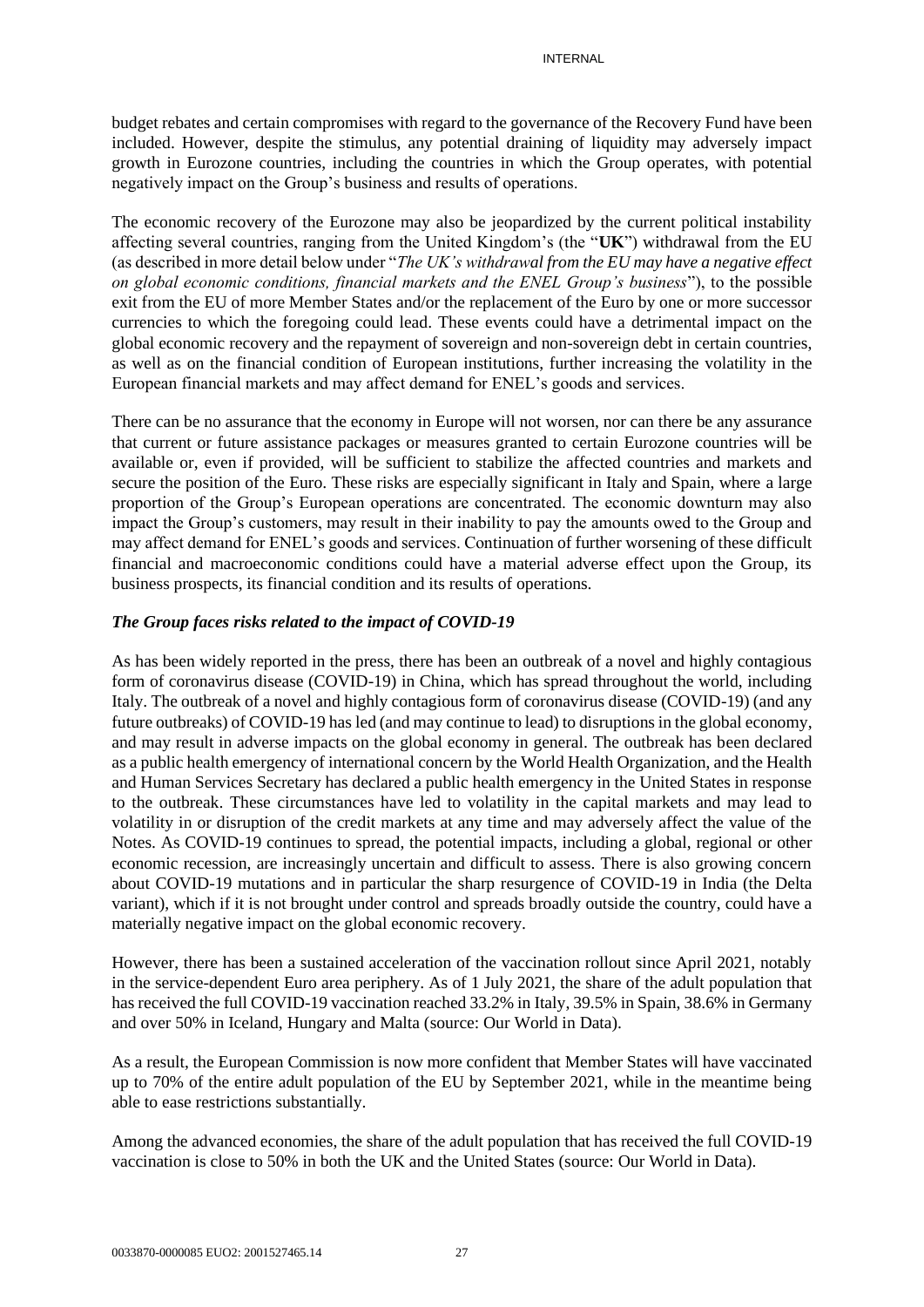Investors should note the risk that the virus, or any governmental or societal response to the virus, may affect the business activities and financial results of the Issuers and the Group, and/or may impact the functioning of the financial system(s) needed to make regular and timely payments under the Notes, and therefore the ability of the Issuers to make payments on the Notes.

For further impacts of the spread of COVID-19 on the Issuers' financial position, please see COVID-19 notes in the following sections: "*Significant events in the 1st Half of 2020", "Group performance and operations*", "*Explanatory notes*" in 2020 ENEL Half Year Financial Report for the six month period ended 30 June 2020 which is incorporated by reference in this Base Prospectus and COVID-19 notes in the following sections: "*Performance and Metrics*" – "*Performance of the Group*" of ENEL's 2020 Annual Report.

## *The ENEL Group faces risks relating to political, social or economic instability in some of the countries where the Group operates*

The Group's activities outside of Italy (in particular Russia and certain South American countries) are subject to a range of country-specific business risks, including changes to government policies or regulations in the countries in which it operates, changes in the commercial practice, the imposition of monetary and other restrictions on the movement of capital for foreign corporations, economic crises, state expropriation of assets, the absence, loss or non-renewal of favourable treaties or similar agreements with foreign tax authorities and general political, social and economic instability. Such countries may also be characterised by inadequate creditors' protection due to a lack of efficient bankruptcy procedures, investment restrictions and significant exchange rate volatility.

Systemic (i.e. not diversifiable) risks, referred to as "country risks", could have a material adverse effect on ENEL's business returns and, in order to effectively monitor them, ENEL regularly carries out a qualitative assessment process of the risks associated with each country where the ENEL Group operates. In addition, ENEL has developed a quantitative model using a shadow rating approach in order to support capital allocation and investments evaluation processes in the context of industrial planning and business development. This model is aimed at detecting Group exposures to socio-political risk factors, as in Latin America.

There can be no assurance that these policies cover all of the potential liabilities which may arise in connection with country risks. Therefore, the occurrence of an event not covered, or only partially covered, could have a material adverse effect upon the ENEL Group, its business prospects, financial condition and results of operations.

## *Changes in macro-economic, geo-political and market conditions, globally and in the countries in which the ENEL Group operates, as well as any regulatory changes, may adversely affect the ENEL Group's business and financial condition*

Given the international span of the Group's operations, changes in the political situation in a country or region or political decisions that have an impact on a specific activity or geographic area, could have a significant impact on demand for the Group's products and services. Additionally, uncertainties regarding future trade arrangements and industrial policies in various countries or regions, both within and outside Europe, such as policies on energy savings and the possible introduction of new customs duties, may create additional macroeconomic risk. In 2018, the U.S. administration began introducing tariffs on various categories of goods, and threatened to introduce further tariffs; in response, the EU, China and other jurisdictions have introduced tariffs on U.S. goods. An escalating trade war may have material adverse effects on the industry in which ENEL operates and on the Group's business, results of operations and financial condition.

Any developments involving the above-mentioned factors could have an adverse impact on the Group's business and operating results as well as the Group's financial condition and assets.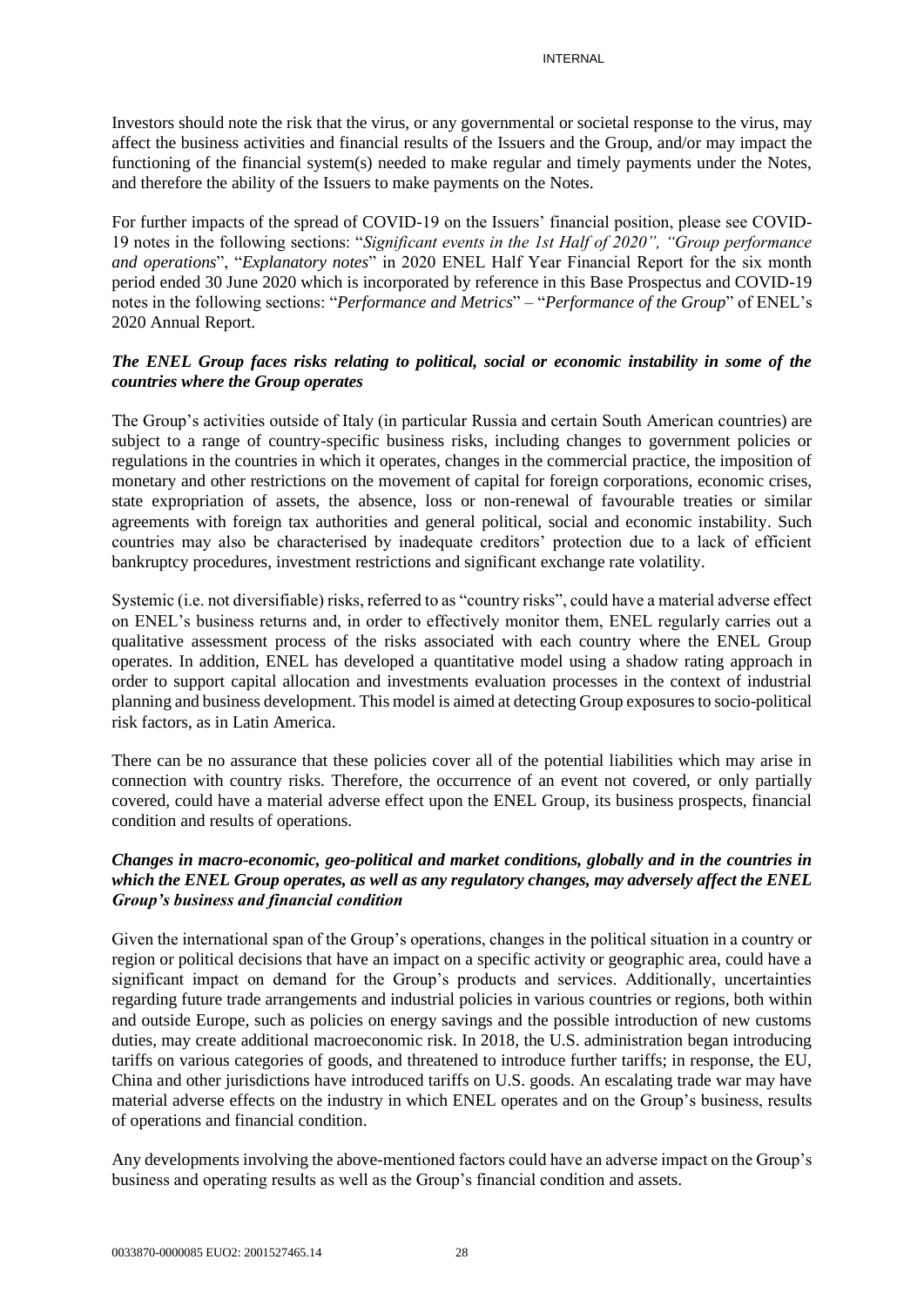## *The Group faces risks relating to the process of energy market liberalisation, which continues to unfold in many of the markets in which the Group operates. The Group may face new competition in the markets in which it operates, also due to the evolution of the energy sector*

The energy markets in which the ENEL Group operates are undergoing a process of gradual liberalisation, which is being implemented through different approaches and on different timetables in the various countries in which the ENEL Group operates. As a result of the process of liberalisation, new competitors have entered and may in the future continue to enter many of the ENEL Group's markets. It cannot be excluded that the process of liberalisation in the markets in which the ENEL Group operates might continue in the future and, therefore, the ENEL Group's ability to develop its businesses and improve its financial results may be affected by such new competition. In particular, competition in Italy is increasing particularly in the electricity business, in which ENEL competes with other producers and traders within Italy and from outside of Italy who sell electricity in the Italian market to industrial, commercial and residential clients. This could have an impact on the prices paid or received in ENEL's electricity production and trading activities. The ENEL Group may moreover be unable to offset the financial effects of decreases in production and sales of electricity through efficiency improvements, or expansion into new business areas or markets. Moreover, since the energy market is in continuous evolution, the ENEL Group may also face risks related to the technological progress in the sector, such as: (i) the entry in the market of new production processes and innovative products, aimed at replacing the traditional technologies; (ii) the relationship between the costs of technologies and their components; and (iii) a more stringent regulatory framework demanding that market operators adopt technologies necessary to comply with the applicable laws.

Furthermore, as a result of such rapid evolution of the energy sector, new entrants seeking to gain market share by introducing new technology and new products could create increased pricing pressure, in turn reducing profit margins, slowing the pace of any sales increases, increasing marketing expenses or reducing market share, any of which may significantly affect the realisation of the Group's long-term strategic objectives, and/or its operating results and financial condition.

Although the ENEL Group has sought to face the challenge of liberalisation and market evolution by increasing its presence and client base in free (non-regulated) areas of the energy markets in which it competes and by focusing on technological progress and research of business innovation of strategic importance, it may not be successful in doing so.

## *The UK's withdrawal from the EU may have a negative effect on global economic conditions, financial markets and the ENEL Group's business*

On 29 March 2017, the UK delivered to the European Council notice of its intention to withdraw from the EU, pursuant to Article 50 of the Treaty on the European Union. The delivery of such notice started a two-year period during which the UK negotiated with the EU the terms of its withdrawal and of its future relationship with the EU (the "**Article 50 Withdrawal Agreement**"). On 31 January 2020, the UK withdrew from the European Union. According to Articles 126 and 127 of the Article 50 Withdrawal Agreement (approved by the European Parliament on 29 January 2020), the UK entered an implementation period during which it has negotiated its future relationship with the European Union. During this implementation period – which was operated until 31 December 2020 – the Union law continued to apply in the United Kingdom. On 24 December 2020, the EU and UK announced the reaching of an agreement on a trade and cooperation agreement (the "**TCA**"). The TCA was signed on 30 December 2020, applied provisionally as of 1 January 2021 and entered into force on 1 May 2021.

Although the TCA provides a structure for EU and UK cooperation in the future, it may lead to further or reduced cooperation in different areas. As the details of the TCA begin to unfold and as a result of the ongoing political uncertainty as regards the structure of the future relationship between the UK and the EU, the precise impact on the business of the Issuer, including as a result of the TCA, is difficult to determine. As such, no assurance can be given that such matters would not adversely affect the ability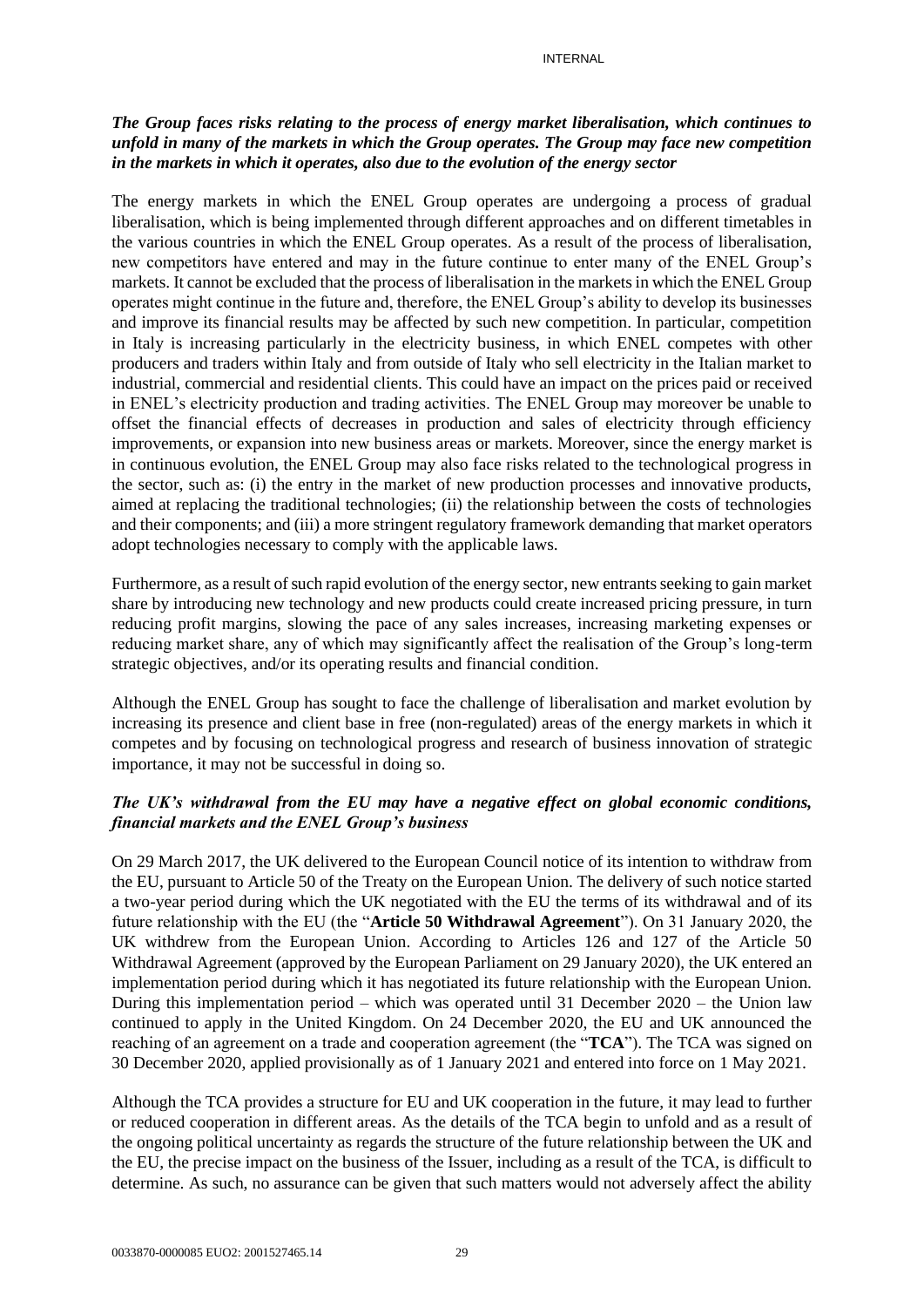of the Issuer to satisfy its obligations under the Notes and/or the market value and/or the liquidity of the Notes in the secondary market.

In addition, the UK's decision to withdraw from the EU has also given rise to calls for the governments of other EU member states to consider withdrawal. These developments, or the perception that any of them could occur, have had and may continue to have a material adverse effect on global economic conditions and the stability of global financial markets, and may significantly reduce global market liquidity and restrict the ability of key market participants to operate in certain financial markets, which could in turn depress economic activity and restrict ENEL's access to capital. Until the terms and timing of the UK's exit from the EU are clearer, it is not possible to determine the impact that the UK's departure from the EU and/or any related matters may have on the stability of the Eurozone or the EU and, ultimately, on the business of the Group. As such, no assurance can be given that such matters would not adversely affect the Group, its business prospects, its financial condition, its results of operations, the ability of the ENEL Group to satisfy the relevant obligations under the Notes and/or the market value and/or the liquidity of the Notes in the secondary market.

## *ENEL is subject to risks associated with residents' opposition*

ENEL currently operates in a vast geographical area, with a presence in over 40 countries and five continents. It conducts business activities that require the development of infrastructure in local areas, which can cause either criticism or potential disputes with communities in some cases. In turn, ENEL may be exposed to potential negative economic-financial and reputational risks due to delays in the execution of projects for new sites or risk that may affect the operational continuity of existing sites. On the other hand, ENEL's commitment to decarbonize its energy mix – with a particular focus on the coal mining phase – could have a potential negative impact in local areas which are heavily dependent on coal operations (extraction and energy generation) in terms of job losses and socio-economic development. This could ultimately expose ENEL to reputational risks or even delay the Group's achievement of the decarbonization goals set out in its Strategic Plan.

# **4. Legal and regulatory risks**

## *The ENEL Group is subject to different regulatory regimes in all the countries in which it operates. These regulatory regimes are complex and their changes could potentially affect the financial results of the Group.*

The Group is subject to the laws of various countries and jurisdictions, including Italy, Spain and the EU, as well as the regulations of particular regulatory agencies, including, in Italy, the Authority for Electricity and Gas (*Autorità di Regolazione per Energia, Reti e Ambiente*) (the "**Authority**") and, in Spain, the Comisión Nacional de los Mercados y la Competencia ("**CNMC**").

These laws and regulations may change and the Group may become subject to new legislation or regulatory requirements that could have a material effect on the Group's business prospects, results of operations and financial condition.

In particular, in Spain, TED/171/2020 of 24 February 2020 amended the remuneration parameters applicable to both standard plants and to certain plants for the generation of electricity from renewable sources, cogeneration and waste, with effect for both from 1 January 2020. Any revision of the remuneration under this regime could adversely affect the business prospects, results of operations and financial condition of ENEL by causing a deviation in the market price.

Sectorial regulation affects many aspects of the Group's business and, in many respects, determines the manner in which the Group conducts its business and sets the fees it charges or obtains for its products and services. For further details on the legislative and regulatory context in which the ENEL Group operates, see also the paragraph entitled "*Regulation*" in the "*Description of ENEL*" section below.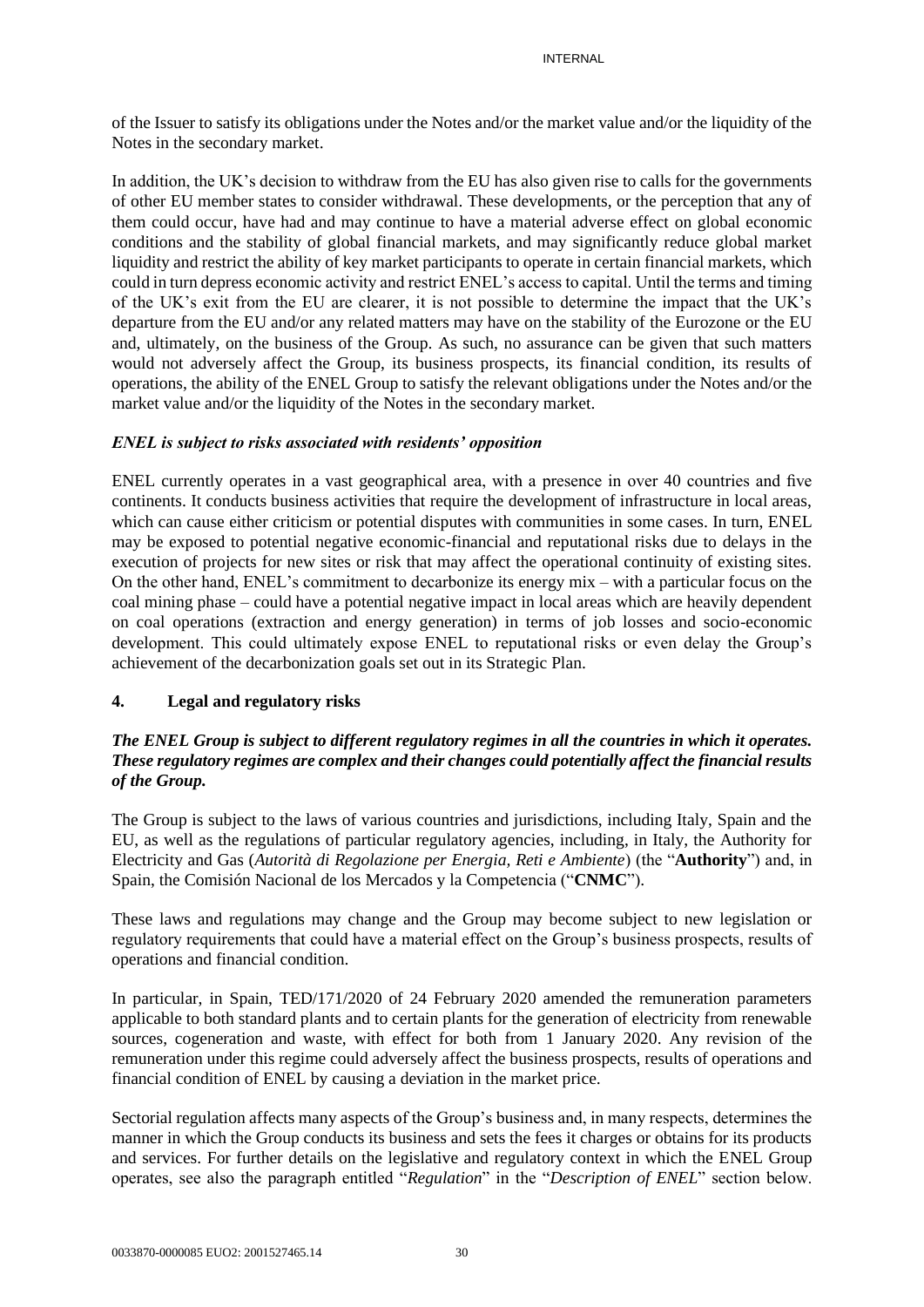Changes in applicable legislation and regulation, whether at a national or European level, and the manner in which they are interpreted, could negatively impact the ENEL Group's current and future operations, its cost and revenue-earning capabilities and in general the development of its business.

Future changes in the directives, laws and regulations issued by the EU, the Italian Republic, Spain, the Authority, CNMC or governments or authorities in the other countries and/or markets in which the Group operates could materially and adversely affect ENEL's and the Group's business prospects, financial condition and results of operations.

# *ENEL is subject to a large variety of litigation and regulatory proceedings and cannot offer assurances regarding the outcomes of any particular proceedings*

In the ordinary course of its business, the Group is subject to numerous civil (including in relation to antitrust and tax violations) and administrative proceedings, as well as criminal (including in connection with environmental violations, manslaughter and omission of accident prevention measures) and arbitral proceedings. ENEL made provisions in its consolidated financial statements for contingent liabilities related to particular proceedings in accordance with the advice of internal and external legal counsel. Such provisions amounted to €918 million as of 30 June 2021, compared €820 million as of 31 December 2020 and  $\epsilon$ 845 million as of 30 June 2020.

The Group confirms that the assessment of any liability arising from or in connection with a litigation and its potential description in the financial statement of the Group is carried out in full compliance with and according to the applicable international accounting principles and, in particular, pursuant to IAS 37. For further information, see "*Description of ENEL Litigation*" in which the Group provides updated and relevant information concerning the above-mentioned potential liabilities deriving from litigation.

Notwithstanding the foregoing, the Group has not recorded provisions in respect of all of the proceedings to which it is subject. In particular, it has not recorded provisions in cases in which it is not possible to quantify any negative outcome and in cases in which it currently believes that negative outcomes are not likely. There can be no assurance, therefore, that the Group will not be ordered to pay an amount of damages with respect to a given matter for which it has not recorded an equivalent provision, or any provision at all. For further information, see "*Description of ENEL Litigation*". The variability in the outcomes of existing judicial proceedings may determine a situation in which the provisions set aside may not be sufficient to cover the relevant losses. As a consequence, if future losses arising from the pending judicial proceedings are materially in excess of the provisions made, there may be a material adverse effect on the Group's business, cash flow, financial condition and results of operations.

In addition, although the Group maintains internal monitoring systems (including an internal control model pursuant to Italian Legislative Decree No. 231 of June 8, 2001), it may be unable to detect or prevent certain crimes including, inter alia, bribery, corruption, environmental violations, manslaughter, violations of rules regarding health and safety in the workplace committed by its directors, officers, employees or agents, which could lead to civil, criminal and administrative liability for the Group (including in the form of pecuniary sanctions and operational bans), as well as the application of reputational damages.

## *The Group faces significant costs associated with environmental laws and regulation and may be exposed to significant environmental liabilities*

The ENEL Group's businesses are subject to extensive environmental regulation on a national, European, and international scale. Applicable environmental regulations address, among other things, carbon dioxide ("**CO2**") emissions, water and land pollution, the disposal of substances deriving from energy production (including as a result of the decommissioning of nuclear plants), and atmospheric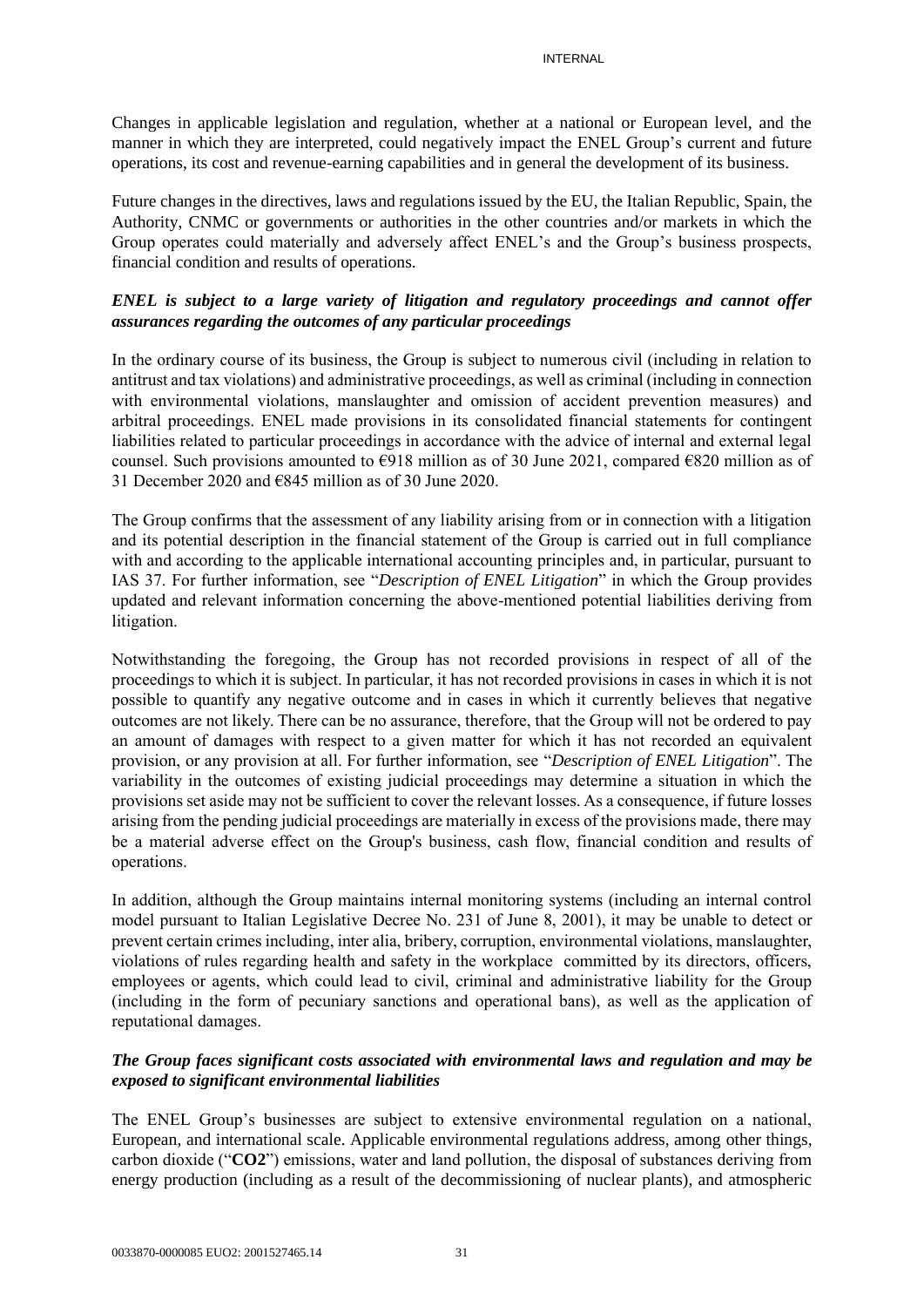contaminants such as sulphur dioxide ("**SO2**"), nitrogen oxides ("**NOx**") and particulate matter, among other things.

The ENEL Group incurs significant costs to keep its plants and businesses in compliance with the requirements imposed by various environmental and related laws and regulations. Such regulations require the ENEL Group to adopt preventative or remedial measures and influence the ENEL Group's business decisions and strategy. Failure to comply with environmental requirements in the countries where the ENEL Group operates may lead to fines, litigation, loss of licences, permits and authorisations and, in general, to temporary or permanent curtailment of operations. For instance, Law No. 68/2015 has introduced a number of new criminal offences related to environmental liabilities (so called "*ecoreati*") – in particular the environmental pollution, environmental damage, trade and dereliction of radioactive material, criminal conspiracy aiming to carry out an "*ecoreato*" (art. 452 octies of the Italian Criminal Code) – implying new liabilities and, therefore, additional potential expenses, for companies subject to the environmental regulation such as entities belonging to the ENEL Group.

In light of the current public focus on environmental matters, it is not possible to exclude the possibility that more rigorous environmental rules may be introduced at the Italian, Spanish or European level or that more rigorous measures may be introduced in other countries where the Group operates, which could increase costs or cause the Group to face environmental liabilities. Such environmental liabilities could increase costs, including clean-up costs, for the Group. ENEL is not able to foresee the nature or the potential effects of future regulations on its results of operations. Due to tariff regulations and market competition in Italy and other countries in which the Group operates, increases in costs that the Group incurs for environmental protection may not be fully offset by the increases in ENEL's prices. As a result, new environmental regulation could have a material adverse effect on the Group's business prospects, results of operations and financial condition.

Legislation and other regulation concerning  $CO<sub>2</sub>$  emissions is one of the key factors affecting the ENEL Group's operations, and is also one of the greatest challenges the ENEL Group faces in safeguarding the environment. With respect to the control of  $CO<sub>2</sub>$  emissions, EU legislation governing the  $CO<sub>2</sub>$ emissions trading scheme imposes costs for the electricity industry, which could rise substantially in the future. In this context, the instability of the emission allowance market accentuates the difficulties of managing and monitoring the situation. The ENEL Group monitors the development and implementation on EU and Italian legislation, diversifies its generation mix towards the use of lowcarbon technologies and resources with a focus on renewables and nuclear power, develops strategies to acquire allowances at competitive prices and enhances the environmental performances of its generation plants, increasing their energy efficiency. However, these measures and strategies undertaken by the ENEL Group to mitigate risks associated with  $CO<sub>2</sub>$  regulation and to reduce its  $CO<sub>2</sub>$ emissions may be ineffective or insufficient, which could have a material adverse effect on the business prospects, results of operations and the financial condition of ENEL and the ENEL Group. The Group is also subject to numerous EU, international, national, regional and local laws and regulations regarding the impact of its operations on the health and safety of employees, contractors, communities and properties. Breaches of health and safety laws expose the Group's employees to criminal and civil liability and the Group to the risk of liabilities associated with compensation for health or safety damage, as well as damage to its reputation.

## *The ENEL Group is exposed to a number of different tax uncertainties, which would have an impact on its tax expenses*

The ENEL Group is required to pay taxes in multiple jurisdictions in which it operates. The ENEL Group determines the taxes it is required to pay, based on its interpretation of the applicable tax laws and regulations in the jurisdictions in which it operates. Therefore, and as a result of its presence and operation in multiple jurisdictions (including, in addition to Italy and The Netherlands, *inter alia*, Spain, South America, Romania, Russia and the United States), the ENEL Group may be subject to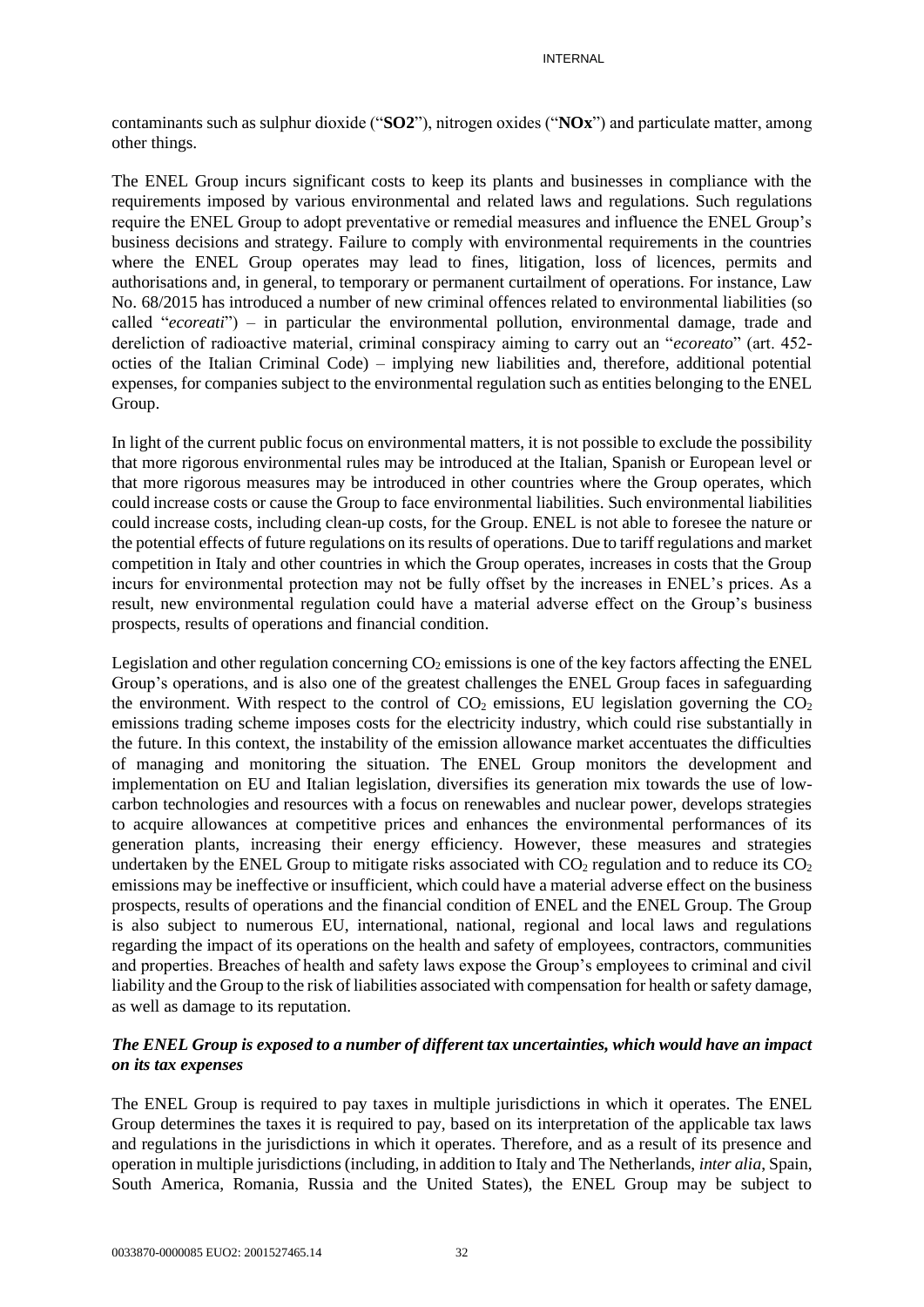unfavourable changes in the applicable tax laws and regulations, or in the interpretation of such tax laws and regulations by the competent tax authorities. The financial position of the ENEL Group and its ability to service the obligations under its indebtedness, including the Notes, may be adversely affected by new laws or changes in the interpretation of existing tax laws.

### *The Group is exposed to risks connected with the protection of personal data.*

ENEL has the largest customer base in the public services sector (69 million customers), and currently employs some 66,000 people. Consequently, the Group's new business model requires the management of an increasingly large and growing volume of personal data in order to achieve the financial and business results envisaged in the Strategic Plan.

This exposes ENEL to the risks connected with the protection of personal data (an issue that must also take account of the substantial growth in privacy legislation in most of the countries in which ENEL operates). These risks may result in the loss of confidentiality, integrity or availability of the personal information of customers, employees and others (e.g. suppliers), with the risk of incurring fines determined on the basis of global turnover, the prohibition of the use of certain processes and consequent financial losses and reputational harm.

In order to manage and mitigate this risk, ENEL has adopted a model for the global governance of personal data that provides for the establishment of positions responsible for privacy issues at all levels, including the appointment of Data Protection Officers at the global and country levels, and digital compliance tools to map applications and processes and manage risks with an impact on protecting personal data, in compliance with specific local regulations in this field.

## **5. Risks relating to ENEL's credit ratings and shareholding**

# *ENEL's ability to access credit and bond markets on acceptable terms is in part dependent on its credit ratings, which have come under scrutiny due to its level of debt*

ENEL's long-term debt is currently rated "BBB+" (stable outlook) by S&P, "A-" (stable outlook) by Fitch and "Baa1" (stable outlook) by Moody's. The credit ratings included or referred to in this Base Prospectus will be treated for the purposes of the EU CRA Regulation as having been issued by S&P, Moody's and Fitch upon registration pursuant to the EU CRA Regulation. S&P, Moody's and Fitch are established in the EU and registered under the EU CRA Regulation. Each of Moody's, S&P and Fitch is included in the list of registered credit rating agencies published by the ESMA on its website in accordance with the EU CRA Regulation. The ratings of S&P and Moody's are near the low-end of the respective rating agency's scale of investment-grade ratings. Fitch's rating is in the upper medium part of the rating agency's scale. ENEL's ability to access the capital markets and other forms of financing (or refinancing), and the costs connected with such activities, depend on the credit ratings assigned to ENEL. In addition, any future downgrade of the sovereign credit rating of Italy and/or Spain or the perception that such a downgrade may occur may adversely affect the markets' perception of ENEL's creditworthiness and have a negative impact on the Group's credit ratings. Any worsening of credit ratings could limit ENEL's ability to access capital markets and other forms of financing (or refinancing), or increase the costs related thereto, with related adverse effects on ENEL's and the Group's business prospects, financial condition and results of operations as well as its ability to implement the Strategic Plan, which contemplates a significant amount of capital expenditure (see "— *ENEL's ability to successfully execute the Strategic Plan is not assured*").

Certain credit agreements entered into by companies belonging to the ENEL Group state that the overall pricing applicable to the loans thereunder may vary according to ENEL's credit rating by S&P or Moody's. Any downgrade could thus adversely affect the amount of interest payable by ENEL. In addition, the possibility of access to the capital markets and to other forms of financing and the associated costs are also dependent, amongst other things, on the rating assigned to the Group.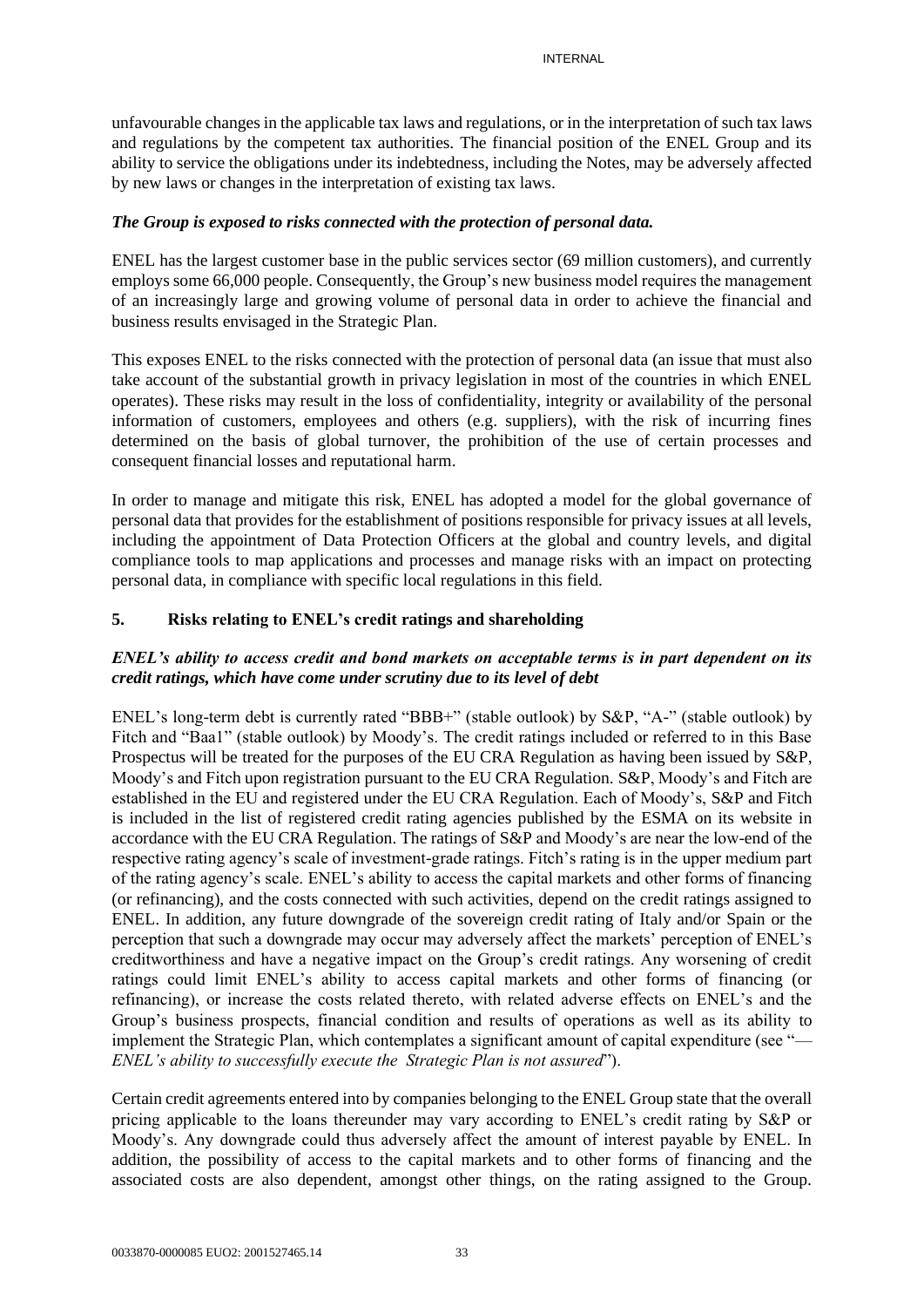Therefore, any downgrade of such ratings could limit ENEL's access to the capital markets and could increase the cost of borrowing and/or of the refinancing of existing debt. Any downgrade could therefore have adverse effects on ENEL's and the Group's business prospects, financial condition and results of operations.

# *ENEL is subject to the de facto control of the Italian Ministry of the Economy and Finance (the "MEF"), which can exercise significant influence (influenza dominante) over matters requiring shareholder approval*

As of the date of this Base Prospectus, ENEL is controlled by the MEF – pursuant to Article 2359, first paragraph, no. 2) of the Italian Civil Code, as recalled by Article 93 of the Italian Consolidated Financial Act – which holds a 23.59% direct stake in ENEL's ordinary shares. As long as the MEF remains ENEL's principal shareholder, it can exercise significant influence in matters requiring shareholder approval. More importantly, to date the MEF has managed to appoint the majority of the directors of ENEL, in accordance with the slate-based voting mechanism set forth in Article 14 of ENEL's articles of association. As a result, other shareholders' ability to influence decisions on matters submitted to a vote of ENEL's shareholders may be limited. However, the MEF is not involved in managing and coordinating ENEL, and ENEL makes its management decisions on a fully independent basis in accordance with the structure of duties and responsibilities assigned to its corporate bodies.

## **FACTORS WHICH ARE MATERIAL FOR THE PURPOSE OF ASSESSING THE MARKET RISKS ASSOCIATED WITH NOTES ISSUED UNDER THE PROGRAMME**

# **1. Risks Related to the Structure of a Particular Issue of Notes**

A wide range of Notes may be issued under the Programme. A number of these Notes may have features which contain particular risks for potential investors. Set out below is a description of the most common such features (which however are not intended to be an exhaustive description):

#### *Notes subject to optional redemption by the relevant Issuer*

An optional redemption feature of Notes is likely to limit their market value. During any period when the relevant Issuer may elect to redeem Notes, the market value of those Notes generally will not rise substantially above the price at which they can be redeemed. This also may be true prior to any redemption period.

The relevant Issuer may be expected to redeem Notes when its cost of borrowing is lower than the interest rate on the Notes. At these times, an investor generally would not be able to reinvest the redemption proceeds at an effective interest rate as high as the interest rate on the Notes being redeemed and may only be able to do so at a significantly lower rate. Potential investors should consider reinvestment risk in light of other investments available at that time.

In addition, with respect to the Clean-up Call Option (Condition  $7(e)$ ), there is no obligation on the relevant Issuer to inform investors if and when 80% or more of original aggregate principal amount of the relevant Tranche of Notes has been redeemed or is about to be redeemed, and the relevant Issuer's right to redeem will exist notwithstanding that immediately prior to the serving of a notice in respect of the exercise of the Clean-up Call Option the Notes may have been trading significantly above par, thus potentially resulting in a loss of capital invested.

#### *Fixed/Floating Rate Notes*

Certain Fixed/Floating Rate Notes may bear interest at a rate that converts from a fixed rate to a floating rate, or from a floating rate to a fixed rate. Where the relevant Issuer has the right to effect such a conversion, this will affect the secondary market and the market value of the Notes since the relevant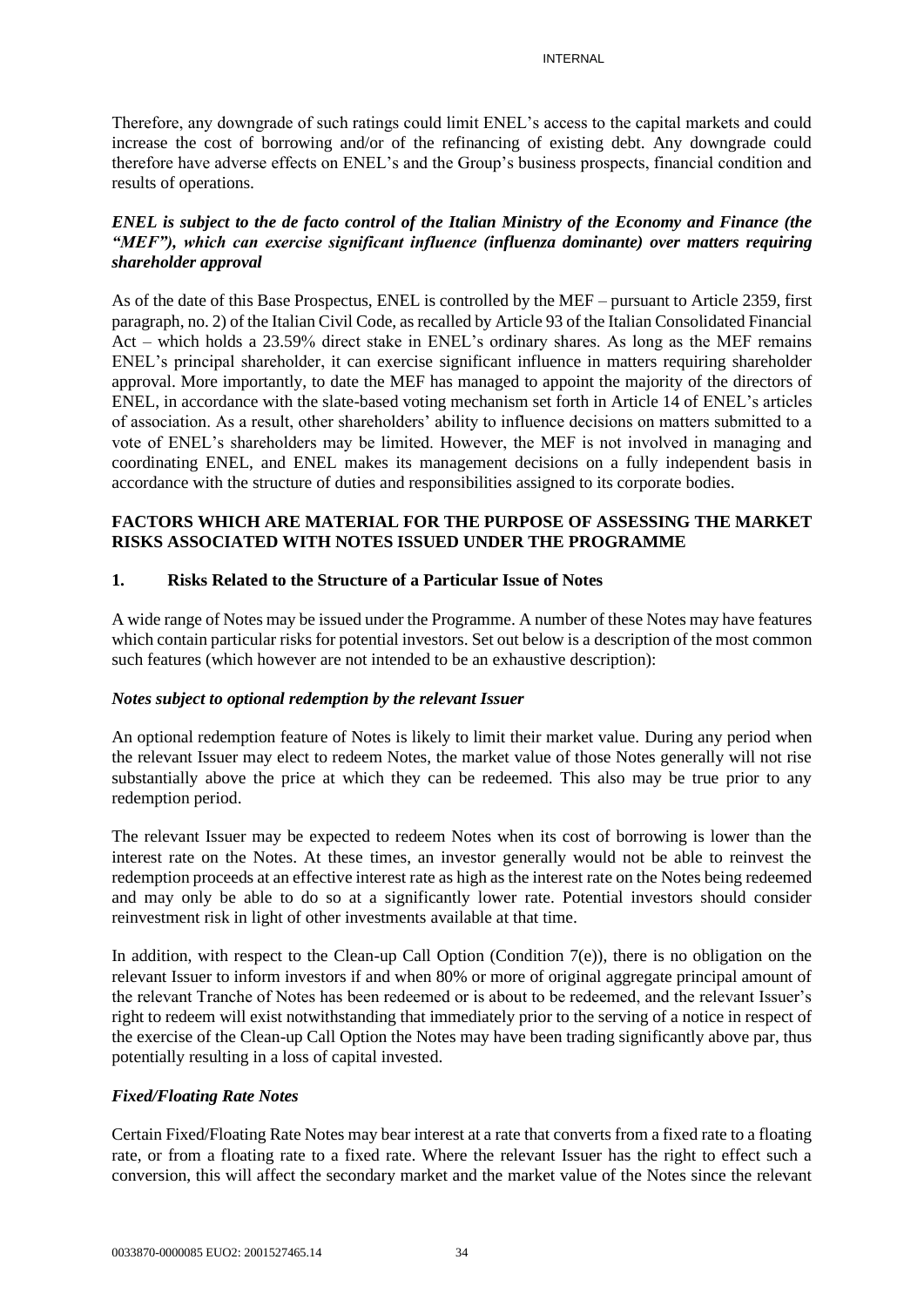Issuer may be expected to convert the rate when it is likely to produce a lower overall cost of borrowing. If the relevant Issuer converts from a fixed rate to a floating rate in such circumstances, the spread on such Fixed/Floating Rate Notes may be less favourable than the prevailing spreads on comparable Floating Rate Notes tied to the same reference rate. In addition, the new floating rate at any time may be lower than the rates on other Notes. If the relevant Issuer converts from a floating rate to a fixed rate in such circumstances, the fixed rate may be lower than then prevailing rates on its Notes.

## *Reform of LIBOR and EURIBOR and other interest rate index and equity, commodity and foreign exchange rate index "benchmarks"*

The London Interbank Offered Rate ("**LIBOR**"), the Euro Interbank Offered Rate ("**EURIBOR**") and other indices which are deemed "benchmarks" ("**Benchmarks**") are the subject of recent national, international and other regulatory guidance and proposals for reform. Some of these reforms are already effective while others are still to be implemented. These reforms may cause such Benchmarks to perform differently than in the past, or to disappear entirely, or have other consequences which cannot be predicted. Any such consequence could have a material adverse effect on any Notes linked to or referencing such a Benchmark.

Key international reforms of Benchmarks include the International Organization of Securities Commission's ("**IOSCO**") proposed Principles for Financial Market Benchmarks (July 2013) (the "**IOSCO Benchmark Principles**") and the EU's Regulation (EU) 2016/1011 of the European Parliament and of the Council of 8 June 2016 on indices used as Benchmarks in financial instruments and financial contracts or to measure the performance of investment funds and amending Directives 2008/48/EC and 2014/17/EU and Regulation (EU) No 596/2014.

The IOSCO Benchmark Principles aim to create an overarching framework of principles for Benchmarks to be used in financial markets, specifically covering governance and accountability, as well as the quality and transparency of Benchmark design and methodologies. A review published in February 2015 on the status of the voluntary market adoption of the IOSCO Benchmark Principles noted that, as the Benchmarks industry is in a state of change, further steps may need to be taken by IOSCO in the future, but that it is too early to determine what those steps should be. The review noted that there has been a significant market reaction to the publication of the IOSCO Benchmark Principles, and widespread efforts being made to implement the IOSCO Benchmark Principles by the majority of administrators surveyed.

On 17 May 2016, the Council of the EU adopted the Benchmarks Regulation. The Benchmarks Regulation was published in the Official Journal of the EU on 29 June 2016 and entered into force on 30 June 2016. Subject to various transitional provisions, the Benchmarks Regulation has applied since 1 January 2018, except that the regime for "critical" Benchmarks has applied from 30 June 2016 and certain amendments to Regulation (EU) No 596/2014 (the "**Market Abuse Regulation**") have applied from 3 July 2016. The Benchmarks Regulation applies to "contributors", "administrators" and "users of" Benchmarks in the EU, and, among other things, (i) requires Benchmark administrators to be authorised or registered (or, if non-EU-based, to be subject to an equivalent regulatory regime or otherwise recognised or endorsed) and to comply with extensive requirements in relation to the administration of "benchmarks" and (ii) bans the use of Benchmarks of unauthorised administrators. The scope of the Benchmarks Regulation is wide and, in addition to so-called "critical benchmark" indices such as LIBOR and EURIBOR, could also potentially apply to many other interest rate indices, as well as equity, commodity and foreign exchange rate indices and other indices (including "proprietary" indices or strategies) which are referenced in listed financial instruments (including listed Notes), financial contracts and investment funds.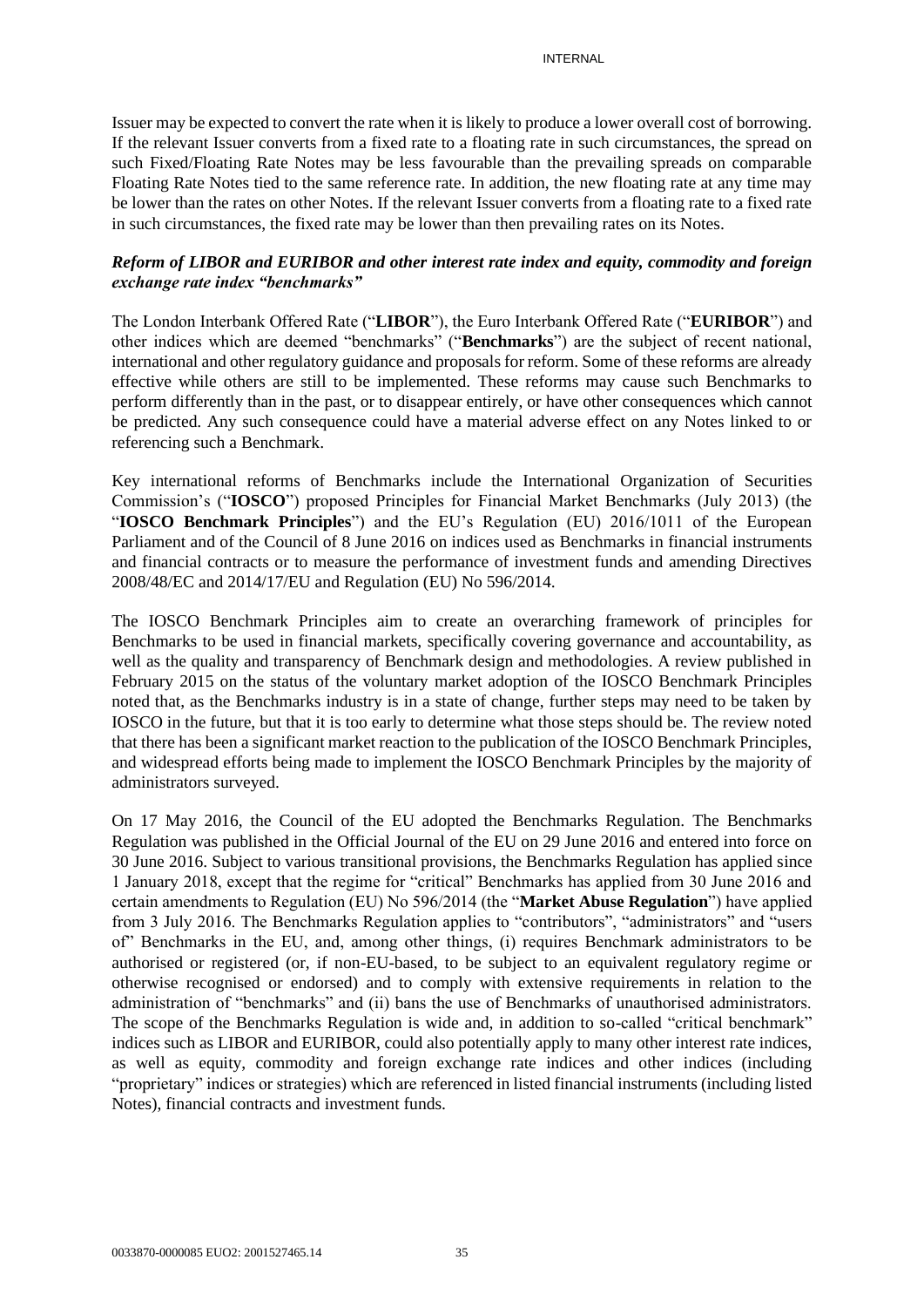The Benchmarks Regulation could also have a material impact on any listed Notes linked to a Benchmark index, including in any of the following circumstances:

- (i) an index which is a Benchmark could not be used as such if its administrator does not obtain appropriate EU authorisations or is based in a non-EU jurisdiction which (subject to any applicable transitional provisions) does not have equivalent regulation. In such event, depending on the particular Benchmark and the applicable terms of the Notes, the Notes could be delisted (if listed), adjusted, redeemed or otherwise impacted; or
- (ii) the methodology or other terms of the Benchmark related to a series of Notes could be changed in order to comply with the terms of the Benchmarks Regulation, and such changes could have the effect of reducing or increasing the rate or level of the Benchmark or of affecting the volatility of the published rate or level, and could lead to adjustments to the terms of the Notes, including Calculation Agent determination of the rate or level in its discretion.

Any of the international, national or other reforms (or proposals for reform), the discontinuation of or the general increased regulatory scrutiny of Benchmarks could increase the costs and risks of administering or otherwise participating in the setting of a Benchmark and complying with any such regulations or requirements.

It is not possible to predict with certainty whether, and to what extent a Benchmark will continue to be supported going forwards. This may cause certain Benchmarks to perform differently than they have done in the past, and may have other consequences which cannot be predicted. The reform of EURIBOR to adopt a hybrid methodology and to provide a fallback by reference to a euro risk-free rate (based on a euro overnight risk-free rate as adjusted by a methodology to create a term rate), or the elimination of LIBOR or any other Benchmark, or changes in the manner of administration of any Benchmark, could require an adjustment to the conditions of the Notes or result in other consequences in respect of any Notes referencing such Benchmarks.

Such factors may have the effect of discouraging market participants from continuing to administer or participate in certain Benchmarks, triggering changes in the rules or methodologies used in certain Benchmarks or leading to the disappearance of certain Benchmarks. Any of the above changes, including the disappearance of a Benchmark or changes in the manner of administration of a Benchmark could result in adjustment to the terms and conditions, early redemption, discretionary valuation by the Calculation Agent, delisting (if listed) or other consequence in relation to Notes linked to such Benchmark. Any such consequence could have a material adverse effect on the value of and return on any such Notes.

#### *Floating Rate Notes*

Reference rates and indices, including interest rate Benchmarks, such as LIBOR or EURIBOR, which are used to determine the amounts payable under financial instruments or the value of such financial instruments, have, in recent years, been the subject of political and regulatory scrutiny as to how they are created and operated. This has resulted in regulatory reform and changes to existing Benchmarks, with further changes anticipated. These reforms and changes may cause a Benchmark to perform differently than it has done in the past or to be discontinued, or Benchmarks to be eliminated entirely, or other consequences which cannot be predicted. For example, on 12 July 2018, the UK Financial Conduct Authority (the "**FCA**") announced that the LIBOR benchmark might cease to be a regulated benchmark under the Benchmark Regulation (the "**FCA Announcement**"). The FCA Announcement indicated that steps are being taken to transition from the LIBOR benchmark to alternative interest rate benchmarks following the FCA's announcement on 27 July 2017 that it will no longer persuade or compel banks to submit rates for the calculation of the LIBOR benchmark after 2021. In addition, on 5 March 2021, ICE Benchmark Administration Limited ("**IBA**"), the administrator of LIBOR, published a statement confirming its intention to cease publication of all LIBOR settings, together with the dates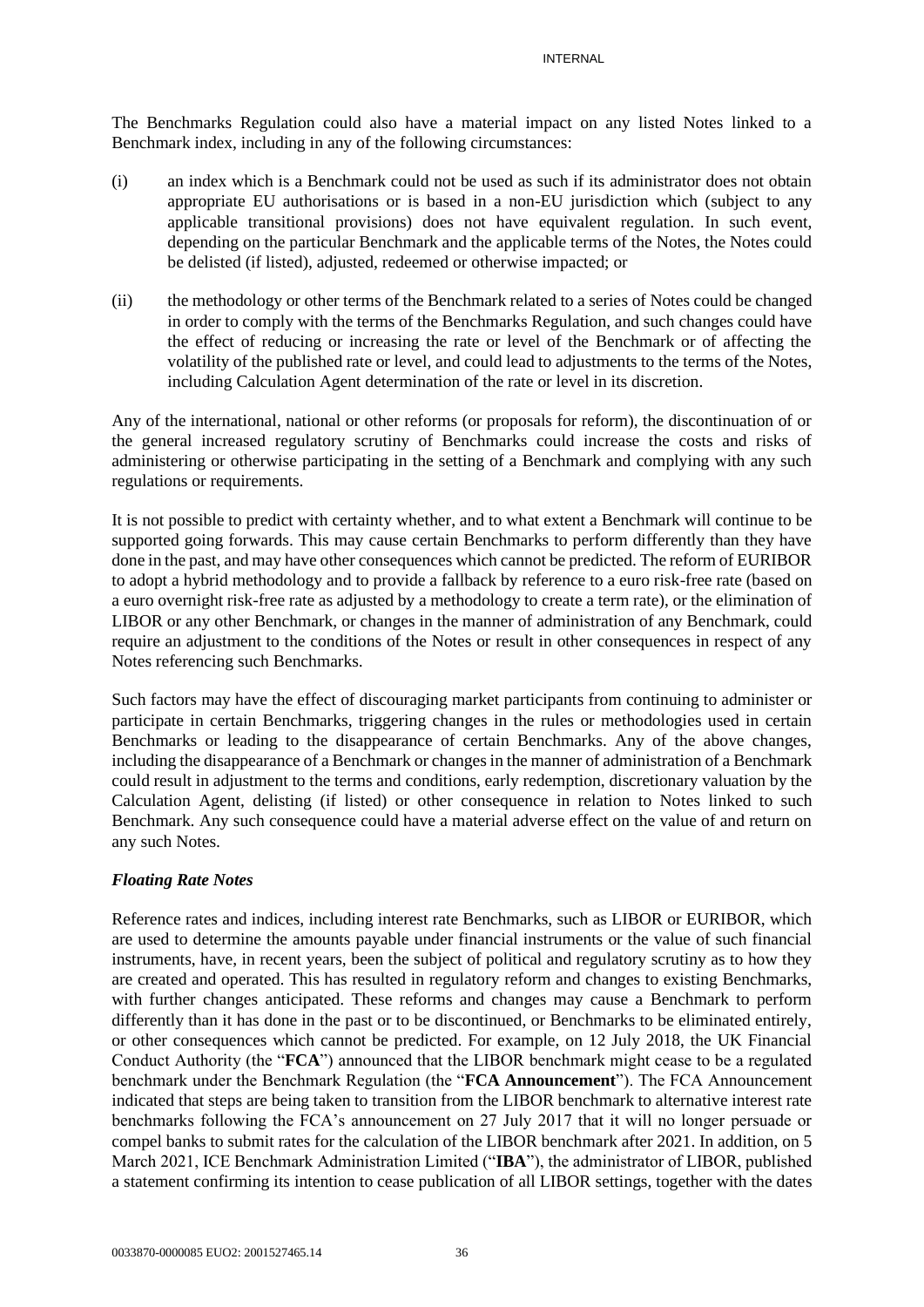on which this will occur, subject to the FCA exercising its powers to require IBA to continue publishing such LIBOR settings using a changed methodology (the "**IBA announcement**"). Concurrently, the FCA published a statement on the future cessation and loss of representativeness of all LIBOR currencies and tenors, following the dates on which IBA has indicated it will cease publication (the "**Second FCA announcement**"). Permanent cessation will occur immediately after 31 December 2021 for all Euro and Swiss Franc LIBOR tenors and certain Sterling, Japanese Yen and US Dollar LIBOR settings and immediately after 30th June 2023 for certain other USD LIBOR settings. In relation to the remaining LIBOR settings (1-month, 3-month and 6-month Sterling, US Dollar and Japanese Yen LIBOR settings), the FCA will consult on, or continue to consider the case for, using its powers to require IBA to continue their publication under a changes methodology for a further period after end-2021 (end-June 2023 in the case of US Dollar LIBOR). The Second FCA announcement states that consequently, these LIBOR settings will no longer be representative of the underlying market that such settings are intended to measure immediately after 31 December 2021, in the case of the Sterling and Japanese Yen LIBOR settings and immediately after 30 June 2023, in the case of the USD LIBOR settings. Any continued publication of the Japanese Yen LIBOR settings will also cease permanently at the end of 2022. The elimination of the LIBOR benchmark or any other Benchmark, or changes in the manner of administration of any Benchmark, could require or result in an adjustment to the interest provisions of the Conditions, or result in other consequences, in respect of any Notes linked to such Benchmark (including but not limited to Floating Rate Notes whose interest rates are linked to LIBOR which may, depending on the manner in which the LIBOR benchmark is to be determined under the terms and conditions, result in the effective application of a fixed rate based on the rate which applied in the previous period when LIBOR was available). Amendments to the Conditions and/or relevant fallback provisions may be required to reflect such discontinuance and there can be no assurance that any such amendments will fully or effectively mitigate all future relevant interest rate risks. Any change in the performance of a Benchmark or its discontinuation, could have a material adverse effect on any Notes referencing or linked to such Benchmark.

On 29 November 2017, the Bank of England and the FCA announced that, from January 2018, its Working Group on Sterling Risk-Free Rates has been mandated with implementing a broad-based transition to the Sterling Overnight Index Average ("**SONIA**") over the next four years across sterling bond, loan derivative markets, so that SONIA is established as the primary sterling interest rate benchmark by the end of 2021, while the Federal Reserve's Alternative Reference Rates Committee has recommended SOFR (the Secured Overnight Financing Rate) as the US replacement benchmark for LIBOR.

Separate workstreams have also been developed in Europe over recent years to reform EURIBOR using a hybrid methodology and to provide a fallback by reference to a euro risk-free rate (based on a euro overnight risk-free rate as adjusted by a methodology to create a term rate). On 13 September 2018, the working group on euro risk-free rates recommended Euro Short-term Rate ("€STR") as the new riskfree rate. €STR was published by the ECB for the first time on 2 October 2019. In addition, on 21 January 2019, the euro risk-free rate working group published a set of guiding principles for fallback provisions in new euro denominated cash products (including bonds) and on 6 November 2019 such working group issued high-level recommendations for fallback provisions in contracts referencing EURIBOR, which include a recommendation that market participants incorporate fallback provisions in all new financial instruments and contracts referencing EURIBOR. On 25 November 2020, the euro risk-free rate working group published consultations on EURIBOR fallback trigger events and fallback rates. The final recommendations are expected to be published during the second quarter of 2021.

Where Screen Rate Determination is specified as the manner in which the Rate of Interest in respect of Floating Rate Notes is to be determined, the Conditions provide that the Rate of Interest shall be determined by reference to the Relevant Screen Page (or its successor or replacement). In circumstances where such Original Reference Rate is discontinued, neither the Relevant Screen Page, nor any successor or replacement may be available.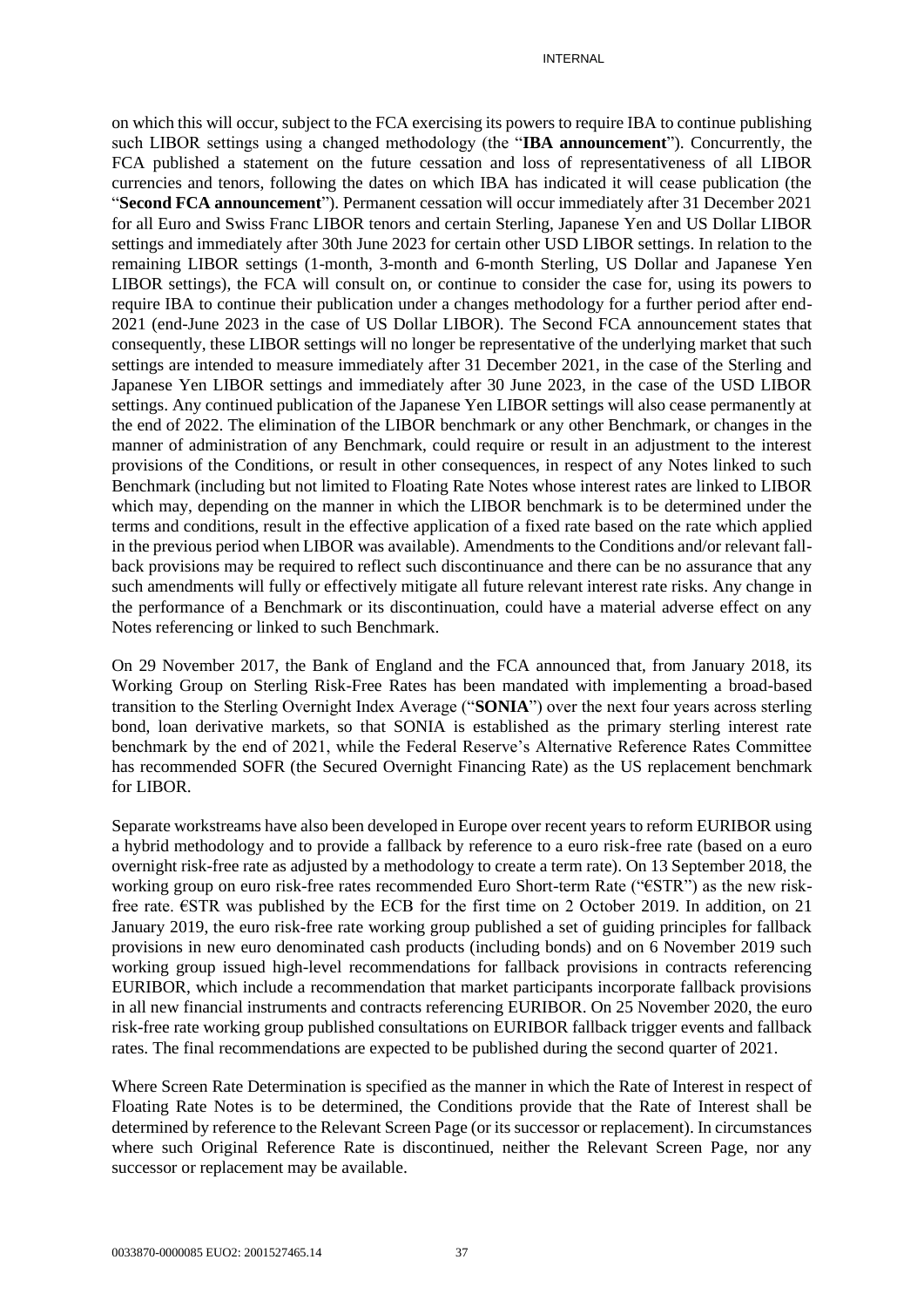Where the Relevant Screen Page is not available, and no successor or replacement for the Relevant Screen Page is available, the Conditions provide for the Rate of Interest to be determined by the Calculation Agent by reference to quotations from banks communicated to the Calculation Agent.

Where such quotations are not available (as may be the case if the relevant banks are not submitting rates for the determination of such Original Reference Rate), the Rate of Interest may ultimately revert to the Rate of Interest applicable as at the last preceding Interest Determination Date before the Original Reference Rate was discontinued. Uncertainty as to the continuation of the Original Reference Rate, the availability of quotes from reference banks, and the rate that would be applicable if the Original Reference Rate is discontinued may adversely affect the value of, and return on, the Floating Rate Notes.

If a Benchmark Event (as defined in Condition 5A) (which, amongst other events, includes the permanent discontinuation of an Original Reference Rate) occurs, the relevant Issuer shall use its reasonable endeavours to appoint and consult with an Independent Adviser. The Independent Adviser shall act in good faith and in a commercially reasonable manner as an expert and in consultation with the relevant Issuer and shall endeavour to determine a Successor Rate or Alternative Rate to be used in place of the Original Reference Rate. The use of any such Successor Rate or Alternative Rate to determine the Rate of Interest will result in Notes linked to or referencing the Original Reference Rate performing differently (which may include payment of a lower Rate of Interest) than they would do if the Original Reference Rate were to continue to apply in its current form.

The Conditions provide for certain fallback arrangements in the event that an Original Reference Rate and/or any page on which an Original Reference Rate may be published (or any other successor service) becomes unavailable or a Benchmark Event (as defined in Condition 5A) otherwise occurs. The IBA announcement and the Second FCA Announcement referred to above each constitutes such a Benchmark event. This will have triggered certain of the fallback arrangements although, the consequences of such fallbacks being triggered are not immediately effective under the Conditions. If a Benchmark Event (as defined in Condition 5A) (which, amongst other events, includes the permanent discontinuation of an Original Reference Rate) occurs, the relevant Issuer shall use its reasonable endeavours to appoint and consult with an Independent Adviser. The Independent Adviser shall act in good faith and in a commercially reasonable manner as an expert and in consultation with the relevant Issuer and shall endeavour to determine a Successor Rate or Alternative Rate to be used in place of the Original Reference Rate. The use of any such Successor Rate or Alternative Rate to determine the Rate of Interest will result in Notes linked to or referencing the Original Reference Rate performing differently (which may include payment of a lower Rate of Interest) than they would do if the Original Reference Rate were to continue to apply in its current form.

Furthermore, if any Successor Rate, Alternative Rate or Adjustment Spread is determined by the Independent Adviser, the Conditions provide that the Issuers shall vary the Conditions, if determined by the Independent Adviser, to ensure the proper operation of such Successor Rate, Alternative Rate and/or Adjustment Spread, without any requirement for consent or approval of the Noteholders.

## *The relevant Issuer may be unable to appoint an Independent Adviser or the Independent Adviser may not be able to determine a Successor Rate or Alternative Rate in accordance with the terms and conditions of the Notes*

Where the relevant Issuer is unable to appoint an Independent Adviser in a timely manner, or the Independent Adviser is unable, to determine a Successor Rate or Alternative Rate before the next Interest Determination Date, the Rate of Interest for the next succeeding Interest Period will be the Rate of Interest applicable as at the last preceding Interest Determination Date before the occurrence of the Benchmark Event or, where the Benchmark Event occurs before the first Interest Determination Date, the Rate of Interest will be the initial Rate of Interest.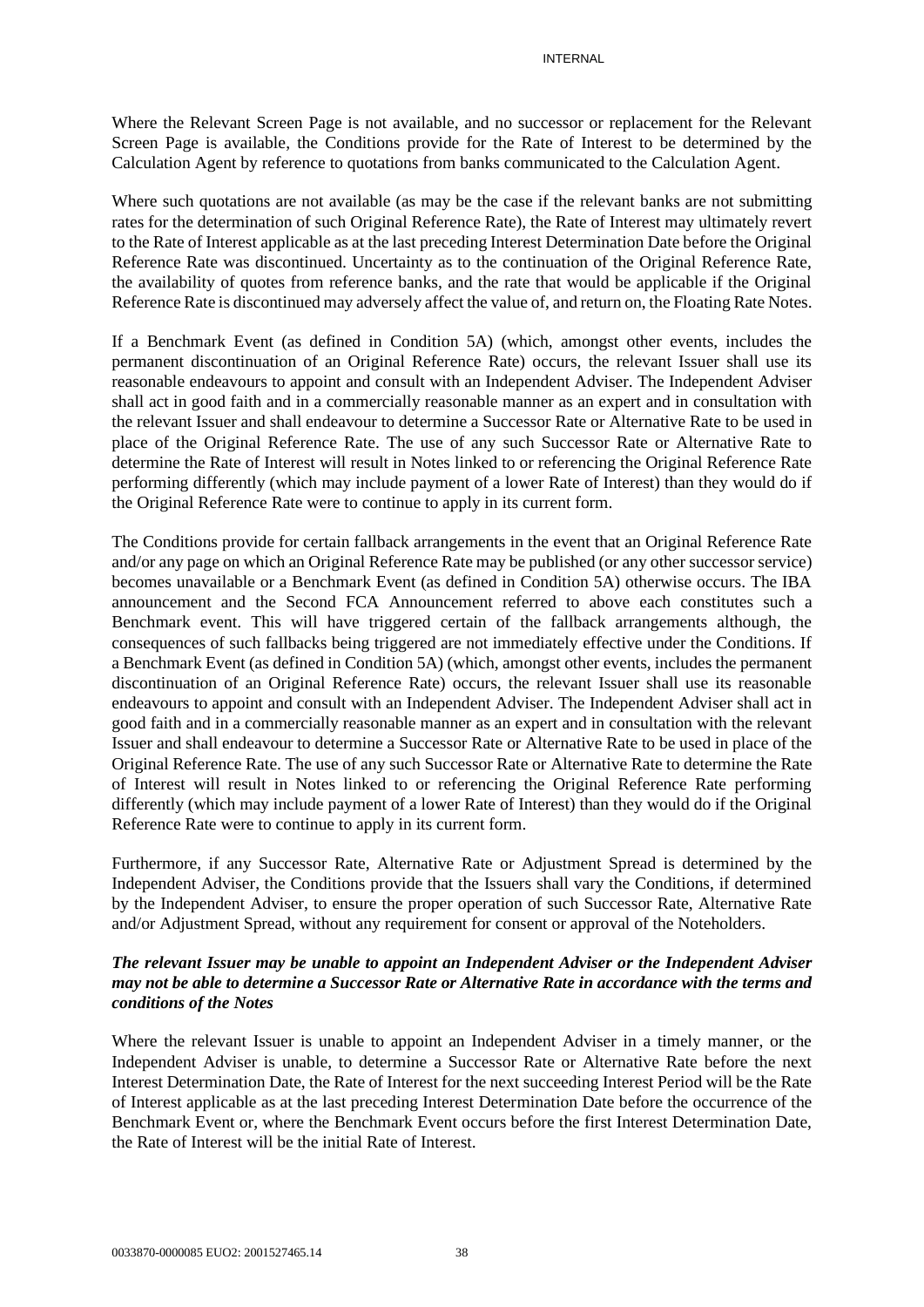Applying the initial Rate of Interest, or the Rate of Interest applicable as at the last preceding Interest Determination Date before the occurrence of the Benchmark Event will result in Notes linked to or referencing the relevant Benchmark performing differently (which may include payment of a lower Rate of Interest) than they would do if the relevant Benchmark were to continue to apply, or if a Successor Rate or Alternative Rate could be determined.

If the relevant Issuer is unable to appoint an Independent Adviser or, the Independent Adviser fails to determine a Successor Rate or Alternative Rate for the life of the relevant Notes, the initial Rate of Interest, or the Rate of Interest applicable as at the last preceding Interest Determination Date before the occurrence of the Benchmark Event, will continue to apply to maturity. This will result in the Floating Rate Notes, in effect, becoming fixed rate Notes.

Where ISDA Determination is specified as the manner in which the Rate of Interest in respect of Floating Rate Notes is to be determined, the Conditions provide that the Rate of Interest in respect of the Notes shall be determined by reference to the relevant Floating Rate Option in the 2006 ISDA Definitions. Where the Floating Rate Option specified is an "IBOR" Floating Rate Option, the Rate of Interest may be determined by reference to the relevant screen rate or the rate determined on the basis of quotations from certain banks. If the relevant IBOR is permanently discontinued and the relevant screen rate or quotations from banks (as applicable) are not available, the operation of these provisions may lead to uncertainty as to the Rate of Interest that would be applicable, and may, adversely affect the value of, and return on, the Floating Rate Notes.

### *Notes issued, if any, as "Green Bonds" may not be a suitable investment for all investors seeking exposure to green assets*

In connection with the issue of "Green Bonds" under the Programme, the relevant Issuer or the Guarantor may request a provider of second-party opinions to issue a second-party opinion confirming that the Eligible Green Projects (as defined under "*Use of Proceeds*" below) have been defined in accordance with the broad categorisation of eligibility for green projects set out by the International Capital Market Association (ICMA) Green Bond Principles (GBP) and/or a second-party opinion regarding the suitability of the Notes as an investment in connection with certain environmental and sustainability project (any such second-party opinion, a ''**Green Bond Second-party Opinion''**). A Green Bond Second-party Opinion may not reflect the potential impact of all risks related to the structure, market, additional risk factors discussed above and other factors that may affect the value of the Notes or the projects financed or refinanced toward an amount corresponding the net proceeds of the relevant issue of Notes in the form of "Green Bonds". A Green Bond Second-party Opinion would not constitute a recommendation to buy, sell or hold securities and would only be current as of the date it is released. In addition, although ENEL and ENEL N.V. may agree at the time of issue of any Green Bonds to certain reporting and use of proceeds (including in the case of certain divestments described under "*Use of Proceeds''*) it would not be an event of default under the Notes if ENEL or ENEL N.V. were to fail to comply with such obligations. A withdrawal of the Green Bond Second-party Opinion may affect the value of such Notes and/or may have consequences for certain investors with portfolio mandates to invest in green assets.

Moreover, the second party opinion providers and providers of similar opinions and certifications are not currently subject to any specific regulatory or other regime or oversight. Any such opinion or certification is not, nor should be deemed to be, a recommendation by the Issuers, the Guarantor, any member of the Group, the Dealers, any second party opinion providers or any other person to buy, sell or hold Green Bonds. Noteholders have no recourse against the Issuers, the Guarantor, any of the Dealers or the provider of any such opinion or certification for the contents of any such opinion or certification, which is only current as at the date it was initially issued. Prospective investors must determine for themselves the relevance of any such opinion or certification and/or the information contained therein and/or the provider of such opinion or certification for the purpose of any investment in the Green Bonds. Any withdrawal of any such opinion or certification or any such opinion or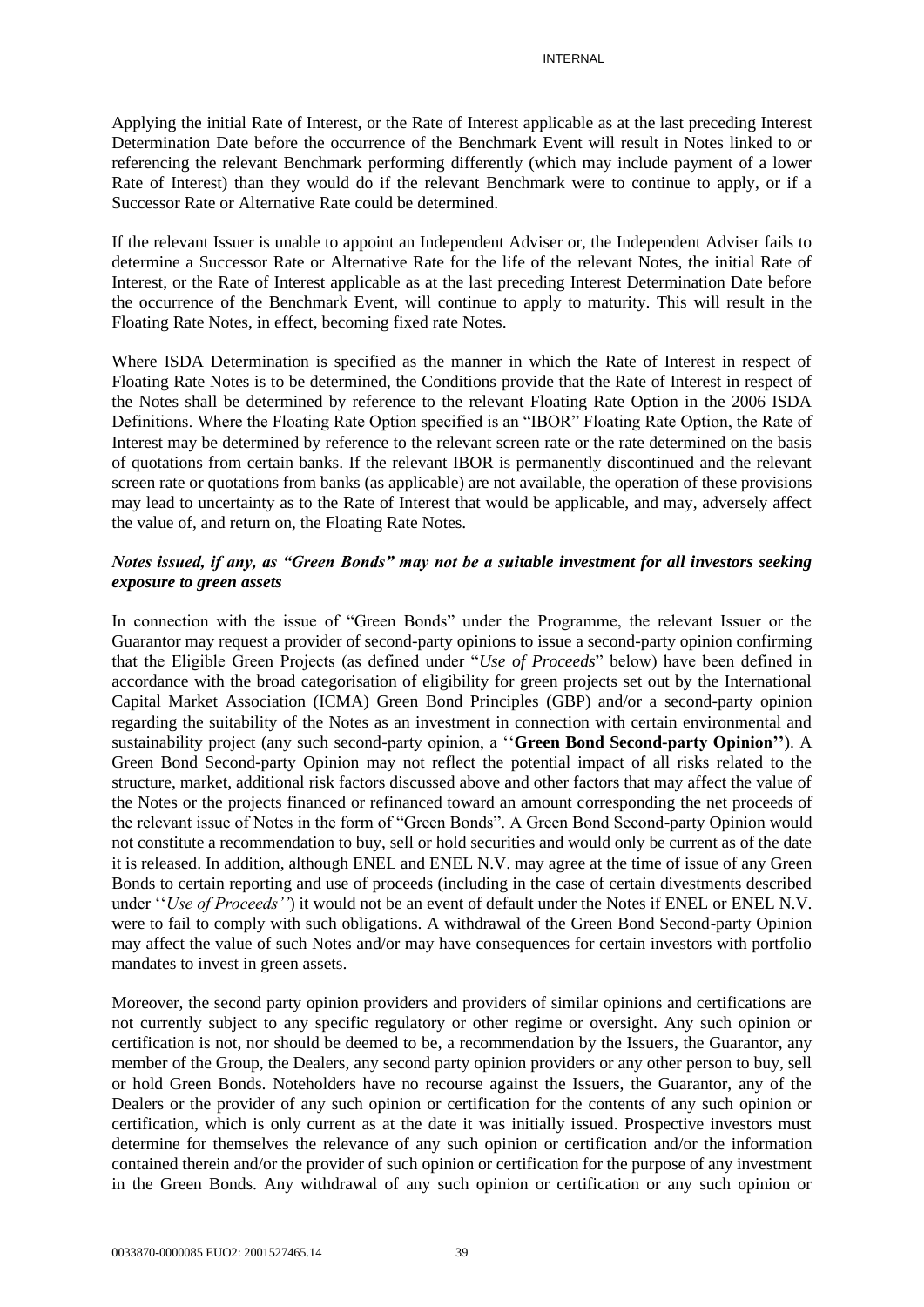certification attesting that the Group is not complying in whole or in part with any matters for which such opinion or certification is opining on or certifying on may have a material adverse effect on the value of the Green Bonds and/or result in adverse consequences for certain investors with portfolio mandates to invest in securities to be used for a particular purpose.

Even if a Green Bond Second-party Opinion is obtained in respect of any series of Green Bonds, however, whilst any issue of Green Bonds will be made in accordance with the ICMA GBP (each as defined under "*Use of Proceeds*" below), as there is currently no clearly-defined definition (legal, regulatory or otherwise) of, nor market consensus as to what constitutes a "green" or equivalentlylabelled project or as to what precise attributes are required for a particular project to be defined as "green", no assurance is or can be given to investors by the Issuers, the Guarantor, any other member of the Group, the Dealers, any second party opinion providers that the Green Bonds will meet any or all investor expectations regarding the Green Bonds or the Group's targets qualifying as "green" or that any adverse other impacts will not occur in connection with the Group striving to achieve such targets.

Investors should make their own assessment as to the suitability or reliability for any purpose whatsoever of any opinion, report or certification of any third party in connection with the offering of Green Bonds. Any such opinion, report or certification is not, nor shall it be deemed to be, incorporated in and/or form part of this Base Prospectus.

A basis for the determination of the definitions of "green", "sustainable" and "sustainability-linked" has been established in the EU with the publication in the Official Journal of the EU on 22 June 2020 of Regulation (EU) 2020/852 of the European Parliament and of the Council of 18 June 2020 (the "**Sustainable Finance Taxonomy Regulation**") on the establishment of a framework to facilitate sustainable investment (the "**EU Sustainable Finance Taxonomy**"). The EU Sustainable Finance Taxonomy is subject to further development by way of the implementation by the European Commission through delegated regulations of technical screening criteria for the environmental objectives set out in the Sustainable Finance Taxonomy Regulation. A first delegated act on sustainable activities for climate change adaptation and mitigation objectives was approved in principle by the European Commission on 21 April 2021 and was formally adopted on 4 June 2021 for scrutiny by the co-legislators. A second delegated regulation for the remaining objectives is intended to be published in 2022. While the intention is that the Group's Eligible Green Projects (as defined under "*Use of Proceeds*" below) (as amended, supplemented, restated or otherwise updated) would be in alignment with the relevant objectives for the EU Sustainable Finance Taxonomy, until the technical screening criteria for such objectives have been developed it is not known whether the Group's Eligible Green Projects will satisfy those criteria. Accordingly, alignment with the EU Sustainable Finance Taxonomy, once the technical screening criteria are established, is not certain.

## *Step Up Notes may not be a suitable investment for all investors seeking exposure to assets with sustainability characteristics*

In January 2021, ENEL updated its framework relating to its sustainability strategy and targets (already adopted in October 2020) to foster the best market practices and present a unified and coherent suite of sustainability linked financing instruments (the "**Sustainability-Linked Financing Framework**"), in accordance with the Sustainability-Linked Bonds Principles (the "**SLBP**") administered by the International Capital Markets Association (ICMA) and the Sustainability-Linked Loan Principles (the "**SLLP**") administered by the Loan Market Association (LMA). The Sustainability-Linked Financing Framework was reviewed by Vigeo Eiris which provided a second party opinion on the relevance and scope of the selected key performance indicators (KPI(s)) and the associated sustainability performance targets (SPTs) and also confirmed the alignment with the SLBP and the SLLP (the "**Sustainability-Linked Financing Framework Second-party Opinion**"). A Sustainability-Linked Financing Framework Second-party Opinion may not reflect the potential impact of all risks related to the structure, market, additional risk factors discussed above and other factors that may affect the value of Step Up Notes issued under the Programme. A Sustainability-Linked Financing Framework Second-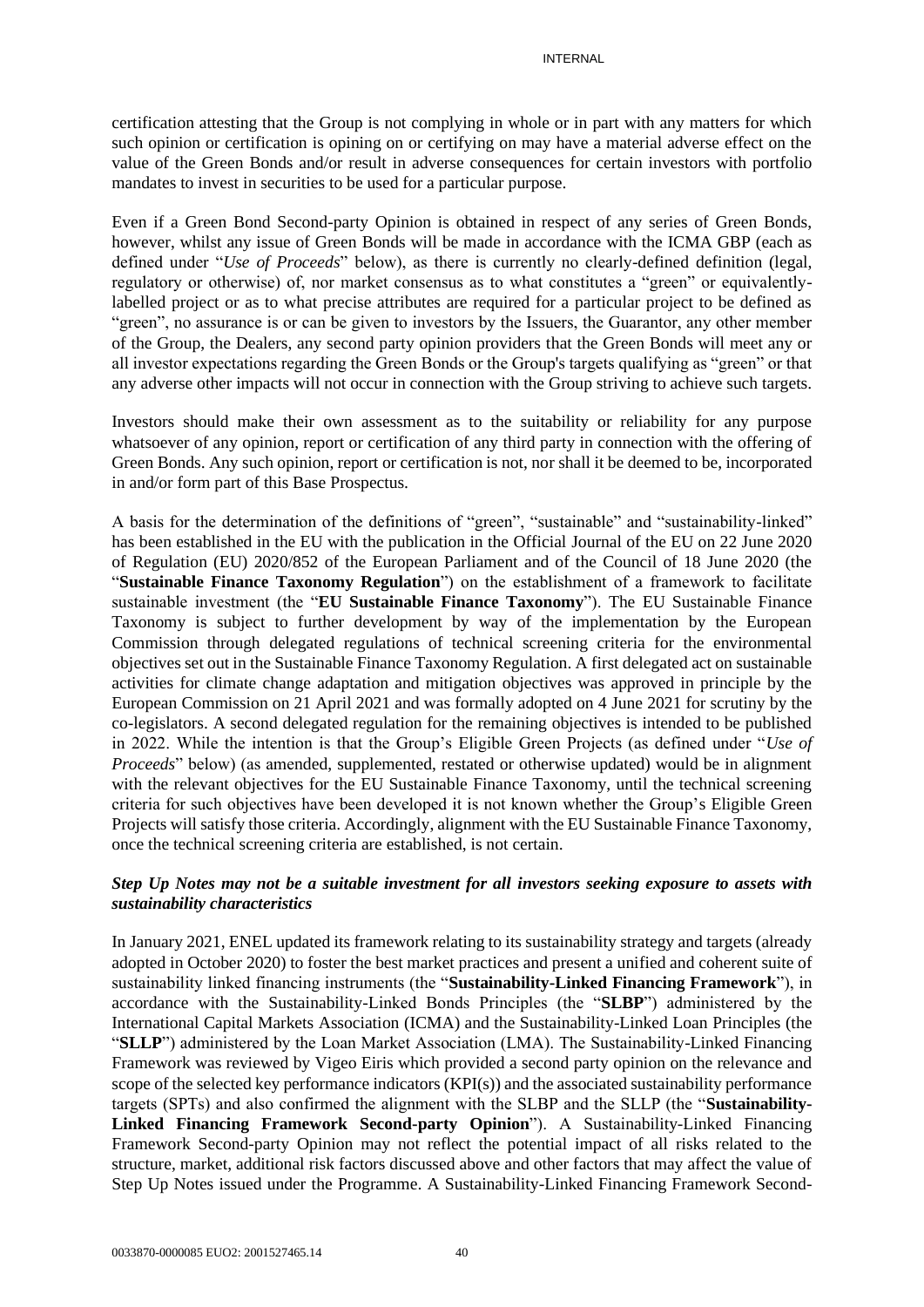party Opinion would not constitute a recommendation to buy, sell or hold securities and would only be current as of the date it is released. A withdrawal of the Sustainability-Linked Financing Framework Second-party Opinion may affect the value of such Step Up Notes and/or may have consequences for certain investors with portfolio mandates to invest in sustainability-linked assets. ENEL does not assume any obligation or responsibility to release any update or revision to the Sustainability-Linked Financing Framework and/or information to reflect events or circumstances after the date of publication of such Sustainability-Linked Financing Framework and, therefore, an update or a revision of the Sustainability-Linked Financing Framework Second-party Opinion may or may not be requested to Vigeo Eiris or other providers of second-party opinions

Moreover, the second party opinion providers and providers of similar opinions and certifications are not currently subject to any specific regulatory or other regime or oversight. Any such opinion or certification is not, nor should be deemed to be, a recommendation by the Issuers, the Guarantor, any member of the Group, the Dealers, any second party opinion providers, the External Verifier (as defined in Condition 5(c)) or any other person to buy, sell or hold Step Up Notes. Noteholders have no recourse against the Issuers, the Guarantor, any of the Dealers or the provider of any such opinion or certification for the contents of any such opinion or certification, which is only current as at the date it was initially issued. Prospective investors must determine for themselves the relevance of any such opinion or certification and/or the information contained therein and/or the provider of such opinion or certification for the purpose of any investment in the Step Up Notes. Any withdrawal of any such opinion or certification or any such opinion or certification attesting that the Group is not complying in whole or in part with any matters for which such opinion or certification is opining on or certifying on may have a material adverse effect on the value of the Step Up Notes and/or result in adverse consequences for certain investors with portfolio mandates to invest in securities to be used for a particular purpose.

Furthermore, although the interest rate relating to the Step Up Notes is subject to upward adjustment in certain circumstances specified in the Conditions, such Notes may not satisfy an investor's requirements or any future legal or quasi legal standards for investment in assets with sustainability characteristics. The Notes described above are not being marketed as green bonds since ENEL expects to use the relevant net proceeds for general corporate purposes and therefore ENEL does not intend to allocate the net proceeds specifically to projects or business activities meeting environmental or sustainability criteria, or be subject to any other limitations associated with green bonds.

In addition, the interest rate adjustment in respect of the above-mentioned Step Up Notes depends on a definition of Renewable Energy Installed Capacity or, as the case may be, Direct Green House Gas Emissions, that may be inconsistent with investor requirements or expectations or other definitions relevant to renewable energy and/or greenhouse emissions. ENEL includes within Renewable Energy Installed Capacity electricity generation facility exclusively using any of the following technologies: wind, solar, hydro (including large hydro) and geothermal and any other non-fossil fuel source of generation deriving from natural resources (excluding, for the avoidance of doubt, nuclear energy). ENEL defines Direct Green House Gas Emissions as the Group Scope 1 CO2 equivalent emissions (grams per kWh) from the production of electricity and heat as of a given date reported by ENEL, in its Sustainability Report –Non Financial Statement. In each case, ENEL may or may not request a Sustainability-Linked Financing Framework Second-party Opinion.

If no Sustainability-Linked Financing Framework Second-party Opinion is obtained, there might be no third-party analysis of its definition of Renewable Energy Installed Capacity or Direct Green House Gas Emissions or how such definitions relate to any sustainability-related standards other than the relevant External Verifier's confirmation of (i) the Renewable Installed Capacity Percentage of ENEL and its consolidated subsidiaries as of 30 June and 31 December in the relevant year and (ii) the Direct Green House Gas Emissions of ENEL and its consolidated subsidiaries as of 31 December in the relevant year, each according to ENEL's definition thereof.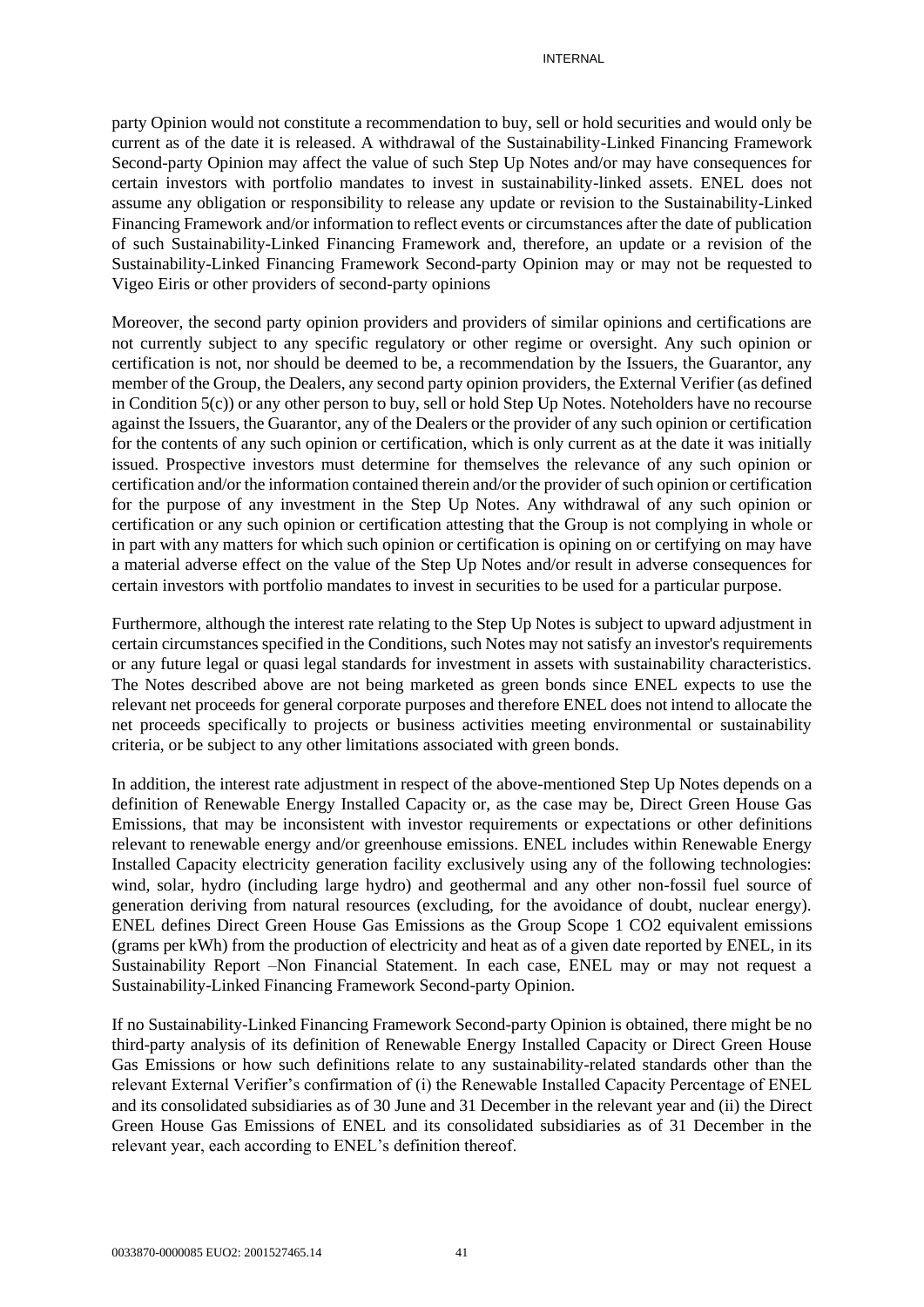If such Sustainability-Linked Financing Framework Second-party Opinion is obtained, however, as there is currently no clearly-defined definition (legal, regulatory or otherwise) of, nor market consensus as to what constitutes a "sustainable" or "sustainability-linked" or equivalently-labelled project or as to what precise attributes are required for a particular project to be defined as "sustainable" or "sustainability-linked" (and, in addition, the requirements of any such label may evolve from time to time), no assurance is or can be given to investors by the Issuers, the Guarantor, any other member of the Group, the Dealers, any second party opinion providers or the External Verifier that the Step Up Notes will meet any or all investor expectations regarding the Step Up Notes or the Group's targets qualifying as "sustainable" or "sustainability-linked" or that any adverse other impacts will not occur in connection with the Group striving to achieve such targets.

As referred to in the Risk Factor "*Notes issued, if any, as "Green Bonds" may not be a suitable investment for all investors seeking exposure to green assets*" above, a basis for the determination of the definitions of "green", "sustainable" and "sustainability-linked" has been established pursuant to the Sustainable Finance Taxonomy Regulation on the establishment of the EU Sustainable Finance Taxonomy. While the Group's sustainability strategy (which embeds the key performance indicators to which the Step Up Notes are linked) and its related investments aim to be aligned with the relevant objectives for the EU Sustainable Finance Taxonomy, until the technical screening criteria for such objectives have been developed it is not known to what extent the investments planned in the Group's sustainability strategy will satisfy those criteria. Accordingly, once the technical screening criteria are established, there is no certainty to what extent the investments planned in the Group's sustainability strategy (also underlying the Step Up Notes through their link to certain key performance indicators) will be aligned with the EU Sustainable Finance Taxonomy. Investors should make their own assessment as to the suitability or reliability for any purpose whatsoever of any opinion, report or certification of any third party in connection with the offering of Step Up Notes. Any such opinion, report or certification is not, nor shall it be deemed to be, incorporated in and/or form part of this Base Prospectus.

Although ENEL targets (i) increasing the proportion of its total installed capacity constituted by renewable sources and (ii) decreasing its direct greenhouse gas emissions, there can be no assurance of the extent to which it will be successful in doing so or that any future investments it makes in furtherance of these targets will meet investor expectations or any binding or non-binding legal standards regarding sustainability performance, whether by any present or future applicable law or regulations or by its own by-laws or other governing rules or investment portfolio mandates, in particular with regard to any direct or indirect environmental, sustainability or social impact. Adverse environmental or social impacts may occur during the design, construction and operation of any investments ENEL makes in furtherance of this target or such investments may become controversial or criticized by activist groups or other stakeholders. Indeed, a Direct Green House Gas Emissions Event shall not occur in the case of the failure of ENEL to satisfy the Direct Green House Gas Emissions Condition as a result of certain events better described in the Conditions. Lastly, no Event of Default shall occur under the Step Up Notes, nor will the relevant Issuer or, in the case of Notes issued by ENEL N.V., the Guarantor be required to repurchase or redeem such Notes, if ENEL fails to increase its Renewable Energy Installed Capacity.

# *A portion of the ENEL Group's indebtedness includes certain triggers linked to sustainability key performance indicators*

A portion of the ENEL Group's indebtedness includes certain triggers linked to sustainability key performance indicators such as total installed capacity and greenhouse gas emissions (see "*Step Up Notes may not be a suitable investment for all investors seeking exposure to assets with sustainability characteristics*") which must be complied with by ENEL, and in respect of which a Step Up Option applies, if applicable in the relevant Final Terms. The failure to meet such sustainability key performance indicators will result in increased interest amounts under such Notes, which would increase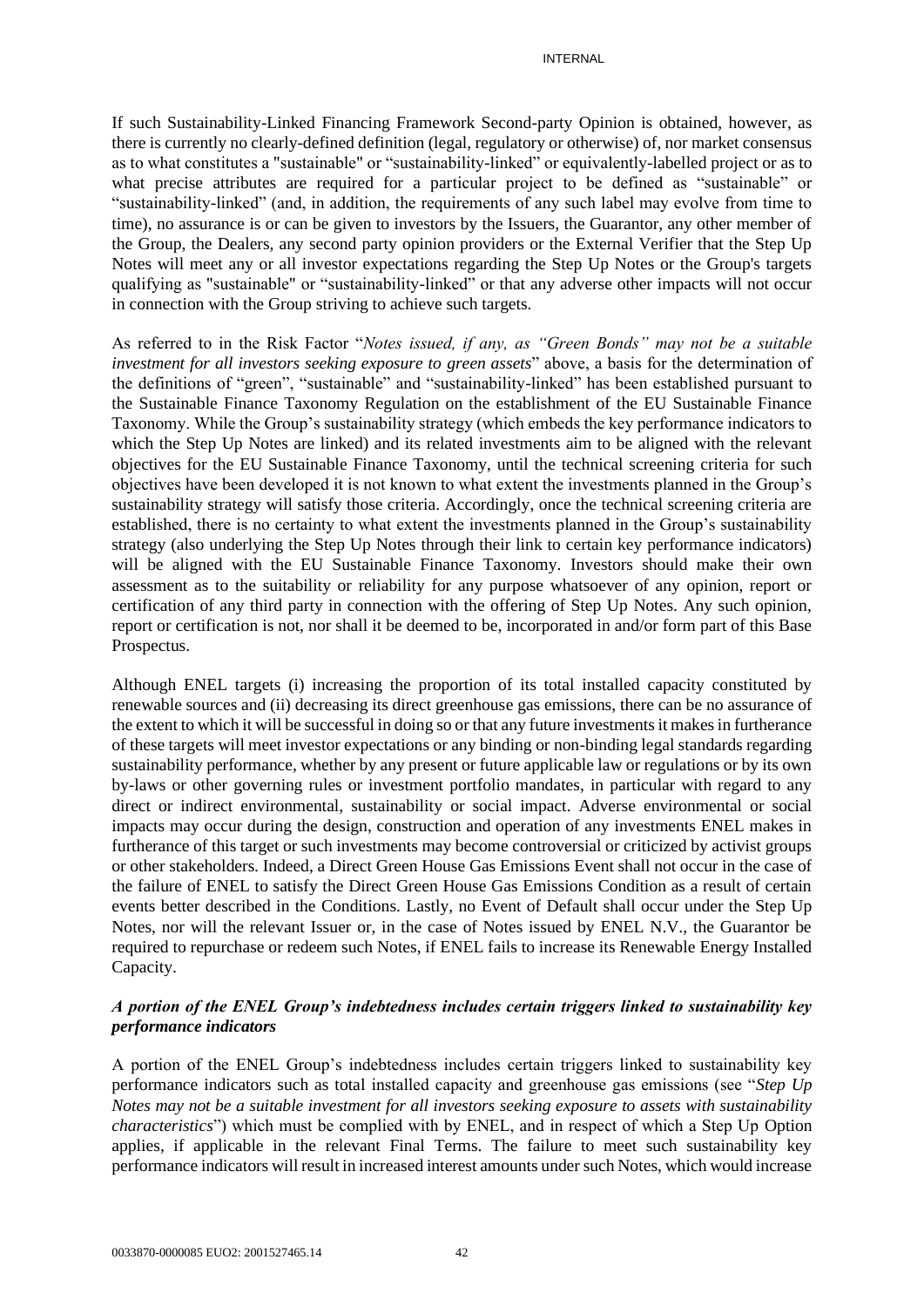the Group's cost of funding and which could have a material adverse effect on the Group, its business prospects, its financial condition or its results of operations.

#### *Modification, waivers and substitution*

The conditions of the Notes contain provisions for calling meetings of Noteholders to consider and vote upon matters affecting their interests generally, or, in the case of ENEL N.V., to pass resolutions in writing or through the use of electronic consents. These provisions permit defined majorities to bind all Noteholders including Noteholders who did not attend and vote at the relevant meeting or, as the case may be, did not sign the written resolution or give their consent electronically, and including those Noteholders who voted in a manner contrary to the majority.

The conditions of the Notes provide that ENEL N.V. may, at any time, without the consent of the Noteholders or the Couponholders (each as defined below), substitute for itself as principal debtor under the Notes and the Coupons (each as defined below) either ENEL as Issuer or any of ENEL's Subsidiaries, in the circumstances described in Conditions 16(a) and 16(c) of the conditions of the Notes.

The conditions of the Notes also provide that, where ENEL is the Issuer, ENEL may at any time, without the consent of the Noteholders or the Couponholders, substitute for itself as principal debtor under the Notes and Coupons any of ENEL's Subsidiaries, in the circumstances described in Condition 16(b) of the Notes.

In either case, the relevant Subsidiary, failing which, ENEL shall indemnify the Noteholders against certain adverse tax consequences of such substitution, as described in Conditions 16(a)(i), 16(b)(i) and 16 (c)(i) of the Conditions of the Notes, except that neither ENEL nor the relevant Subsidiary shall be liable under such indemnity to pay, *inter alia*, any additional amounts either on account of any tax, duty, assessment or governmental charge that the Noteholder or the Couponholder would have suffered in any case also if the substitution of the relevant Issuer would not have occurred (including any tax benefit deriving from any step-up in the tax value of the Notes or the Coupons triggered by the substitution) or on account of "*imposta sostitutiva*" or of any other withholding or deduction in the event of payment of interest or other amounts paid to a non-Italian resident legal entity or a non-Italian resident individual which is resident in a country which does not allow for a satisfactory exchange of information.

#### **2. Risks relating to the Clearing Systems, the listing and trading of the Notes and potential conflicts of interest with the Calculation Agent**

## *Because the Global Notes are held by or on behalf of Euroclear and Clearstream, Luxembourg, investors will have to rely on their procedures for transfer, payment and communication with the Issuers*

Notes issued under the Programme may be represented by one or more Global Notes. Such Global Notes will be deposited with a common depositary or common safekeeper for Euroclear and Clearstream, Luxembourg. Except in the circumstances described in the relevant Global Note, investors will not be entitled to receive definitive Notes. Euroclear and Clearstream, Luxembourg will maintain records of the beneficial interests in the Global Notes. While the Notes are represented by one or more Global Notes, investors will be able to trade their beneficial interests only through Euroclear and Clearstream, Luxembourg. While the Notes are represented by one or more Global Notes, the Issuers will discharge their payment obligations under the Notes by making payments to the common depositary or common safekeeper for Euroclear and Clearstream, Luxembourg for distribution to their account holders. A holder of a beneficial interest in a Global Note must rely on the procedures of Euroclear and Clearstream, Luxembourg to receive payments under the relevant Notes. The Issuers have no responsibility or liability for the records relating to, or payments made in respect of, beneficial interests in the Global Notes. Holders of beneficial interests in the Global Notes will not have a direct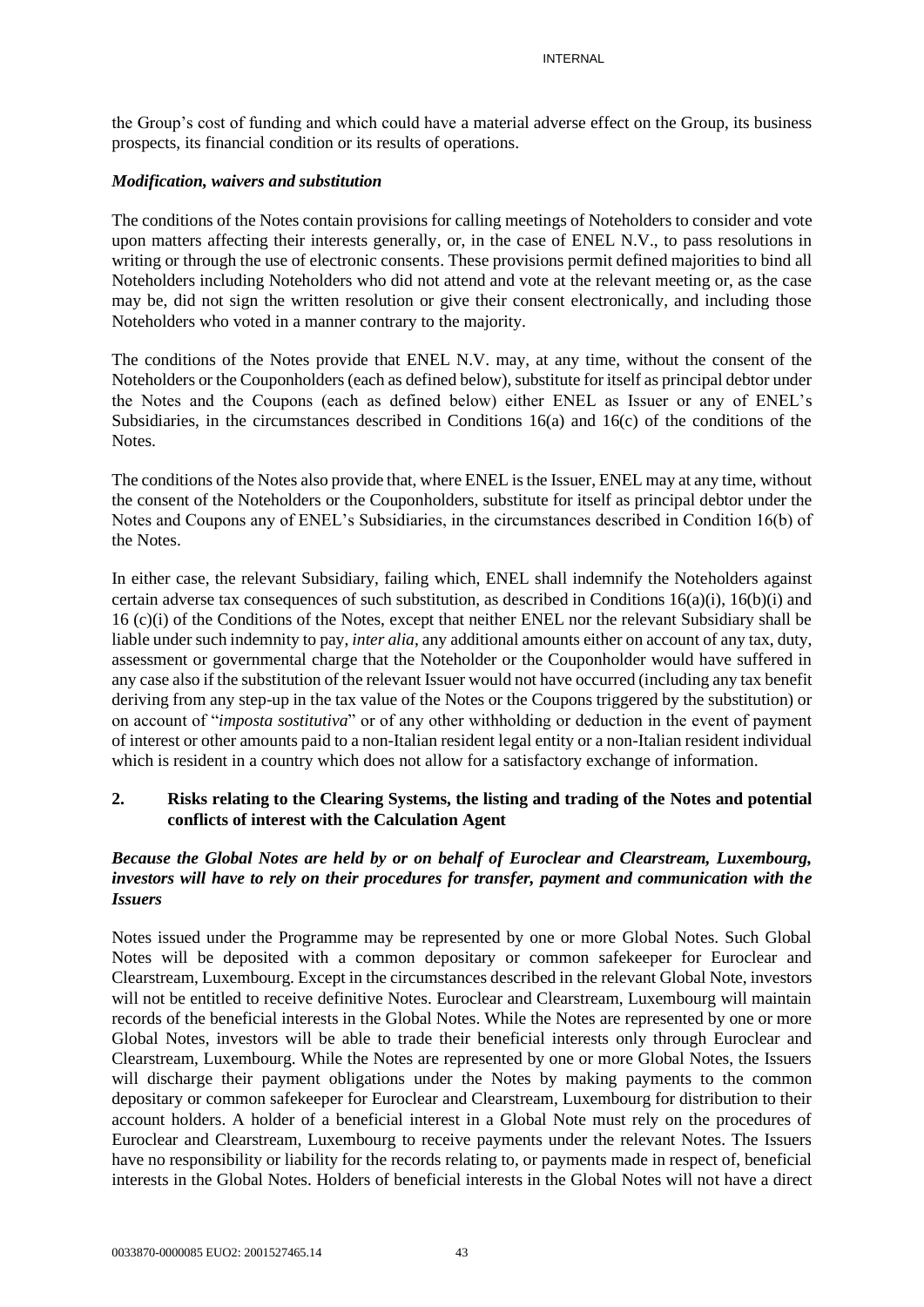right to vote in respect of the relevant Notes. Instead, such holders will be permitted to act only to the extent that they are enabled by Euroclear and Clearstream, Luxembourg to appoint appropriate proxies.

# *Delisting of the Notes*

Application may be made for Notes issued under the Programme to be listed on the official list of Euronext Dublin and admitted to trading on the regulated market of Euronext Dublin and Notes issued under the Programme may also be admitted to trading, listing and/or quotation by any other listing authority, stock exchange or quotation system, including the Luxembourg Stock Exchange, and/or the professional segment (ExtraMOT PRO) of the multi-lateral trading facility (ExtraMOT Market) organised and managed by Borsa Italiana S.p.A. (each, a "**listing**"), as specified in the relevant Final Terms. Such Notes may subsequently be delisted despite the best efforts of the relevant Issuer to maintain such listing. Notes may be delisted if, for example, listing becomes unduly onerous for the relevant Issuer, the relevant Issuer fails or is unable to comply with any applicable listing rules or other relevant legislation, or if the relevant Issuer experiences severe financial or other difficulties, resulting in the trading of the Notes being suspended and, potentially, delisted. Although no assurance is made as to the liquidity of the Notes as a result of listing, any delisting of the Notes may have a material effect on a Noteholder's ability to resell the Notes on the secondary market.

# *Notes where denominations involve integral multiples: definitive Notes*

In relation to any issue of Notes which have denominations consisting of a minimum Specified Denomination plus one or more higher integral multiples of another smaller amount, it is possible that such Notes may be traded in amounts that are not integral multiples of such minimum Specified Denomination. In such a case a holder who, as a result of trading such amounts, holds an amount which is less than the minimum Specified Denomination in his account with the relevant clearing system at the relevant time may not receive a definitive Note in respect of such holding (should definitive Notes be printed) and would need to purchase a principal amount of Notes such that its holding amounts to a Specified Denomination.

If definitive Notes are issued, holders should be aware that definitive Notes which have a denomination that is not an integral multiple of the minimum Specified Denomination may be illiquid and difficult to trade.

# *Potential conflicts with the Calculation Agent*

Potential conflicts of interest may exist between the Calculation Agent (if any) and Noteholders (including where a Dealer acts as a calculation agent), including with respect to certain determinations and judgements that such Calculation Agent may make pursuant to the Conditions that may influence amounts receivable by the Noteholders during the term of the Notes and upon their redemption.

# **3. Risks relating to Taxation and Changes in law**

## *The Notes may be subject to withholding tax or substitute tax and, in particular, there is no obligation on the Obligors to pay additional amounts if payments in respect of the Notes issued by ENEL N.V. are made by the Guarantor*

All payments in respect of the Notes will be made without deduction or withholding for or on account of tax imposed by any Tax Jurisdiction (as defined in Condition 8 (*Taxation*)), subject as provided in Condition 8 (*Taxation*), except that in certain circumstances, Notes will be subject to a withholding tax or a substitute tax at the rate of 26 per cent. in respect of interest and premium (if any). Condition 8 (*Taxation*) of the Notes provides that in certain cases, neither the Issuer nor the Guarantor (with respect to Notes issued by ENEL N.V. only) will be required to pay any additional amounts to Noteholders in relation to any such withholding.